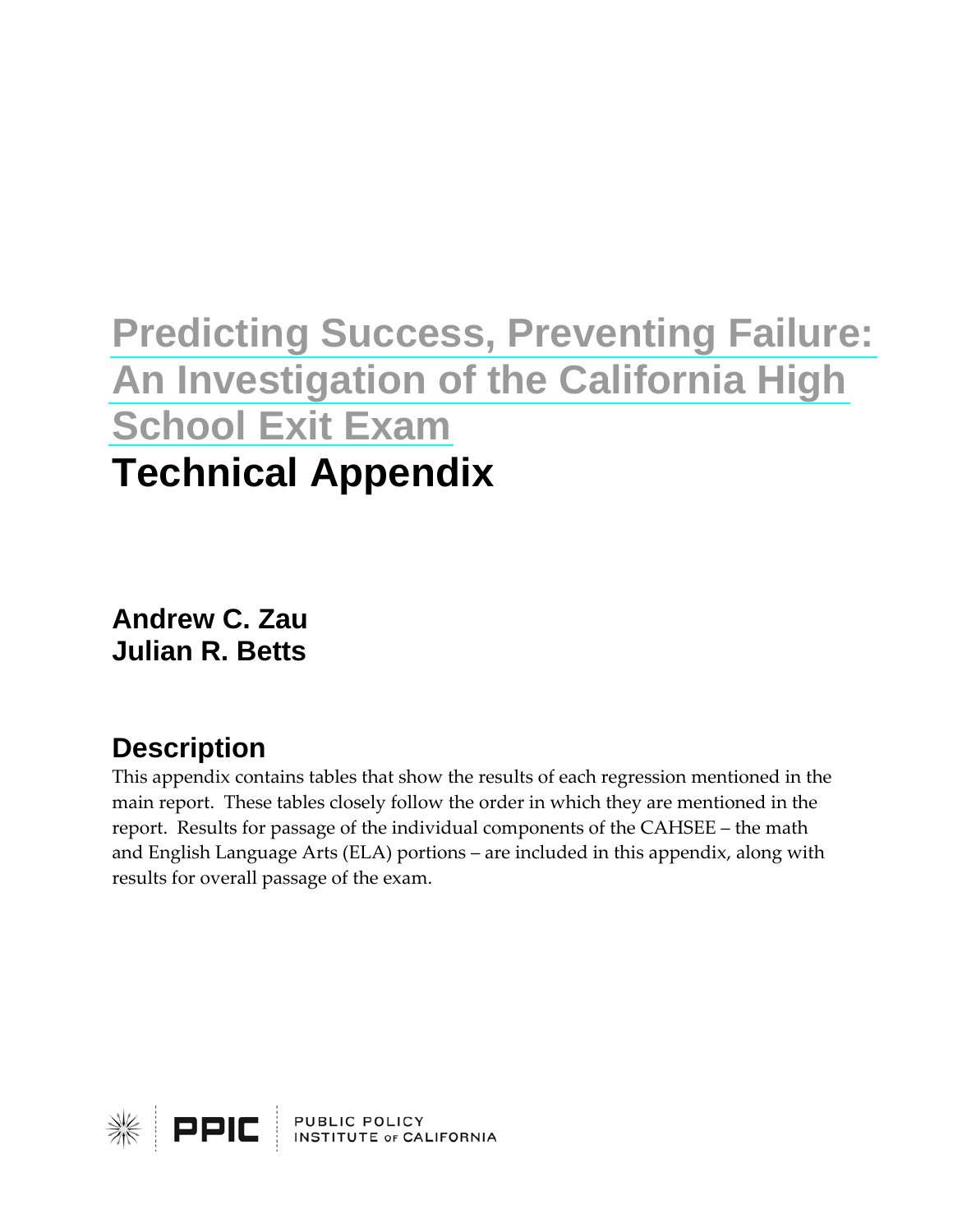In each regression of this appendix, we estimated linear probability models. That is, we ran ordinary least squares (OLS) models with the dependent variable being a binary variable equal to 1 if the student had passed the stipulated CAHSEE component by the given grade.

Tables A.1 to A.10 together provide the background to Chapter 4. Table A.10 shows means and standard deviations of key variables used in the models in that chapter. The results reported in Chapter 5 can be found in Tables A.11 to A.16. The models including teacher qualifications discussed in Chapter 6 appear in Table A.17.

The models that follow also contain dummy variables indicating whether given variables (or sets of variables) were missing. We set missing values to zero but added dummy variables to control for their average effect on the outcome variable.

Occasionally, we add notes to the tables below to explain better their relevance to the main text.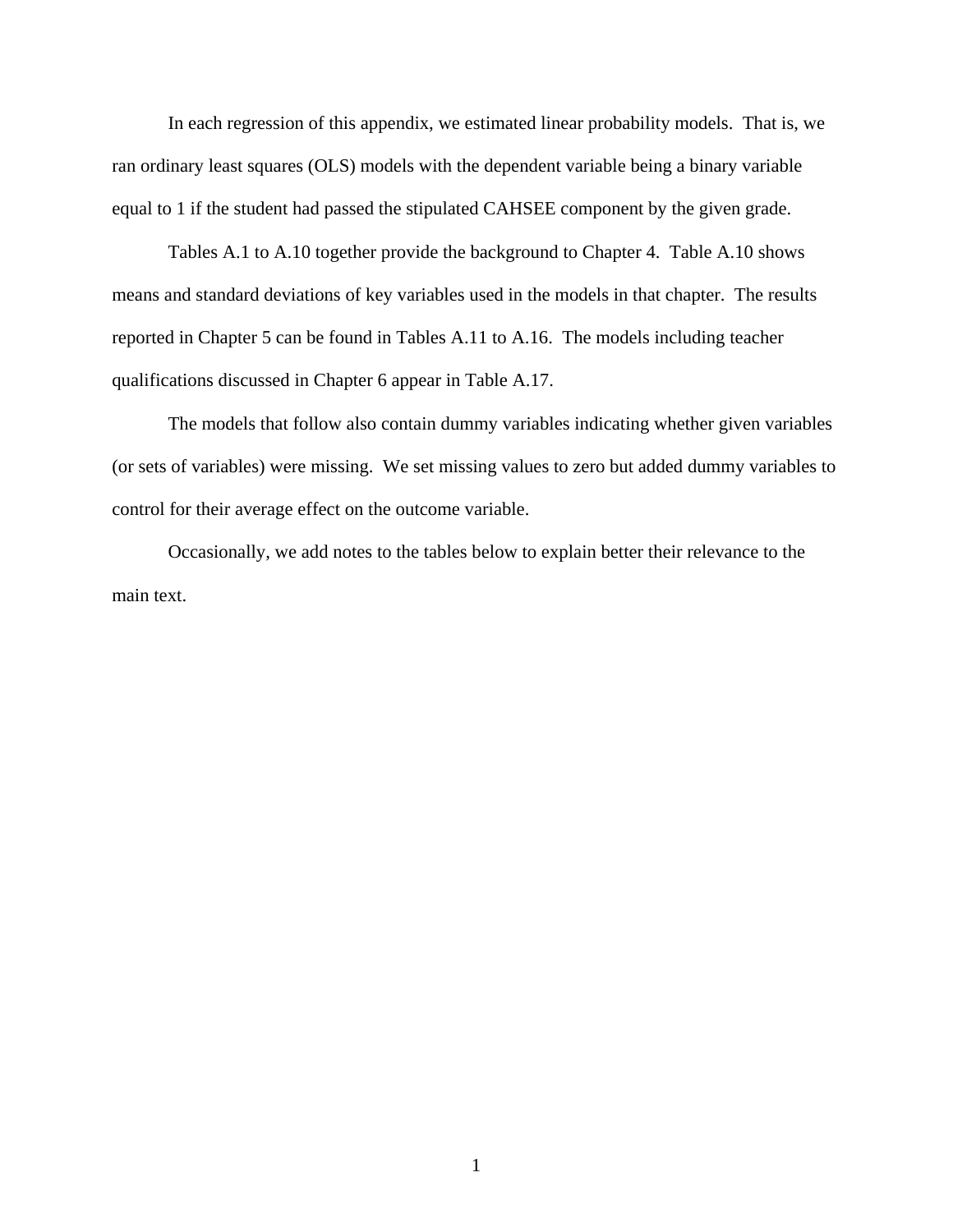#### **Table A.1. CAHSEE results using standardized test scores and grade 9 data for descriptions of students and schools**

|                                 | Passed          | Passed        | Passed        | Passed        | Passed        | Passed           |
|---------------------------------|-----------------|---------------|---------------|---------------|---------------|------------------|
|                                 | <b>CAHSEE</b>   | ELA by        | math by       | <b>CAHSEE</b> | ELA by        | math by          |
|                                 | by end of       | end of        | end of        | by end of     | end of        | end of           |
|                                 | 10th            | 10th          | 10th          | 12th          | 12th          | 12 <sub>th</sub> |
| Student is female               | $-0.0384$       | 0.0207        | $-0.0524$     | 0.0048        | 0.0159        | $-0.0165$        |
|                                 | $(0.0083)$ **   | $(0.0076)$ ** | $(0.0086)$ ** | (0.0079)      | $(0.0063)^*$  | $(0.0069)^*$     |
| Student is African              | $-0.1110$       | $-0.0584$     | $-0.1474$     | $-0.0418$     | $-0.0243$     | $-0.0762$        |
| American                        |                 |               |               |               |               |                  |
|                                 | $(0.0144)$ **   | $(0.0132)$ ** | $(0.0148)$ ** | $(0.0137)$ ** | $(0.0109)^*$  | $(0.0119)$ **    |
| Student is Asian                | 0.0063          | 0.0111        | $-0.0131$     | 0.0189        | 0.0120        | $-0.0006$        |
|                                 | (0.0132)        | (0.0122)      | (0.0137)      | (0.0126)      | (0.0100)      | (0.0110)         |
| Student is Hispanic             | $-0.0227$       | 0.0122        | $-0.0540$     | 0.0106        | 0.0226        | $-0.0052$        |
|                                 | (0.0126)        | (0.0115)      | $(0.0130)$ ** | (0.0119)      | $(0.0095)^*$  | (0.0104)         |
| Student is other race           | $-0.0361$       | $-0.0059$     | $-0.0724$     | $-0.0102$     | $-0.0231$     | $-0.0334$        |
|                                 | (0.0431)        | (0.0397)      | (0.0447)      | (0.0408)      | (0.0327)      | (0.0358)         |
| Student was an                  | $-0.2018$       | $-0.2719$     | $-0.1973$     | $-0.1864$     | $-0.1948$     | $-0.1411$        |
| English learner                 |                 |               |               |               |               |                  |
|                                 | $(0.0128)$ **   | $(0.0118)$ ** | $(0.0127)$ ** | $(0.0122)$ ** | $(0.0097)$ ** | $(0.0101)$ **    |
| Parental education              | $-0.0183$       | $-0.0083$     | $-0.0319$     | $-0.0233$     | $-0.0122$     | $-0.0267$        |
| less than high school           |                 |               |               |               |               |                  |
|                                 | (0.0134)        | (0.0124)      | $(0.0139)^*$  | (0.0127)      | (0.0102)      | $(0.0112)^*$     |
| Average GPA                     | 0.0728          | 0.0214        | 0.1057        | 0.0685        | 0.0241        | 0.0677           |
|                                 | $(0.0066)$ **   | $(0.0058)$ ** | $(0.0068)$ ** | $(0.0063)$ ** | $(0.0048)$ ** | $(0.0054)$ **    |
| ELA standardized                | 0.1565          | 0.1640        |               | 0.1053        | 0.0730        |                  |
| score on CST                    |                 |               |               |               |               |                  |
|                                 | $(0.0067)$ **   | $(0.0054)$ ** |               | $(0.0063)$ ** | $(0.0045)$ ** |                  |
| Math standardized               | 0.0314          |               | 0.0758        | 0.0006        |               | 0.0259           |
| score on CST                    |                 |               |               |               |               |                  |
|                                 | $(0.0059)$ **   |               | $(0.0056)$ ** | (0.0056)      |               | $(0.0045)$ **    |
| Algebra 1 CST taken             | 0.1013          |               | 0.1645        | 0.2253        |               | 0.2055           |
|                                 | $(0.0277)^{**}$ |               | $(0.0287)$ ** | $(0.0263)$ ** |               | $(0.0231)$ **    |
| Algebra 2 CST taken             | 0.0754          |               | 0.1880        | 0.0914        |               | 0.1657           |
|                                 | $(0.0372)^*$    |               | $(0.0383)$ ** | $(0.0352)$ ** |               | $(0.0307)$ **    |
| 8th/9th grade math<br>CST taken | 0.0000          |               | 0.0000        | 0.0000        |               | 0.0000           |
|                                 | (0.0000)        |               | (0.0000)      | (0.0000)      |               | (0.0000)         |
| Geometry CST taken              | 0.1625          |               | 0.2606        | 0.1840        |               | 0.2164           |
|                                 | $(0.0289)$ **   |               | $(0.0298)$ ** | $(0.0274)$ ** |               | $(0.0239)$ **    |
| General high school             | $-0.1141$       |               | $-0.0525$     | 0.0137        |               | 0.1085           |
| math CST taken                  |                 |               |               |               |               |                  |
|                                 | (0.0748)        |               | (0.0775)      | (0.0709)      |               | (0.0622)         |
| Integrated math 1 CST           | 0.1471          |               | 0.1926        | 0.3189        |               | 0.3825           |
| taken                           |                 |               |               |               |               |                  |
|                                 | (0.2005)        |               | (0.2080)      | (0.1902)      |               | $(0.1669)^*$     |
| Integrated math 2 CST<br>taken  | 0.0000          |               | 0.0000        | 0.0000        |               | 0.0000           |
|                                 | (0.0000)        |               | (0.0000)      | (0.0000)      |               | (0.0000)         |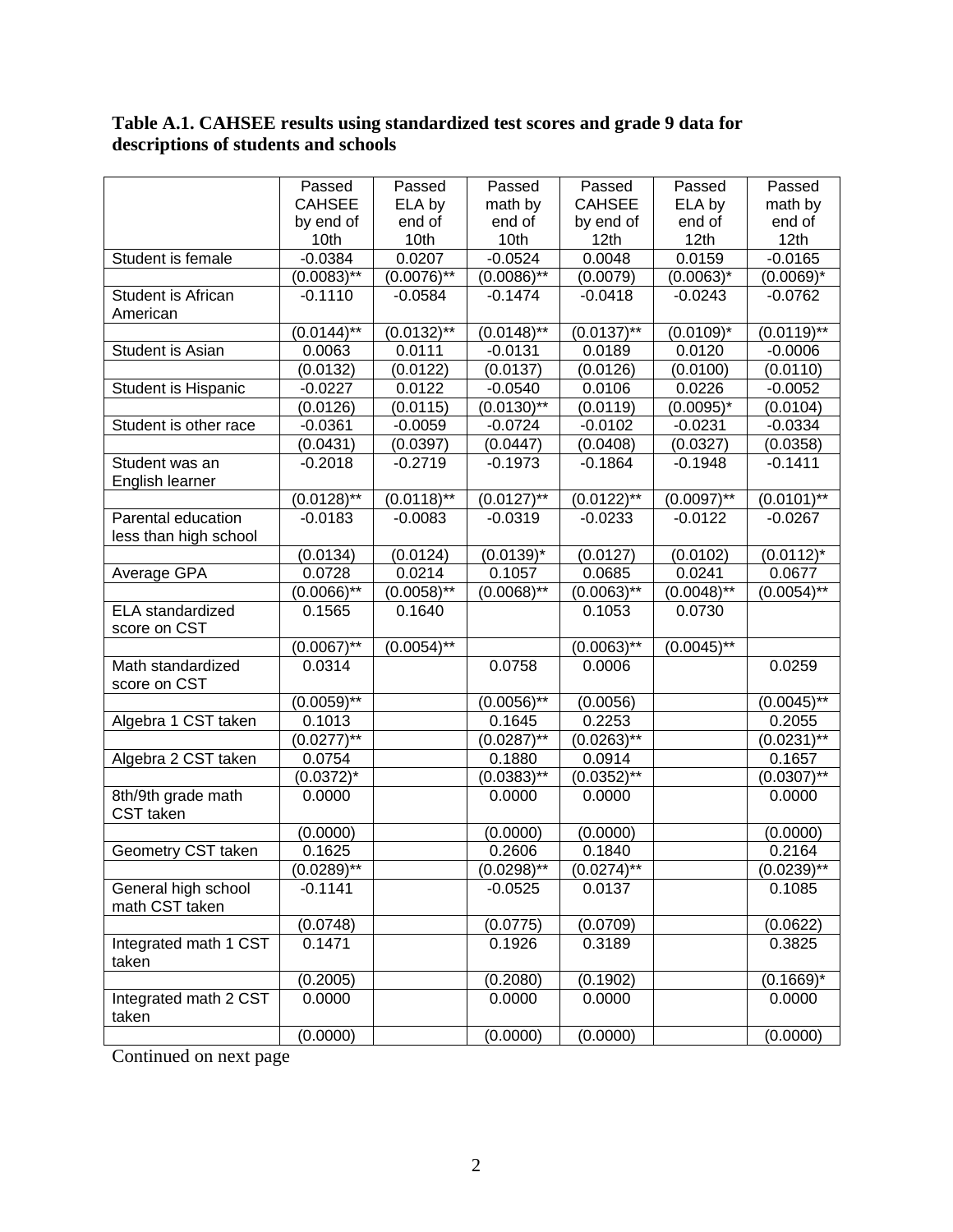| Continued:                                                    |               |                  |               |               |                |                  |
|---------------------------------------------------------------|---------------|------------------|---------------|---------------|----------------|------------------|
|                                                               | Passed        | Passed           | Passed        | Passed        | Passed         | Passed           |
|                                                               | <b>CAHSEE</b> | ELA by           | math by       | <b>CAHSEE</b> | ELA by         | math by          |
|                                                               | by end of     | end of           | end of        | by end of     | end of         | end of           |
|                                                               | 10th          | 10th             | 10th          | 12th          | 12th           | 12th             |
| Integrated math 3 CST<br>taken                                | 0.0000        |                  | 0.0000        | 0.0000        |                | 0.0000           |
|                                                               | (0.0000)      |                  | (0.0000)      | (0.0000)      |                | (0.0000)         |
| Percent of time absent<br>from school                         | $-0.0020$     | $-0.0027$        | $-0.0024$     | $-0.0078$     | $-0.0037$      | $-0.0048$        |
|                                                               | $(0.0009)^*$  | $(0.0008)$ **    | $(0.0009)*$   | $(0.0008)$ ** | $(0.0007)*$    | $(0.0007)$ **    |
| School percent Native<br>American                             | 0.0093        | 0.0350           | 0.0007        | 0.0473        | 0.0277         | 0.0242           |
|                                                               | (0.0151)      | $(0.0137)^*$     | (0.0156)      | $(0.0143)$ ** | $(0.0113)^*$   | (0.0125)         |
| School percent African<br>American                            | $-0.0005$     | 0.0004           | $-0.0028$     | $-0.0035$     | $-0.0002$      | $-0.0005$        |
|                                                               | (0.0008)      | (0.0007)         | $(0.0008)$ ** | $(0.0008)$ ** | (0.0006)       | (0.0007)         |
| School percent<br>Hispanic                                    | $-0.0001$     | $-0.0008$        | $-0.0015$     | $-0.0044$     | $-0.0017$      | $-0.0013$        |
|                                                               | (0.0006)      | (0.0006)         | $(0.0006)^*$  | $(0.0006)$ ** | $(0.0005)*$    | $(0.0005)^*$     |
| School percent Asian                                          | 0.0018        | 0.0014           | 0.0013        | $-0.0006$     | $-0.0001$      | $-0.0000$        |
|                                                               | $(0.0005)$ ** | $(0.0005)$ **    | $(0.0006)^*$  | (0.0005)      | (0.0004)       | (0.0004)         |
| School percent Pacific<br>Islander                            | $-0.0070$     | 0.0009           | $-0.0068$     | 0.0258        | 0.0042         | $-0.0131$        |
|                                                               | (0.0079)      | (0.0072)         | (0.0082)      | $(0.0074)$ ** | (0.0060)       | $(0.0065)^*$     |
| Percent of school on<br>lunch subsidy                         | $-0.0010$     | $-0.0003$        | 0.0002        | 0.0019        | 0.0008         | 0.0001           |
|                                                               | $(0.0004)^*$  | (0.0004)         | (0.0004)      | $(0.0004)$ ** | $(0.0003)^*$   | (0.0003)         |
| Special ed student                                            | $-0.1625$     | $-0.1856$        | $-0.2087$     | $-0.1990$     | $-0.1669$      | $-0.1859$        |
|                                                               | $(0.0141)$ ** | $(0.0126)$ **    | $(0.0142)$ ** | $(0.0133)$ ** | $(0.0104)$ **  | $(0.0114)$ **    |
| <b>Missing parental</b><br>education less than<br>high school | $-0.0070$     | $-0.0120$        | $-0.0186$     | $-0.0143$     | $-0.0134$      | $-0.0230$        |
|                                                               | (0.0108)      | (0.0099)         | (0.0110)      | (0.0102)      | (0.0082)       | $(0.0088)$ **    |
| Missing GPA                                                   | 0.1634        | 0.0242           | 0.2930        | 0.1659        | 0.0567         | 0.1982           |
|                                                               | $(0.0361)$ ** | (0.0329)         | $(0.0372)$ ** | $(0.0342)$ ** | $(0.0272)^{*}$ | $(0.0299)^{1/8}$ |
| Missing ELA CST                                               | $-0.0657$     | $-0.1130$        |               | $-0.1597$     | $-0.0892$      |                  |
|                                                               | $(0.0241)$ ** | $(0.0197)$ **    |               | $(0.0227)$ ** | $(0.0163)$ **  |                  |
| Missing math CST                                              | 0.0751        |                  | 0.1448        | 0.1075        |                | 0.1506           |
|                                                               | $(0.0318)^*$  |                  | $(0.0319)$ ** | $(0.0301)$ ** |                | $(0.0256)$ **    |
| Missing CAHSEE                                                | $-0.3316$     |                  |               |               |                |                  |
| score in 10th grade                                           |               |                  |               |               |                |                  |
|                                                               | $(0.0175)$ ** |                  |               |               |                |                  |
| Missing ELA CAHSEE<br>score in 2004                           |               | $-0.4656$        |               |               |                |                  |
|                                                               |               | $(0.0160)^{1/8}$ |               |               |                |                  |
| Missing math<br>CAHSEE score in<br>2004                       |               |                  | $-0.4403$     |               |                |                  |
|                                                               |               |                  | $(0.0180)$ ** |               |                |                  |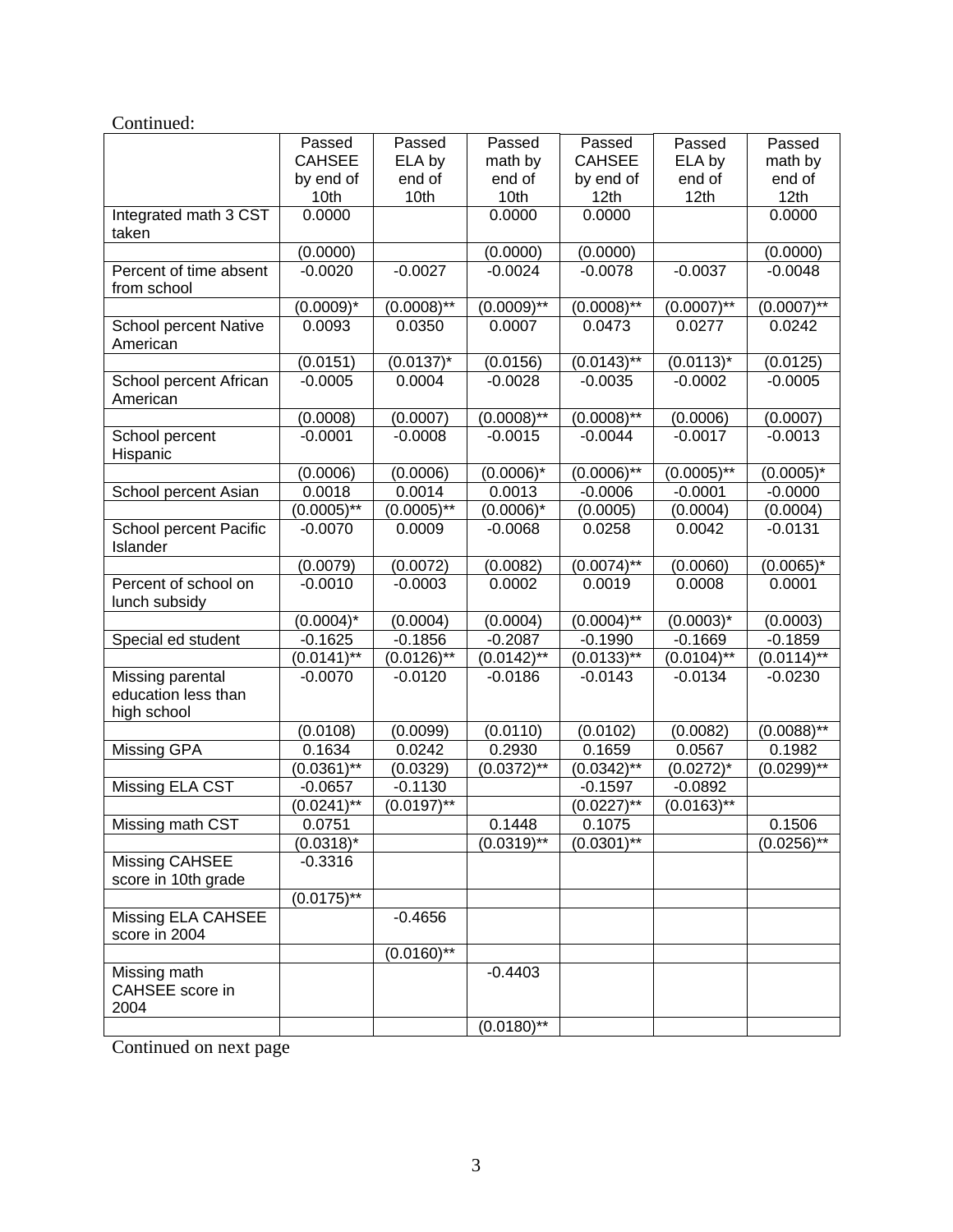#### Continued:

|                                                       | Passed           | Passed           | Passed        | Passed           | Passed           | Passed           |
|-------------------------------------------------------|------------------|------------------|---------------|------------------|------------------|------------------|
|                                                       | <b>CAHSEE</b>    | ELA by           | math by       | <b>CAHSEE</b>    | ELA by           | math by          |
|                                                       | by end of        | end of           | end of        | by end of        | end of           | end of           |
|                                                       | 10 <sub>th</sub> | 10 <sub>th</sub> | 10th          | 12 <sub>th</sub> | 12 <sub>th</sub> | 12 <sub>th</sub> |
| Missing 12th grade<br>CAHSEE scores for               |                  |                  |               |                  |                  | $-0.6778$        |
| math                                                  |                  |                  |               |                  |                  |                  |
|                                                       |                  |                  |               |                  |                  | $(0.0145)$ **    |
| Missing 12th grade<br>CAHSEE scores for<br><b>ELA</b> |                  |                  |               |                  | $-0.6886$        |                  |
|                                                       |                  |                  |               |                  | $(0.0132)$ **    |                  |
| Constant                                              | 0.4396           | 0.7441           | 0.4275        | 0.5931           | 0.8813           | 0.6184           |
|                                                       | $(0.0435)$ **    | $(0.0312)$ **    | $(0.0451)$ ** | $(0.0413)$ **    | $(0.0257)$ **    | $(0.0362)$ **    |
| Observations                                          | 7259             | 7259             | 7259          | 7259             | 7259             | 7259             |
| R-squared                                             | 0.51             | 0.52             | 0.44          | 0.39             | 0.53             | 0.47             |

Standard errors in parentheses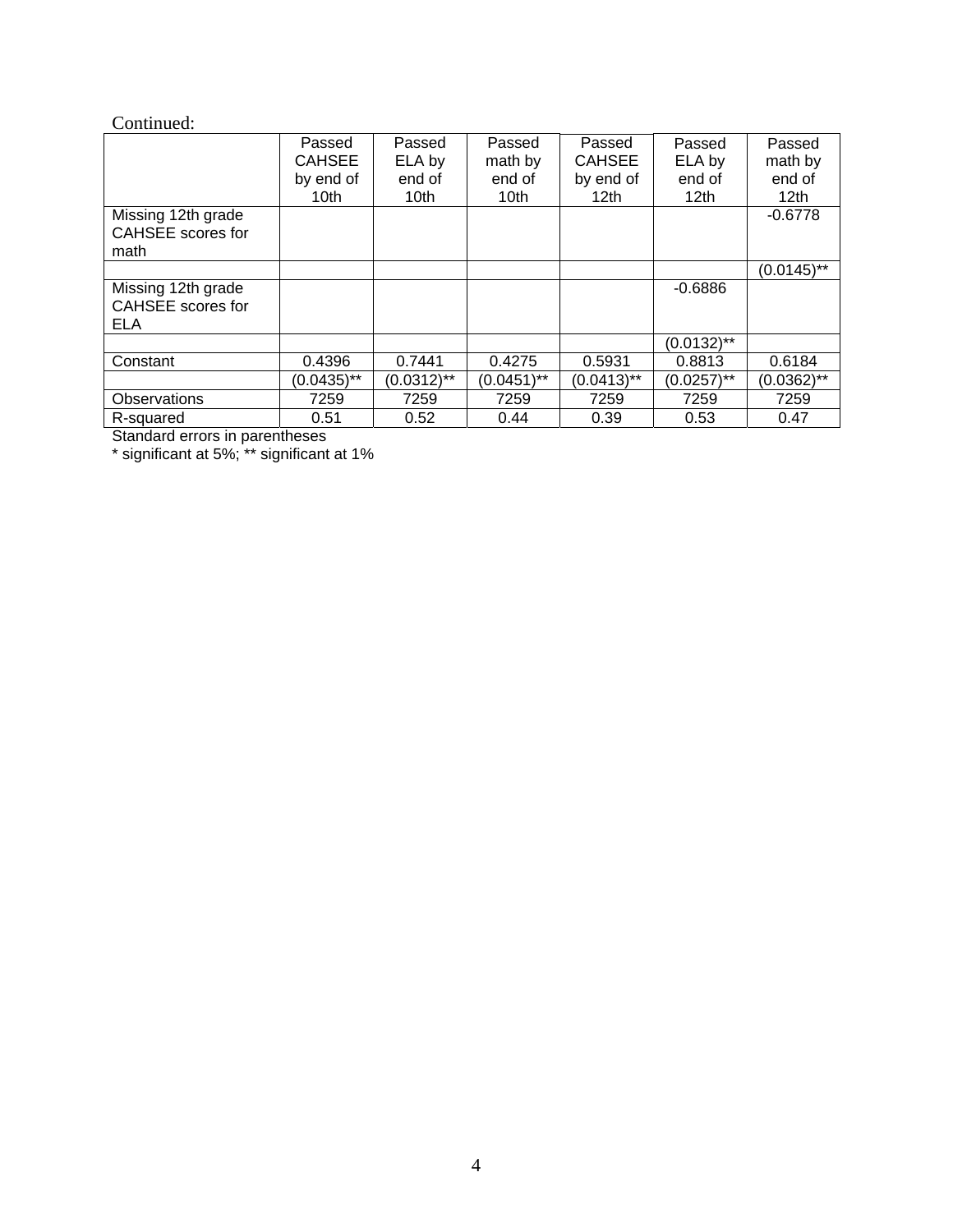|                                             | Passed CAHSEE by end of 10th grade |               |                |               |                 |  |  |
|---------------------------------------------|------------------------------------|---------------|----------------|---------------|-----------------|--|--|
|                                             | 8th grade                          | 7th grade     | 6th grade      | 5th grade     | 4th grade       |  |  |
|                                             | data                               | data          | data           | data          | data            |  |  |
| Student is female                           | $-0.0250$                          | $-0.0217$     | 0.0067         | $-0.0108$     | $-0.0048$       |  |  |
|                                             | $(0.0085)$ **                      | $(0.0089)^*$  | (0.0090)       | (0.0090)      | (0.0095)        |  |  |
| Student is African American                 | $-0.0713$                          | $-0.0590$     | $-0.0810$      | $-0.0802$     | $-0.0765$       |  |  |
|                                             | $(0.0150)$ **                      | $(0.0158)$ ** | $(0.0168)$ **  | $(0.0170)$ ** | $(0.0180)^{**}$ |  |  |
| Student is Asian                            | 0.0272                             | 0.0335        | 0.0306         | 0.0431        | 0.0478          |  |  |
|                                             | $(0.0135)^*$                       | $(0.0142)^*$  | $(0.0149)^{*}$ | $(0.0151)$ ** | $(0.0163)^{**}$ |  |  |
| Student is Hispanic                         | $-0.0042$                          | 0.0151        | $-0.0078$      | $-0.0147$     | $-0.0186$       |  |  |
|                                             | (0.0126)                           | (0.0134)      | (0.0145)       | (0.0147)      | (0.0158)        |  |  |
| Student is other race                       | $-0.0318$                          | $-0.0104$     | $-0.0012$      | 0.0180        | $-0.0239$       |  |  |
|                                             | (0.0428)                           | (0.0436)      | (0.0473)       | (0.0476)      | (0.0513)        |  |  |
| Student was an English learner              | $-0.1424$                          | $-0.1044$     | $-0.0776$      | $-0.0471$     | $-0.0258$       |  |  |
|                                             | $(0.0127)$ **                      | $(0.0130)$ ** | $(0.0135)$ **  | $(0.0134)$ ** | (0.0137)        |  |  |
| Parental education less than high<br>school | 0.0250                             | 0.0308        | $-0.0074$      | $-0.0256$     | 0.0000          |  |  |
|                                             | (0.0153)                           | (0.0158)      | (0.0147)       | (0.0139)      | (0.0000)        |  |  |
| Average GPA                                 | 0.0819                             | 0.0942        |                |               |                 |  |  |
|                                             | $(0.0063)$ **                      | $(0.0073)$ ** |                |               |                 |  |  |
| Elementary GPA in grade 6                   |                                    |               | 0.1008         |               |                 |  |  |
|                                             |                                    |               | $(0.0127)$ **  |               |                 |  |  |
| Elementary GPA in grade 5                   |                                    |               |                | 0.1137        |                 |  |  |
|                                             |                                    |               |                | $(0.0085)$ ** |                 |  |  |
| Elementary GPA in grade 4                   |                                    |               |                |               | 0.1320          |  |  |
|                                             |                                    |               |                |               | $(0.0089)$ **   |  |  |
| Grade 8 ELA score for CST                   | 0.1311                             |               |                |               |                 |  |  |
|                                             | $(0.0072)$ **                      |               |                |               |                 |  |  |
| Grade 8 math score for CST                  | 0.0831                             |               |                |               |                 |  |  |
|                                             | $(0.0067)$ **                      |               |                |               |                 |  |  |
| Grade 7 ELA score for SAT9                  |                                    | 0.1315        |                |               |                 |  |  |
|                                             |                                    | $(0.0077)$ ** |                |               |                 |  |  |
| Grade 7 math score for SAT9                 |                                    | 0.0906        |                |               |                 |  |  |
|                                             |                                    | $(0.0074)$ ** |                |               |                 |  |  |
| Grade 6 ELA score for SAT9                  |                                    |               | 0.0808         |               |                 |  |  |
|                                             |                                    |               | $(0.0082)$ **  |               |                 |  |  |
| Grade 6 math score for SAT9                 |                                    |               | 0.1609         |               |                 |  |  |
|                                             |                                    |               | $(0.0078)$ **  |               |                 |  |  |
| Grade 5 ELA score for SAT9                  |                                    |               |                | 0.0563        |                 |  |  |
|                                             |                                    |               |                | $(0.0084)$ ** |                 |  |  |
| Grade 5 math score for SAT9                 |                                    |               |                | 0.1180        |                 |  |  |
|                                             |                                    |               |                | $(0.0080)$ ** |                 |  |  |
| Grade 4 ELA score for SAT9                  |                                    |               |                |               | 0.0390          |  |  |
|                                             |                                    |               |                |               | $(0.0093)$ **   |  |  |
| Grade 4 math score for SAT9                 |                                    |               |                |               | 0.1353          |  |  |
|                                             |                                    |               |                |               | $(0.0088)$ **   |  |  |
| Percent of time absent from school          | $-0.0014$                          | $-0.0020$     | $-0.0036$      | $-0.0038$     | $-0.0022$       |  |  |
|                                             | (0.0008)                           | $(0.0010)^*$  | $(0.0011)$ **  | $(0.0012)$ ** | (0.0012)        |  |  |
| School percent Native American              | 0.0478                             | 0.0457        | 0.0003         | 0.0000        | 0.0005          |  |  |
|                                             | $(0.0125)$ **                      | $(0.0138)$ ** | (0.0096)       | (0.0068)      | (0.0077)        |  |  |

# **Table A.2. CAHSEE passage by grade 10 using data from past grades**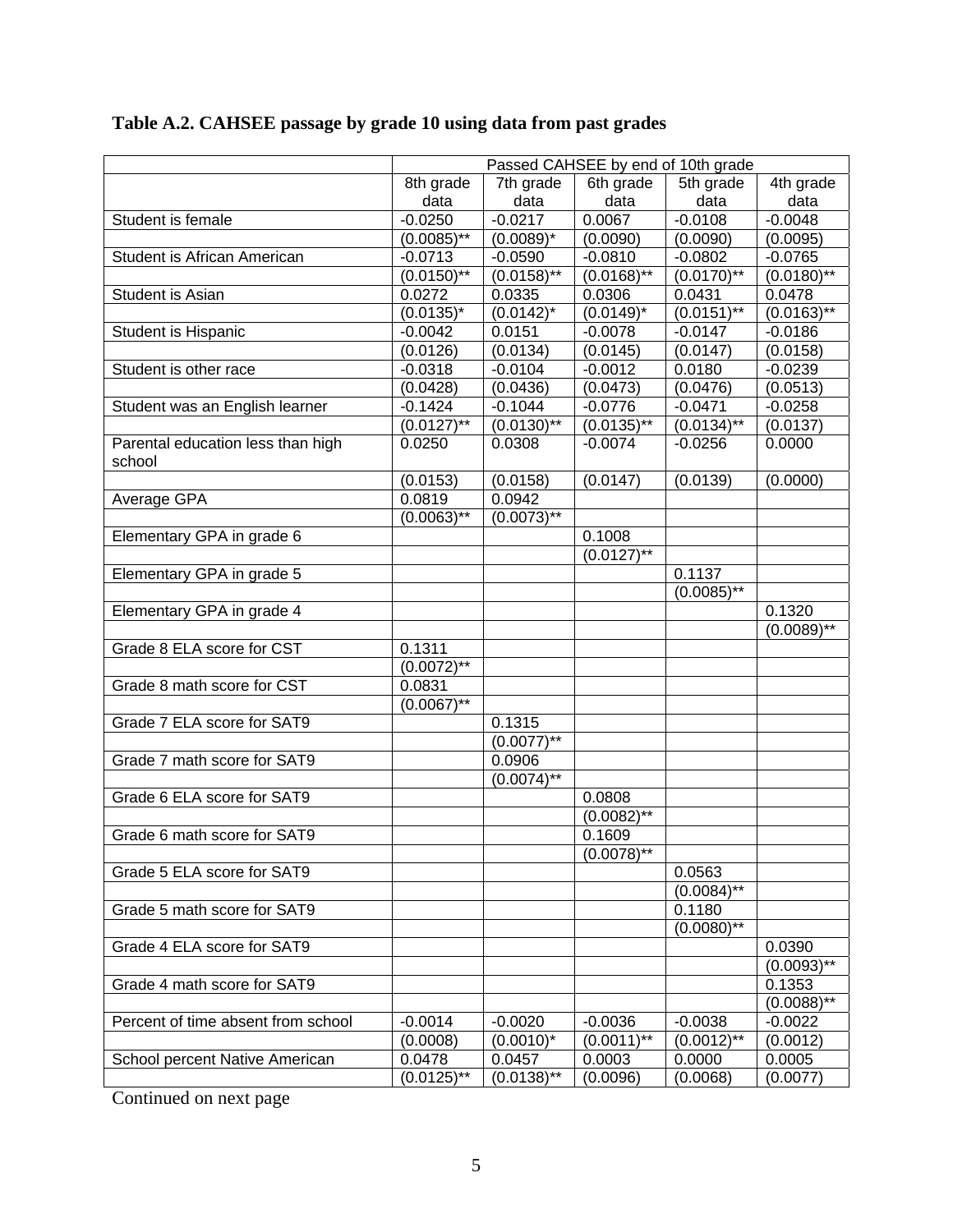|                                                     | 8th grade       | 7th grade       | 6th grade       | 5th grade     | 4th grade     |
|-----------------------------------------------------|-----------------|-----------------|-----------------|---------------|---------------|
|                                                     | data            | data            | data            | data          | data          |
| School percent African American                     | $-0.0005$       | 0.0011          | $-0.0001$       | $-0.0006$     | $-0.0007$     |
|                                                     | (0.0006)        | (0.0008)        | (0.0007)        | (0.0006)      | (0.0007)      |
| School percent Hispanic                             | 0.0011          | 0.0020          | $-0.0004$       | $-0.0011$     | $-0.0008$     |
|                                                     | (0.0007)        | $(0.0009)^*$    | (0.0008)        | (0.0006)      | (0.0006)      |
| School percent Asian                                | 0.0028          | 0.0029          | 0.0005          | 0.0008        | 0.0008        |
|                                                     | $(0.0005)$ **   | $(0.0006)$ **   | (0.0006)        | $(0.0004)^*$  | (0.0004)      |
| School percent Pacific Islander                     | $-0.0052$       | $-0.0164$       | $-0.0090$       | 0.0011        | 0.0096        |
|                                                     | (0.0080)        | (0.0104)        | (0.0078)        | (0.0070)      | (0.0076)      |
| Percent of school on lunch subsidy                  | $-0.0011$       | $-0.0020$       | $-0.0006$       | $-0.0003$     | $-0.0004$     |
|                                                     | $(0.0004)^{**}$ | $(0.0006)^{**}$ | (0.0006)        | (0.0005)      | (0.0005)      |
| Special ed student                                  | $-0.1518$       | $-0.1211$       | 0.0483          | $-0.0341$     | 0.0000        |
|                                                     | $(0.0137)$ **   | (0.0808)        | (0.0762)        | (0.0826)      | (0.0000)      |
| Missing parental education less than<br>high school | $-0.0151$       | $-0.0145$       | 0.0066          | 0.0157        | 0.0000        |
|                                                     | (0.0097)        | (0.0109)        | (0.0119)        | (0.0125)      | (0.0000)      |
| Missing GPA                                         | 0.1833          | 0.1429          |                 |               |               |
|                                                     | $(0.0470)*$     | $(0.0520)*$     |                 |               |               |
| Missing grade 8 ELA score for CST                   | $-0.1040$       |                 |                 |               |               |
|                                                     | $(0.0318)$ **   |                 |                 |               |               |
| Missing grade 8 math score for CST                  | $-0.0660$       |                 |                 |               |               |
|                                                     | (0.0362)        |                 |                 |               |               |
| Missing CAHSEE score for 10th grade                 | $-0.3342$       | $-0.3365$       | $-0.3721$       | $-0.3469$     | $-0.3820$     |
|                                                     | $(0.0181)$ **   | $(0.0192)$ **   | $(0.0194)^{**}$ | $(0.0216)$ ** | $(0.0203)$ ** |
| Missing grade 7 ELA score for SAT9                  |                 | $-0.1330$       |                 |               |               |
|                                                     |                 | $(0.0340)$ **   |                 |               |               |
| Missing grade 7 math score for SAT9                 |                 | $-0.0768$       |                 |               |               |
|                                                     |                 | $(0.0345)^*$    |                 |               |               |
| Missing grade 4 GPA                                 |                 |                 |                 |               | 0.2965        |
|                                                     |                 |                 |                 |               | $(0.0605)$ ** |
| Missing grade 4 ELA score for SAT9                  |                 |                 |                 |               | $-0.0170$     |
|                                                     |                 |                 |                 |               | (0.0223)      |
| Missing grade 4 math score for SAT9                 |                 |                 |                 |               | $-0.1784$     |
|                                                     |                 |                 |                 |               | $(0.0252)$ ** |
| Constant                                            | 0.4464          | 0.3705          | 0.4691          | 0.4614        | 0.3827        |
|                                                     | $(0.0326)$ **   | $(0.0380)$ **   | $(0.0438)$ **   | $(0.0310)$ ** | $(0.0311)$ ** |
| Missing grade 5 GPA                                 |                 |                 |                 | 0.1496        |               |
|                                                     |                 |                 |                 | $(0.0303)$ ** |               |
| Missing grade 5 ELA score for SAT9                  |                 |                 |                 | $-0.1059$     |               |
|                                                     |                 |                 |                 | $(0.0274)$ ** |               |
| Missing grade 5 math score for SAT9                 |                 |                 |                 | $-0.1478$     |               |
|                                                     |                 |                 |                 | $(0.0300)$ ** |               |
| Missing grade 6 GPA                                 |                 |                 | 0.2774          |               |               |
|                                                     |                 |                 | $(0.0355)$ **   |               |               |
| Missing grade 6 ELA score for SAT9                  |                 |                 | $-0.1479$       |               |               |
|                                                     |                 |                 | $(0.0298)$ **   |               |               |
| Missing grade 6 math score for SAT9                 |                 |                 | $-0.1998$       |               |               |
|                                                     |                 |                 | $(0.0316)$ **   |               |               |

Continued: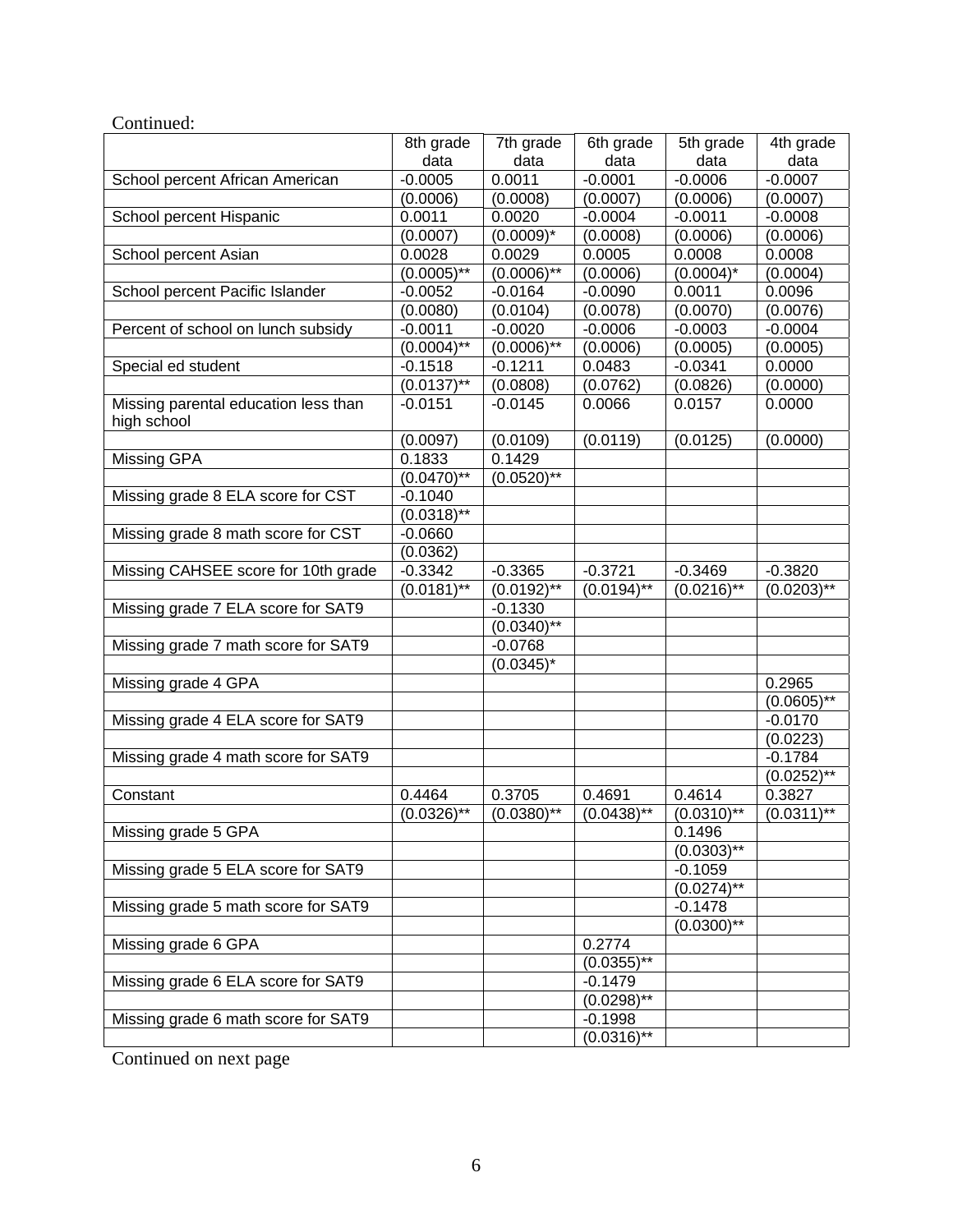#### Continued:

|                     | 8th grade<br>data | 7th grade<br>data | 6th grade<br>data | 5th grade<br>data | 4th grade<br>data |
|---------------------|-------------------|-------------------|-------------------|-------------------|-------------------|
| <b>Observations</b> | 7146              | 6727              | 6340              | 6612              | 6063              |
| R-squared           | 0.51              | 0.49              | 0.48              | 0.46              | 0.45              |

Standard errors in parentheses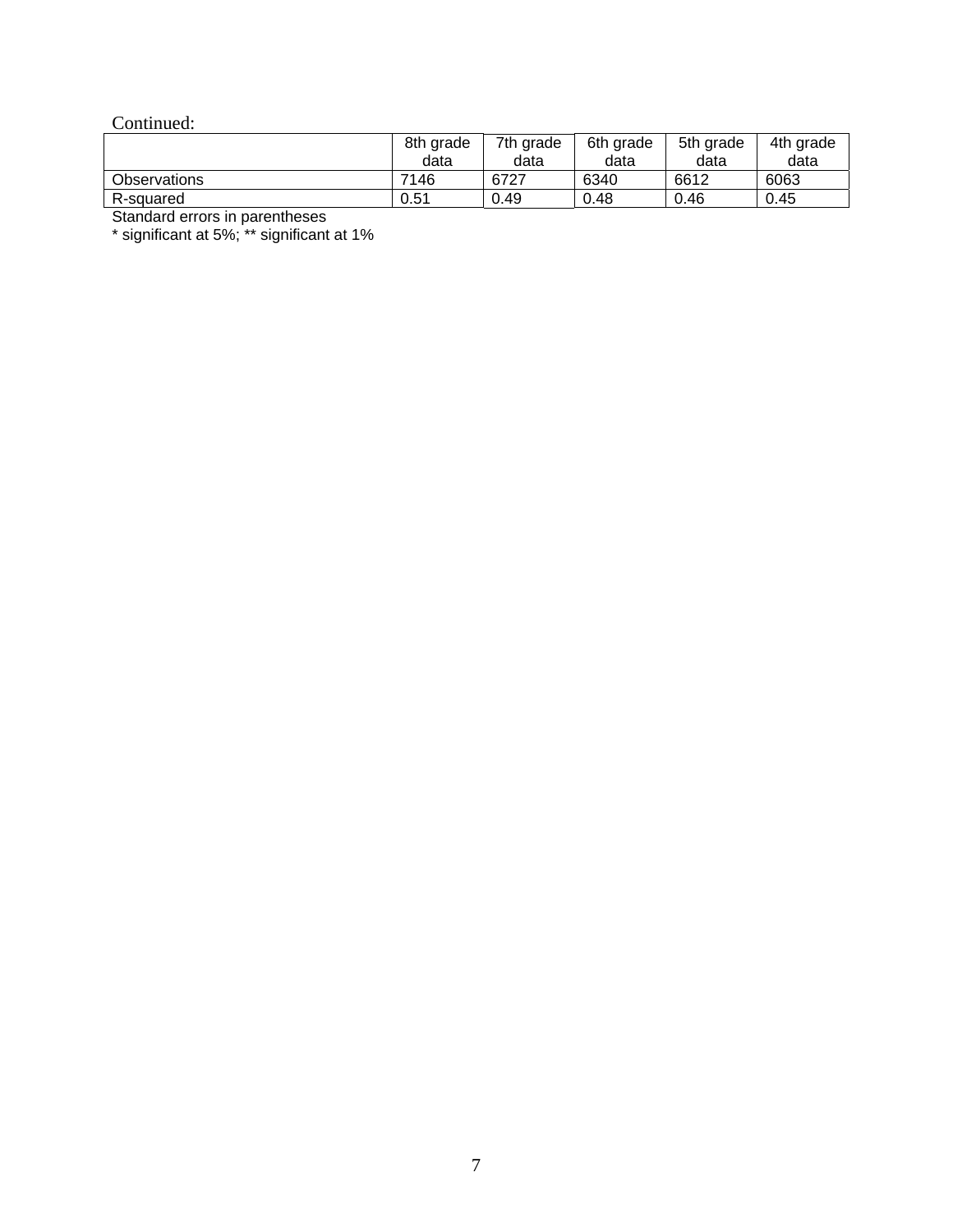|                                          | Passed CAHSEE by end of 12th grade |                  |                  |                            |                          |  |  |
|------------------------------------------|------------------------------------|------------------|------------------|----------------------------|--------------------------|--|--|
|                                          | 8th grade                          | 7th grade        | 6th grade        | 5th grade                  | 4th grade                |  |  |
|                                          | data                               | data             | data             | data                       | data                     |  |  |
| Student is female                        | 0.0068                             | 0.0114           | 0.0411           | 0.0149                     | 0.0346                   |  |  |
|                                          | (0.0081)                           | (0.0085)         | $(0.0086)$ **    | (0.0083)                   | $(0.0091)$ **            |  |  |
| Student is African American              | $-0.0370$                          | $-0.0243$        | $-0.0661$        | $-0.0627$                  | $-0.0511$                |  |  |
|                                          | $(0.01\overline{43})^{**}$         | (0.0151)         | $(0.0162)$ **    | $(0.01\overline{56})^{**}$ | $(0.0172)$ <sup>**</sup> |  |  |
| Student is Asian                         | 0.0253                             | 0.0315           | 0.0186           | 0.0177                     | 0.0136                   |  |  |
|                                          | $(0.0128)^*$                       | $(0.0135)^{*}$   | (0.0143)         | (0.0139)                   | (0.0156)                 |  |  |
| Student is Hispanic                      | 0.0268                             | 0.0478           | 0.0052           | 0.0064                     | $-0.0093$                |  |  |
|                                          | $(0.0120)^*$                       | $(0.0127)$ **    | (0.0139)         | (0.0135)                   | (0.0151)                 |  |  |
| Student is other race                    | $-0.0390$                          | $-0.0026$        | 0.0154           | 0.0032                     | 0.0091                   |  |  |
|                                          | (0.0408)                           | (0.0415)         | (0.0454)         | (0.0437)                   | (0.0491)                 |  |  |
| Student was an English learner           | $-0.1363$                          | $-0.0681$        | $-0.0317$        | $-0.0215$                  | 0.0171                   |  |  |
|                                          | $(0.01\overline{21})^{**}$         | $(0.0124)$ **    | $(0.0130)^*$     | (0.0123)                   | (0.0131)                 |  |  |
| Parental education less than high school | 0.0148                             | 0.0247           | 0.0010           | $-0.0307$                  | 0.0000                   |  |  |
|                                          | (0.0146)                           | (0.0151)         | (0.0141)         | $(0.0128)^*$               | (0.0000)                 |  |  |
| Average GPA                              | 0.0545                             | 0.0854           |                  |                            |                          |  |  |
|                                          | $(0.0060)$ **                      | $(0.0069)$ **    |                  |                            |                          |  |  |
| Elementary GPA in grade 6                |                                    |                  | 0.0605           |                            |                          |  |  |
|                                          |                                    |                  | $(0.0122)$ **    |                            |                          |  |  |
| Elementary GPA in grade 5                |                                    |                  |                  | 0.0934                     |                          |  |  |
|                                          |                                    |                  |                  | $(0.0079)$ **              |                          |  |  |
| Elementary GPA in grade 4                |                                    |                  |                  |                            | 0.1162                   |  |  |
|                                          |                                    |                  |                  |                            | $(0.0085)$ <sup>**</sup> |  |  |
| Grade 8 ELA score for CST                | 0.0878                             |                  |                  |                            |                          |  |  |
|                                          | $(0.0069)$ **                      |                  |                  |                            |                          |  |  |
| Grade 8 math score for CST               | 0.0191                             |                  |                  |                            |                          |  |  |
|                                          | $(0.0064)$ **                      |                  |                  |                            |                          |  |  |
| Grade 7 ELA score for SAT9               |                                    | 0.1143           |                  |                            |                          |  |  |
|                                          |                                    | $(0.0073)$ **    |                  |                            |                          |  |  |
| Grade 7 math score for SAT9              |                                    | 0.0093           |                  |                            |                          |  |  |
|                                          |                                    | (0.0071)         |                  |                            |                          |  |  |
| Grade 6 ELA score for SAT9               |                                    |                  | 0.0719           |                            |                          |  |  |
|                                          |                                    |                  | $(0.0079)$ **    |                            |                          |  |  |
| Grade 6 math score for SAT9              |                                    |                  | 0.0706           |                            |                          |  |  |
|                                          |                                    |                  | $(0.0075)$ **    |                            |                          |  |  |
| Grade 5 ELA score for SAT9               |                                    |                  |                  | 0.0262                     |                          |  |  |
|                                          |                                    |                  |                  | $(0.0077)$ **              |                          |  |  |
| Grade 5 math score for SAT9              |                                    |                  |                  | 0.0508                     |                          |  |  |
|                                          |                                    |                  |                  | $(0.0074)$ **              |                          |  |  |
| Grade 4 ELA score for SAT9               |                                    |                  |                  |                            | 0.0146                   |  |  |
|                                          |                                    |                  |                  |                            | (0.0089)                 |  |  |
| Grade 4 math score for SAT9              |                                    |                  |                  |                            | 0.0749                   |  |  |
|                                          |                                    |                  |                  |                            | $(0.0084)$ **            |  |  |
| Percent of time absent from school       | $-0.0082$                          | $-0.0080$        | $-0.0112$        | $-0.0073$                  | $-0.0078$                |  |  |
|                                          | $(0.0008)$ **                      | $(0.0009)$ **    | $(0.0010)^{1/4}$ | $(0.0011)$ **              | $(0.0012)$ **            |  |  |
| School percent Native American           | 0.0179                             | 0.0573           | 0.0186           | 0.0082                     | 0.0050                   |  |  |
|                                          | (0.0119)                           | $(0.0131)^{1/4}$ | $(0.0093)^{*}$   | (0.0063)                   | (0.0073)                 |  |  |
|                                          |                                    |                  |                  |                            |                          |  |  |

# **Table A.3. CAHSEE passage by grade 12 using data from past grades**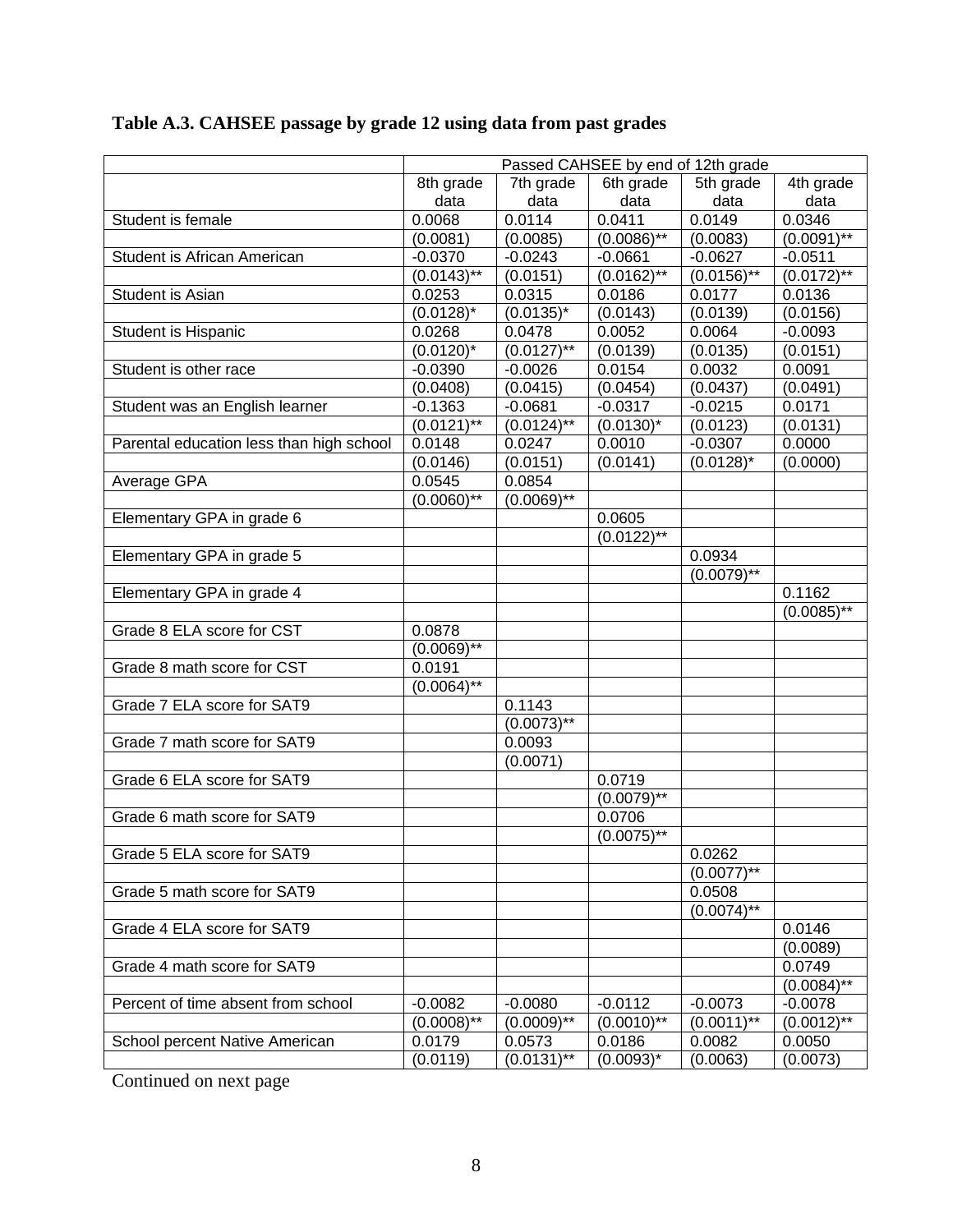| Continued:                                          |                  |                |               |               |                 |
|-----------------------------------------------------|------------------|----------------|---------------|---------------|-----------------|
|                                                     | 8th grade        | 7th grade      | 6th grade     | 5th grade     | 4th grade       |
|                                                     | data             | data           | data          | data          | data            |
| School percent African American                     | $-0.0026$        | 0.0001         | $-0.0003$     | $-0.0008$     | $-0.0007$       |
|                                                     | $(0.0006)^{**}$  | (0.0008)       | (0.0007)      | (0.0006)      | (0.0006)        |
| School percent Hispanic                             | $-0.0035$        | $-0.0005$      | $-0.0020$     | $-0.0014$     | $-0.0013$       |
|                                                     | $(0.0007)$ **    | (0.0008)       | $(0.0008)^*$  | $(0.0006)^*$  | $(0.0006)^*$    |
| School percent Asian                                | $-0.0012$        | 0.0011         | $-0.0006$     | 0.0005        | 0.0003          |
|                                                     | $(0.0005)^*$     | (0.0006)       | (0.0005)      | (0.0004)      | (0.0004)        |
| School percent Pacific Islander                     | 0.0163           | $-0.0137$      | $-0.0023$     | $-0.0023$     | 0.0097          |
|                                                     | $(0.0076)^*$     | (0.0099)       | (0.0075)      | (0.0064)      | (0.0073)        |
| Percent of school on lunch subsidy                  | 0.0014           | $-0.0006$      | 0.0001        | 0.0001        | $-0.0001$       |
|                                                     | $(0.0004)^{**}$  | (0.0005)       | (0.0006)      | (0.0004)      | (0.0005)        |
| Special ed student                                  | $-0.2148$        | $-0.4552$      | $-0.3426$     | $-0.3956$     | 0.0000          |
|                                                     | $(0.0131)$ **    | $(0.0763)$ **  | $(0.0724)$ ** | $(0.0750)$ ** | (0.0000)        |
| Missing parental education less than<br>high school | $-0.0287$        | $-0.0195$      | $-0.0116$     | $-0.0149$     | 0.0000          |
|                                                     | $(0.0093)$ **    | (0.0104)       | (0.0114)      | (0.0114)      | (0.0000)        |
| Missing GPA                                         | 0.0694           | $-0.0097$      |               |               |                 |
|                                                     | (0.0448)         | (0.0495)       |               |               |                 |
| Missing grade 8 ELA score for CST                   | $-0.1339$        |                |               |               |                 |
|                                                     | $(0.0303)^{1/8}$ |                |               |               |                 |
| Missing grade 8 math score for CST                  | $-0.1338$        |                |               |               |                 |
|                                                     | $(0.0344)^{**}$  |                |               |               |                 |
| Missing grade 7 ELA score for SAT9                  |                  | $-0.1848$      |               |               |                 |
|                                                     |                  | $(0.0324)$ **  |               |               |                 |
| Missing grade 7 math score for SAT9                 |                  | $-0.0767$      |               |               |                 |
|                                                     |                  | $(0.0328)^{*}$ |               |               |                 |
| Missing grade 4 GPA                                 |                  |                |               |               | $-0.1970$       |
|                                                     |                  |                |               |               | $(0.0567)$ **   |
| Missing grade 4 ELA score for SAT9                  |                  |                |               |               | $-0.0088$       |
|                                                     |                  |                |               |               | (0.0213)        |
| Missing grade 4 math score for SAT9                 |                  |                |               |               | $-0.1868$       |
|                                                     |                  |                |               |               | $(0.0241)$ **   |
| Constant                                            | 0.8419           | 0.6111         | 0.8084        | 0.6743        | 0.5745          |
|                                                     | $(0.0311)^{**}$  | $(0.0362)$ **  | $(0.0420)$ ** | $(0.0285)$ ** | $(0.0297)^{**}$ |
| Missing grade 5 GPA                                 |                  |                |               | $-0.2345$     |                 |
|                                                     |                  |                |               | (0.0263)      |                 |
| Missing grade 5 ELA score for SAT9                  |                  |                |               | $-0.0057$     |                 |
|                                                     |                  |                |               | (0.0252)      |                 |
| Missing grade 5 math score for SAT9                 |                  |                |               | $-0.2328$     |                 |
|                                                     |                  |                |               | $(0.0275)$ ** |                 |
| Missing grade 6 GPA                                 |                  |                | 0.1042        |               |                 |
|                                                     |                  |                | $(0.0340)$ ** |               |                 |
| Missing grade 6 ELA score for SAT9                  |                  |                | $-0.1571$     |               |                 |
|                                                     |                  |                | $(0.0285)$ ** |               |                 |
| Missing grade 6 math score for SAT9                 |                  |                | $-0.2306$     |               |                 |
|                                                     |                  |                | $(0.0303)$ ** |               |                 |
| Observations                                        | 7146             | 6727           | 6340          | 6612          | 6063            |
| R-squared                                           | 0.36             | 0.33           | 0.31          | 0.34          | 0.28            |
|                                                     |                  |                |               |               |                 |

Standard errors in parentheses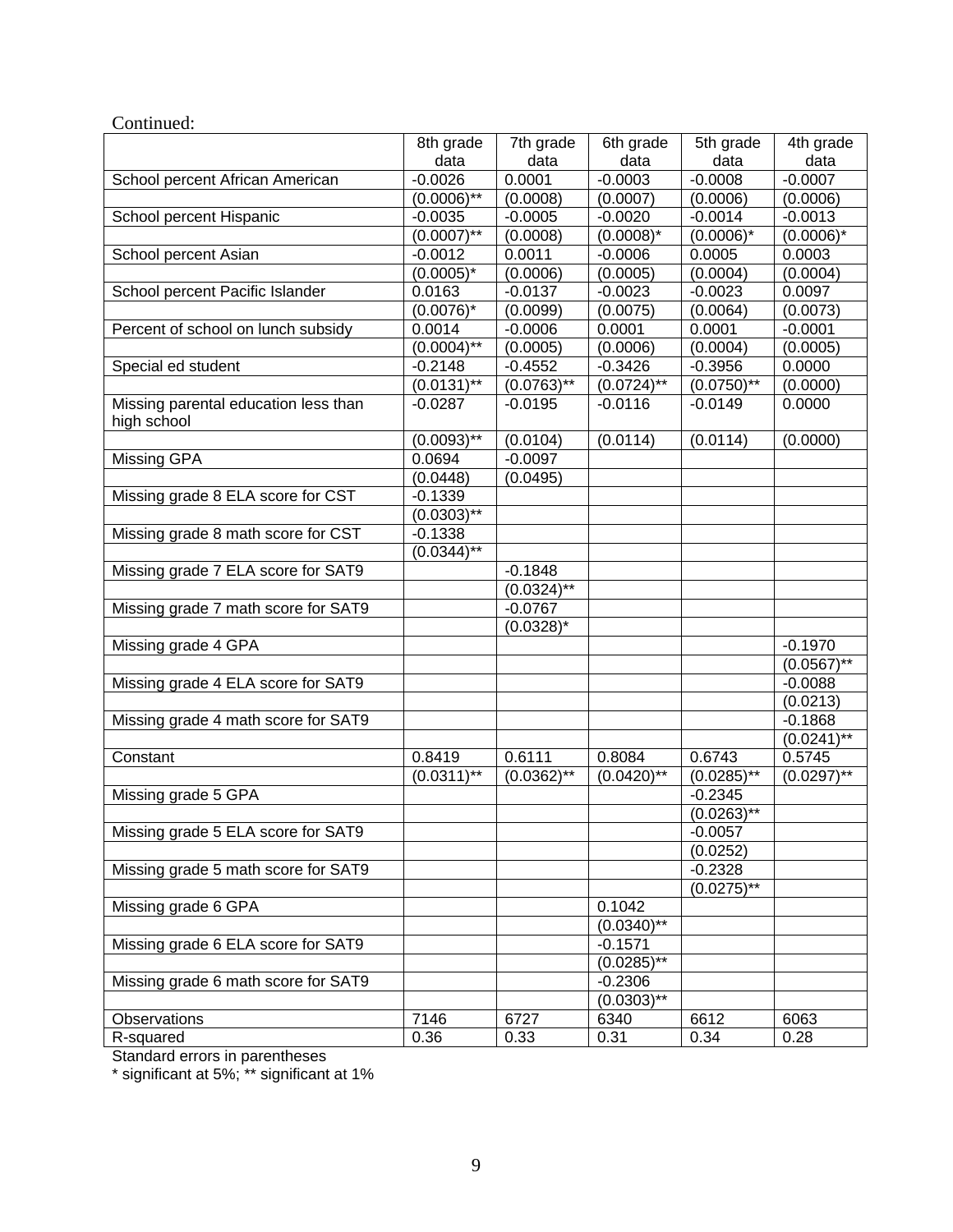#### **Table A.4. CAHSEE passage with interaction of English Learners with language spoken at home**

Notes: The comparison language group is Spanish. A number of relatively rare languages including Hmong are included in the category "other languages."

| $-0.1867$<br>Student was an English learner<br>$-0.2126$<br>$(0.0150)$ **<br>$(0.0142)$ **<br>Tagalog<br>0.0520<br>0.0290<br>(0.0300)<br>(0.0284)<br>Vietnamese<br>0.0623<br>0.0087<br>(0.0310)<br>(0.0327)<br>0.0053<br>$-0.0152$<br>Lao<br>(0.0449)<br>(0.0425)<br>Khmer<br>0.0080<br>0.0471<br>(0.0449)<br>(0.0474)<br>Chinese<br>0.0048<br>$-0.0498$<br>(0.0442)<br>(0.0419)<br>Other language<br>0.0036<br>$-0.0163$<br>(0.0186)<br>(0.0176)<br>$-0.1515$<br>EL interacted with Tagalog<br>0.0159<br>$(0.0545**$<br>(0.0516)<br>EL interacted with Vietnamese<br>0.2597<br>$-0.0462$<br>$(0.04\overline{96})^{**}$<br>(0.0524)<br>EL interacted with Lao<br>$-0.0983$<br>0.0256<br>(0.0907)<br>(0.0859)<br>EL interacted with Khmer<br>$-0.1936$<br>$-0.1344$<br>$(0.0901)^*$<br>(0.0853)<br>EL interacted with Chinese<br>$-0.0165$<br>0.0804<br>(0.0877)<br>(0.0927)<br>EL interacted with other language<br>0.0930<br>$-0.0265$<br>$(0.0416)^*$<br>(0.0439)<br>0.4402<br>0.6124<br>Constant<br>$(0.0478)$ **<br>$(0.0453)$ **<br>7259<br>Observations<br>7259<br>0.51<br>0.39<br>R-squared | Passed CAHSEE by end of 10th | Passed CAHSEE by end of 12th |
|----------------------------------------------------------------------------------------------------------------------------------------------------------------------------------------------------------------------------------------------------------------------------------------------------------------------------------------------------------------------------------------------------------------------------------------------------------------------------------------------------------------------------------------------------------------------------------------------------------------------------------------------------------------------------------------------------------------------------------------------------------------------------------------------------------------------------------------------------------------------------------------------------------------------------------------------------------------------------------------------------------------------------------------------------------------------------------------------------|------------------------------|------------------------------|
|                                                                                                                                                                                                                                                                                                                                                                                                                                                                                                                                                                                                                                                                                                                                                                                                                                                                                                                                                                                                                                                                                                    |                              |                              |
|                                                                                                                                                                                                                                                                                                                                                                                                                                                                                                                                                                                                                                                                                                                                                                                                                                                                                                                                                                                                                                                                                                    |                              |                              |
|                                                                                                                                                                                                                                                                                                                                                                                                                                                                                                                                                                                                                                                                                                                                                                                                                                                                                                                                                                                                                                                                                                    |                              |                              |
|                                                                                                                                                                                                                                                                                                                                                                                                                                                                                                                                                                                                                                                                                                                                                                                                                                                                                                                                                                                                                                                                                                    |                              |                              |
|                                                                                                                                                                                                                                                                                                                                                                                                                                                                                                                                                                                                                                                                                                                                                                                                                                                                                                                                                                                                                                                                                                    |                              |                              |
|                                                                                                                                                                                                                                                                                                                                                                                                                                                                                                                                                                                                                                                                                                                                                                                                                                                                                                                                                                                                                                                                                                    |                              |                              |
|                                                                                                                                                                                                                                                                                                                                                                                                                                                                                                                                                                                                                                                                                                                                                                                                                                                                                                                                                                                                                                                                                                    |                              |                              |
|                                                                                                                                                                                                                                                                                                                                                                                                                                                                                                                                                                                                                                                                                                                                                                                                                                                                                                                                                                                                                                                                                                    |                              |                              |
|                                                                                                                                                                                                                                                                                                                                                                                                                                                                                                                                                                                                                                                                                                                                                                                                                                                                                                                                                                                                                                                                                                    |                              |                              |
|                                                                                                                                                                                                                                                                                                                                                                                                                                                                                                                                                                                                                                                                                                                                                                                                                                                                                                                                                                                                                                                                                                    |                              |                              |
|                                                                                                                                                                                                                                                                                                                                                                                                                                                                                                                                                                                                                                                                                                                                                                                                                                                                                                                                                                                                                                                                                                    |                              |                              |
|                                                                                                                                                                                                                                                                                                                                                                                                                                                                                                                                                                                                                                                                                                                                                                                                                                                                                                                                                                                                                                                                                                    |                              |                              |
|                                                                                                                                                                                                                                                                                                                                                                                                                                                                                                                                                                                                                                                                                                                                                                                                                                                                                                                                                                                                                                                                                                    |                              |                              |
|                                                                                                                                                                                                                                                                                                                                                                                                                                                                                                                                                                                                                                                                                                                                                                                                                                                                                                                                                                                                                                                                                                    |                              |                              |
|                                                                                                                                                                                                                                                                                                                                                                                                                                                                                                                                                                                                                                                                                                                                                                                                                                                                                                                                                                                                                                                                                                    |                              |                              |
|                                                                                                                                                                                                                                                                                                                                                                                                                                                                                                                                                                                                                                                                                                                                                                                                                                                                                                                                                                                                                                                                                                    |                              |                              |
|                                                                                                                                                                                                                                                                                                                                                                                                                                                                                                                                                                                                                                                                                                                                                                                                                                                                                                                                                                                                                                                                                                    |                              |                              |
|                                                                                                                                                                                                                                                                                                                                                                                                                                                                                                                                                                                                                                                                                                                                                                                                                                                                                                                                                                                                                                                                                                    |                              |                              |
|                                                                                                                                                                                                                                                                                                                                                                                                                                                                                                                                                                                                                                                                                                                                                                                                                                                                                                                                                                                                                                                                                                    |                              |                              |
|                                                                                                                                                                                                                                                                                                                                                                                                                                                                                                                                                                                                                                                                                                                                                                                                                                                                                                                                                                                                                                                                                                    |                              |                              |
|                                                                                                                                                                                                                                                                                                                                                                                                                                                                                                                                                                                                                                                                                                                                                                                                                                                                                                                                                                                                                                                                                                    |                              |                              |
|                                                                                                                                                                                                                                                                                                                                                                                                                                                                                                                                                                                                                                                                                                                                                                                                                                                                                                                                                                                                                                                                                                    |                              |                              |
|                                                                                                                                                                                                                                                                                                                                                                                                                                                                                                                                                                                                                                                                                                                                                                                                                                                                                                                                                                                                                                                                                                    |                              |                              |
|                                                                                                                                                                                                                                                                                                                                                                                                                                                                                                                                                                                                                                                                                                                                                                                                                                                                                                                                                                                                                                                                                                    |                              |                              |
|                                                                                                                                                                                                                                                                                                                                                                                                                                                                                                                                                                                                                                                                                                                                                                                                                                                                                                                                                                                                                                                                                                    |                              |                              |
|                                                                                                                                                                                                                                                                                                                                                                                                                                                                                                                                                                                                                                                                                                                                                                                                                                                                                                                                                                                                                                                                                                    |                              |                              |
|                                                                                                                                                                                                                                                                                                                                                                                                                                                                                                                                                                                                                                                                                                                                                                                                                                                                                                                                                                                                                                                                                                    |                              |                              |
|                                                                                                                                                                                                                                                                                                                                                                                                                                                                                                                                                                                                                                                                                                                                                                                                                                                                                                                                                                                                                                                                                                    |                              |                              |
|                                                                                                                                                                                                                                                                                                                                                                                                                                                                                                                                                                                                                                                                                                                                                                                                                                                                                                                                                                                                                                                                                                    |                              |                              |
|                                                                                                                                                                                                                                                                                                                                                                                                                                                                                                                                                                                                                                                                                                                                                                                                                                                                                                                                                                                                                                                                                                    |                              |                              |
|                                                                                                                                                                                                                                                                                                                                                                                                                                                                                                                                                                                                                                                                                                                                                                                                                                                                                                                                                                                                                                                                                                    |                              |                              |
|                                                                                                                                                                                                                                                                                                                                                                                                                                                                                                                                                                                                                                                                                                                                                                                                                                                                                                                                                                                                                                                                                                    |                              |                              |

Standard errors in parentheses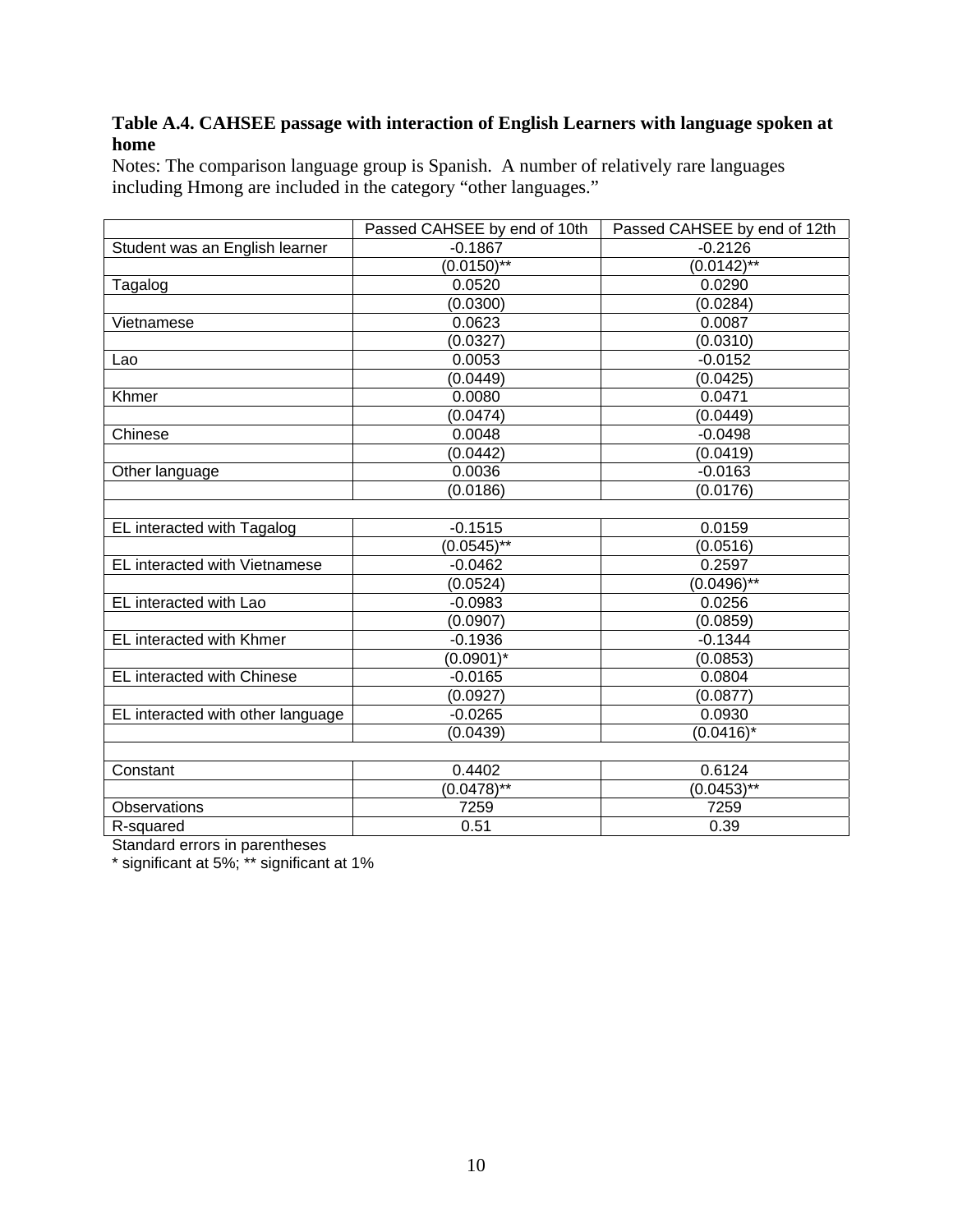#### **Table A.5. CAHSEE passage for students who were English Learners in grade 9, with an additional indicator for having been English Learners in an earlier grade**

|                         | Passed        | Passed        | Passed        | Passed        | Passed           | Passed           |
|-------------------------|---------------|---------------|---------------|---------------|------------------|------------------|
|                         | <b>CAHSEE</b> | ELA by        | math by       | <b>CAHSEE</b> | ELA by           | math by          |
|                         | by end of     | end of        | end of        | by end of     | end of           | end of           |
|                         | 10th          | 10th          | 10th          | 12th          | 12 <sub>th</sub> | 12 <sub>th</sub> |
| Student was an English  | $-0.2072$     | $-0.2917$     | $-0.1927$     | $-0.2118$     | $-0.2182$        | $-0.1497$        |
| learner                 |               |               |               |               |                  |                  |
|                         | $(0.0136)$ ** | $(0.0124)$ ** | $(0.0135)$ ** | $(0.0128)$ ** | $(0.0102)$ **    | $(0.0108)$ **    |
| Was student EL prior to | 0.0141        | 0.0529        | $-0.0116$     | 0.0675        | 0.0625           | 0.0217           |
| 9th grade?              |               |               |               |               |                  |                  |
|                         | (0.0116)      | $(0.0106)$ ** | (0.0120)      | $(0.0110)$ ** | $(0.0088)$ **    | $(0.0096)^*$     |
| Constant                | 0.4396        | 0.7391        | 0.4275        | 0.5931        | 0.8754           | 0.6183           |
|                         | $(0.0435)$ ** | $(0.0312)$ ** | $(0.0451)$ ** | $(0.0412)$ ** | $(0.0257)$ **    | $(0.0362)$ **    |
| Observations            | 7259          | 7259          | 7259          | 7259          | 7259             | 7259             |
| R-squared               | 0.51          | 0.52          | 0.44          | 0.39          | 0.53             | 0.48             |

#### **Table A.6. CAHSEE passage for English Learners after accounting for number of years they have been in the district as of grade 9**

|                        | Passed        | Passed        | Passed         | Passed        | Passed           | Passed           |
|------------------------|---------------|---------------|----------------|---------------|------------------|------------------|
|                        | <b>CAHSEE</b> | ELA by        | math by        | <b>CAHSEE</b> | ELA by           | math by          |
|                        | by end of     | end of        | end of         | by end of     | end of           | end of           |
|                        | 10th          | 10th          | 10th           | 12th          | 12 <sub>th</sub> | 12 <sub>th</sub> |
| Student was an English | $-0.1927$     | $-0.2492$     | $-0.2063$      | $-0.1674$     | $-0.1747$        | $-0.1386$        |
| learner                |               |               |                |               |                  |                  |
|                        | $(0.0139)$ ** | $(0.0127)$ ** | $(0.0140)$ **  | $(0.0131)$ ** | $(0.0105)$ **    | $(0.0112)$ **    |
| EL second year         | $-0.0107$     | $-0.0580$     | 0.0799         | $-0.0604$     | $-0.0417$        | 0.0079           |
|                        | (0.0328)      | (0.0301)      | $(0.0339)^{*}$ | (0.0310)      | (0.0248)         | (0.0272)         |
| EL first year          | $-0.0600$     | $-0.1233$     | 0.0054         | $-0.0968$     | $-0.1161$        | $-0.0216$        |
|                        | $(0.0273)^*$  | $(0.0250)$ ** | (0.0281)       | $(0.0259)$ ** | $(0.0207)$ **    | (0.0226)         |
| Constant               | 0.4403        | 0.7381        | 0.4304         | 0.5924        | 0.8759           | 0.6192           |
|                        | $(0.0435)$ ** | $(0.0312)$ ** | $(0.0451)$ **  | $(0.0412)$ ** | $(0.0257)$ **    | $(0.0362)$ **    |
| <b>Observations</b>    | 7259          | 7259          | 7259           | 7259          | 7259             | 7259             |
| R-squared              | 0.51          | 0.52          | 0.44           | 0.39          | 0.53             | 0.47             |

Standard errors in parentheses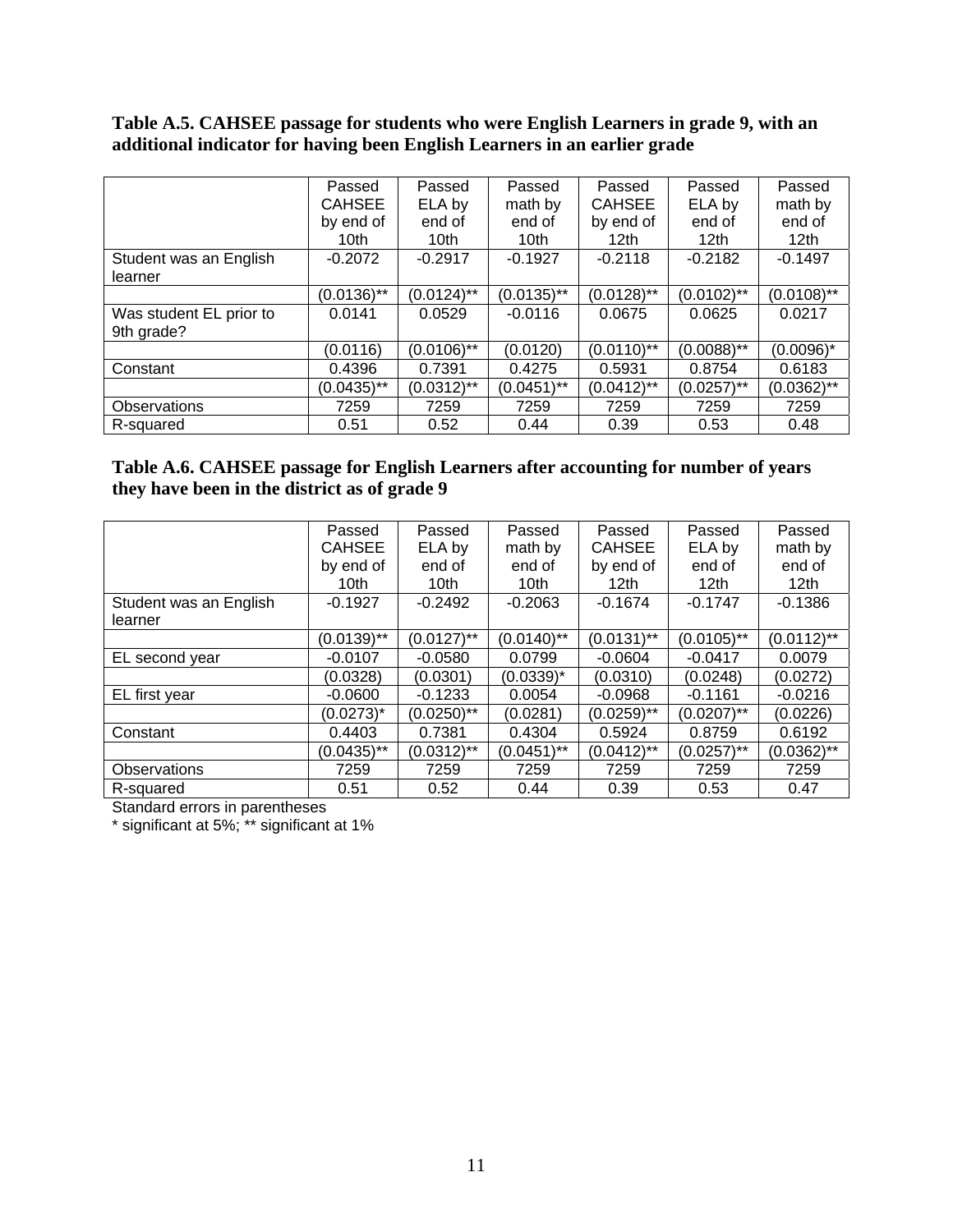#### **Table A.7. Comparison of CAHSEE results using the overall sample, the English Learner subsample and the non-English Learner sample**

|                       | Passed                   | Passed        | Passed                     | Passed                | Passed                | Passed        |
|-----------------------|--------------------------|---------------|----------------------------|-----------------------|-----------------------|---------------|
|                       | <b>CAHSEE</b>            | <b>CAHSEE</b> | <b>CAHSEE</b>              | <b>CAHSEE</b>         | <b>CAHSEE</b>         | <b>CAHSEE</b> |
|                       | by end of                | ever          | by end of                  | $ever - EL$           | by end of             | ever, non-    |
|                       | 10th                     |               | $10th - EL$                | only                  | 10th, non-            | EL only       |
|                       |                          |               | only                       |                       | EL only               |               |
| Student is female     | $-0.0384$                | 0.0048        | $-0.0249$                  | 0.0495                | $-0.0420$             | $-0.0064$     |
|                       | $(0.0083)$ **            | (0.0079)      | (0.0181)                   | $(0.0245)^*$          | $(0.0092)$ **         | (0.0079)      |
| Student is African    | $-0.1110$                | $-0.0418$     | $-0.1479$                  | $-0.1322$             | $-0.1164$             | $-0.0541$     |
| American              |                          |               |                            |                       |                       |               |
|                       | $(0.0144)$ **            | $(0.0137)$ ** | (0.0936)                   | (0.1266)              | $(0.0149)$ **         | $(0.0127)$ ** |
| Student is Asian      | 0.0063                   | 0.0189        | $-0.1618$                  | $-0.1039$             | 0.0132                | 0.0037        |
|                       | (0.0132)                 | (0.0126)      | (0.0883)                   | (0.1194)              | (0.0139)              | (0.0119)      |
| Student is Hispanic   | $-0.0227$                | 0.0106        | $-0.1330$                  | $-0.1485$             | $-0.0257$             | 0.0111        |
|                       | (0.0126)                 | (0.0119)      | (0.0860)                   | (0.1163)              | (0.0133)              | (0.0114)      |
| Student is other race | $-0.0361$                | $-0.0102$     | $-0.4383$                  | $-0.3131$             | $-0.0264$             | $-0.0063$     |
|                       | (0.0431)                 | (0.0408)      | (0.2383)                   | (0.3222)              | (0.0438)              | (0.0375)      |
| Student was an        | $-0.2018$                | $-0.1864$     | 0.0000                     | 0.0000                | 0.0000                | 0.0000        |
| English learner       | $(0.0128)$ <sup>**</sup> | $(0.0122)$ ** |                            |                       |                       | (0.0000)      |
| Parental education    | $-0.0183$                | $-0.0233$     | (0.0000)<br>0.0127         | (0.0000)<br>$-0.0342$ | (0.0000)<br>$-0.0312$ | $-0.0218$     |
| less than high school |                          |               |                            |                       |                       |               |
|                       | (0.0134)                 | (0.0127)      | (0.0231)                   | (0.0312)              | (0.0164)              | (0.0140)      |
| Average GPA           | 0.0728                   | 0.0685        | 0.0490                     | 0.0921                | 0.0814                | 0.0569        |
|                       | $(0.0066)$ **            | $(0.0063)$ ** | $(0.01\overline{26})^{**}$ | $(0.0170)$ **         | $(0.0076)$ **         | $(0.0065)$ ** |
| ELA standardized      | 0.1565                   | 0.1053        | 0.2149                     | 0.2443                | 0.1472                | 0.0932        |
| score on CST          |                          |               |                            |                       |                       |               |
|                       | $(0.0067)$ **            | $(0.0063)$ ** | $(0.0167)^{1/4}$           | $(0.0225)$ **         | $(0.0074)$ **         | $(0.0063)$ ** |
| Math standardized     | 0.0314                   | 0.0006        | 0.1085                     | 0.0809                | 0.0235                | $-0.0030$     |
| score on CST          |                          |               |                            |                       |                       |               |
|                       | $(0.0059)$ **            | (0.0056)      | $(0.0164)^{**}$            | $(0.0222)^{**}$       | $(0.0063)$ **         | (0.0054)      |
| Algebra 1 CST taken   | 0.1013                   | 0.2253        | 0.0573                     | 0.1565                | 0.1196                | 0.2592        |
|                       | $(0.0277)$ **            | $(0.0263)$ ** | (0.0406)                   | $(0.0550)$ **         | $(0.0359)$ **         | $(0.0307)$ ** |
| Algebra 2 CST taken   | 0.0754                   | 0.0914        | 0.1401                     | 0.0025                | 0.0921                | 0.1463        |
|                       | $(0.0372)^{*}$           | $(0.0352)$ ** | (0.1473)                   | (0.1988)              | $(0.0439)^*$          | $(0.0376)$ ** |
| 8th/9th grade math    | 0.0000                   | 0.0000        | 0.0000                     | 0.0000                | 0.0000                | 0.0000        |
| CST taken             |                          |               |                            |                       |                       |               |
|                       | (0.0000)                 | (0.0000)      | (0.0000)                   | (0.0000)              | (0.0000)              | (0.0000)      |
| Geometry CST          | 0.1625                   | 0.1840        | 0.1296                     | 0.1405                | 0.1760                | 0.2267        |
| taken                 |                          |               |                            |                       |                       |               |
|                       | $(0.0289)$ **            | $(0.0274)$ ** | $(0.0468)$ **              | $(0.0631)^*$          | $(0.0370)$ **         | $(0.0316)$ ** |
| General high school   | $-0.1141$                | 0.0137        | 0.0979                     | 0.0385                | $-0.1321$             | 0.0721        |
| math CST taken        |                          |               |                            |                       |                       |               |
|                       | (0.0748)                 | (0.0709)      | (0.1461)                   | (0.1976)              | (0.0863)              | (0.0738)      |
| Integrated math 1     | 0.1471                   | 0.3189        | 0.3883                     | 0.2874                | $-0.0112$             | 0.5010        |
| CST taken             |                          |               |                            |                       |                       |               |
|                       | (0.2005)                 | (0.1902)      | (0.3186)                   | (0.4304)              | (0.2467)              | $(0.2109)^*$  |
| Integrated math 2     | 0.0000                   | 0.0000        | 0.0000                     | 0.0000                | 0.0000                | 0.0000        |
| CST taken             |                          |               |                            |                       |                       |               |
|                       | (0.0000)                 | (0.0000)      | (0.0000)                   | (0.0000)              | (0.0000)              | (0.0000)      |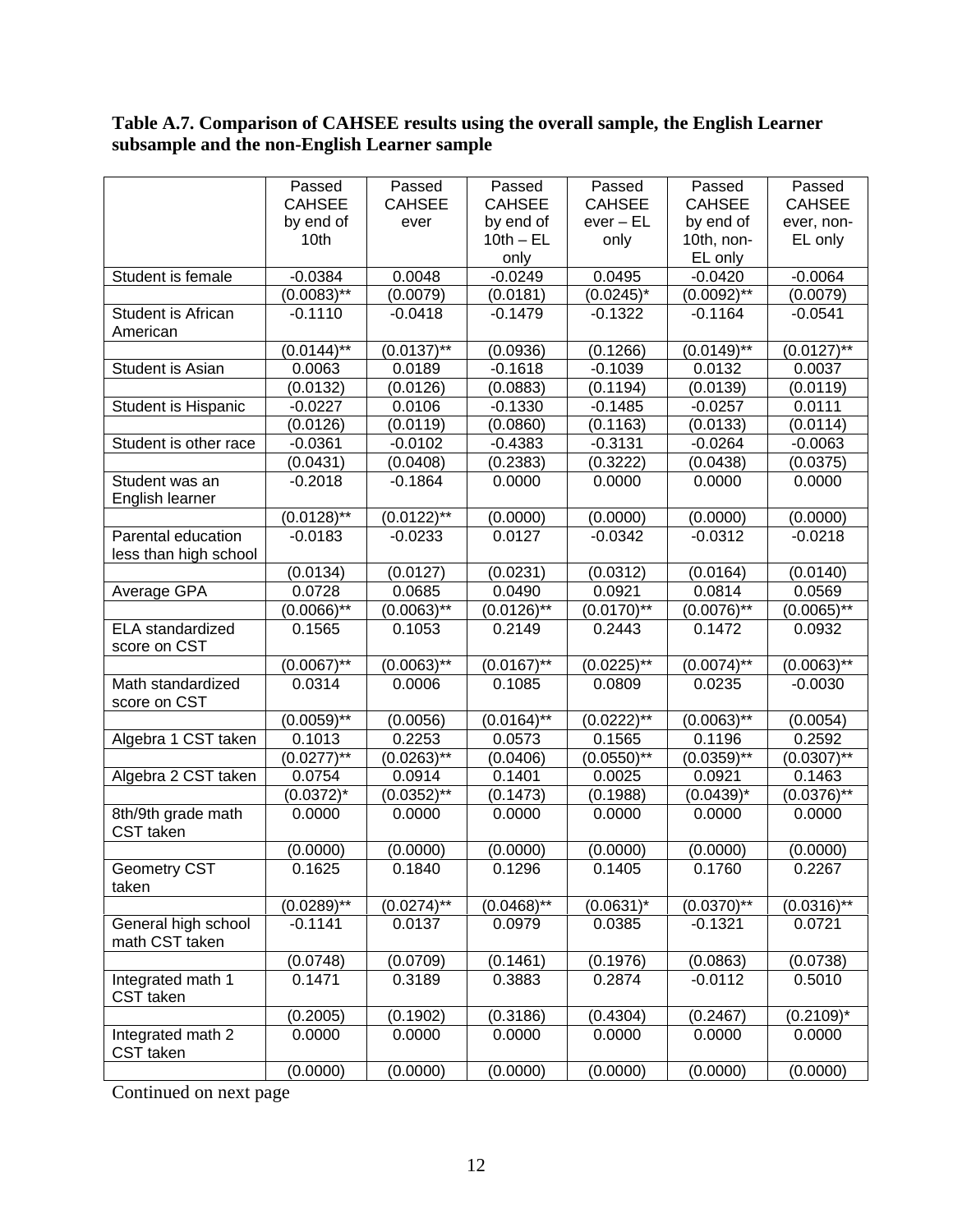| Continued:                               |                            |                  |                |                  |               |               |
|------------------------------------------|----------------------------|------------------|----------------|------------------|---------------|---------------|
|                                          | Passed                     | Passed           | Passed         | Passed           | Passed        | Passed        |
|                                          | <b>CAHSEE</b>              | <b>CAHSEE</b>    | <b>CAHSEE</b>  | <b>CAHSEE</b>    | <b>CAHSEE</b> | <b>CAHSEE</b> |
|                                          | by end of                  | ever             | by end of      | $ever - EL$      | by end of     | ever, non-    |
|                                          | 10 <sub>th</sub>           |                  | $10th - EL$    | only             | 10th, non-    | EL only       |
|                                          |                            |                  | only           |                  | EL only       |               |
| Integrated math 3 CST<br>taken           | 0.0000                     | 0.0000           | 0.0000         | 0.0000           | 0.0000        | 0.0000        |
|                                          | (0.0000)                   | (0.0000)         | (0.0000)       | (0.0000)         | (0.0000)      | (0.0000)      |
| Percent of time absent<br>from school    | $-0.0020$                  | $-0.0078$        | 0.0011         | $-0.0033$        | $-0.0031$     | $-0.0094$     |
|                                          | $(0.0009)^*$               | $(0.0008)$ **    | (0.0015)       | (0.0020)         | $(0.0010)*$   | $(0.0009)*$   |
| <b>School percent Native</b><br>American | 0.0093                     | 0.0473           | $-0.0477$      | $-0.0471$        | 0.0211        | 0.0577        |
|                                          | (0.0151)                   | $(0.0143)^{1/4}$ | (0.0366)       | (0.0495)         | (0.0167)      | $(0.0142)$ ** |
| School percent African<br>American       | $-0.0005$                  | $-0.0035$        | $-0.0042$      | $-0.0093$        | 0.0006        | $-0.0020$     |
|                                          | (0.0008)                   | $(0.0008)$ **    | $(0.0018)^{*}$ | $(0.0024)$ **    | (0.0009)      | $(0.0008)^*$  |
| School percent<br>Hispanic               | $-0.0001$                  | $-0.0044$        | 0.0001         | $-0.0053$        | 0.0001        | $-0.0039$     |
|                                          | (0.0006)                   | $(0.0006)$ **    | (0.0012)       | $(0.0016)$ **    | (0.0008)      | $(0.0006)$ ** |
| School percent Asian                     | 0.0018                     | $-0.0006$        | 0.0023         | $-0.0022$        | 0.0018        | $-0.0002$     |
|                                          | $(0.0005)$ **              | (0.0005)         | (0.0013)       | (0.0018)         | $(0.0006)$ ** | (0.0005)      |
| School percent Pacific<br>Islander       | $-0.0070$                  | 0.0258           | 0.0093         | 0.0503           | $-0.0069$     | 0.0148        |
|                                          | (0.0079)                   | $(0.0074)$ **    | (0.0158)       | $(0.0211)^*$     | (0.0091)      | (0.0077)      |
| Percent of school on<br>lunch subsidy    | $-0.0010$                  | 0.0019           | $-0.0002$      | 0.0028           | $-0.0015$     | 0.0013        |
|                                          | $(0.0004)^*$               | $(0.0004)^{**}$  | (0.0007)       | $(0.0009)*$      | $(0.0005)$ ** | $(0.0004)$ ** |
| Special ed student                       | $-0.1625$                  | $-0.1990$        | $-0.0640$      | $-0.1342$        | $-0.1798$     | $-0.2155$     |
|                                          | $(0.0141)$ **              | $(0.0133)^{1/8}$ | $(0.0269)^*$   | $(0.0364)^{1/8}$ | $(0.0162)$ ** | $(0.0138)$ ** |
| Constant                                 | 0.4396                     | 0.5931           | 0.4748         | 0.8367           | 0.4077        | 0.5865        |
|                                          | $(0.04\overline{35})^{**}$ | $(0.0413)$ **    | $(0.1232)$ **  | $(0.1666)$ **    | $(0.0517)$ ** | $(0.0442)$ ** |
| Observations                             | 7259                       | 7259             | 1310           | 1310             | 5949          | 5949          |
| R-squared                                | 0.51                       | 0.39             | 0.30           | 0.29             | 0.44          | 0.32          |

Standard errors in parentheses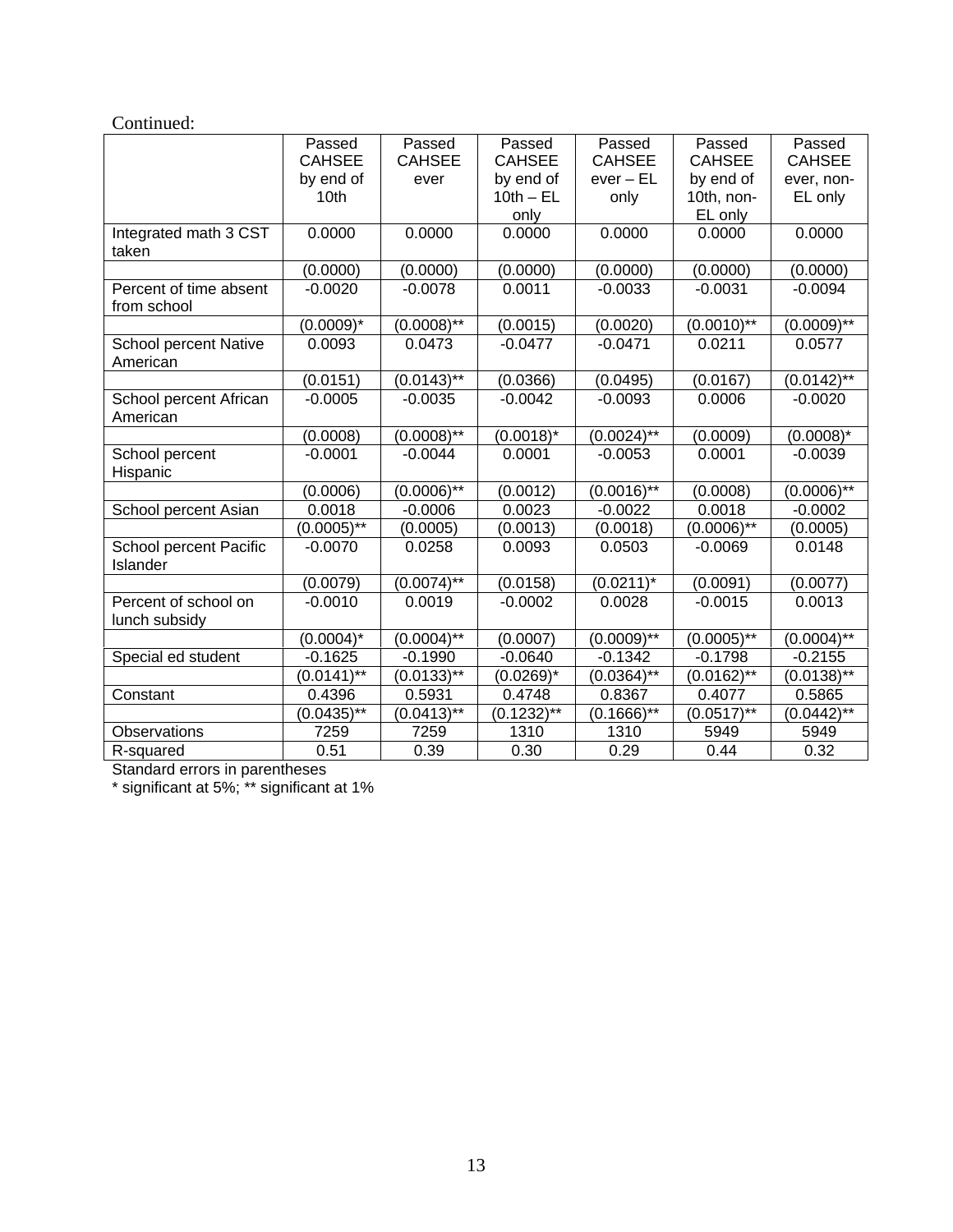#### **Table A.8. CAHSEE results using average test scores in math and ELA in prior year of classroom peer groups**

|                                | Passed                     | Passed        | Passed          | Passed                     | Passed        | Passed        |
|--------------------------------|----------------------------|---------------|-----------------|----------------------------|---------------|---------------|
|                                | <b>CAHSEE</b>              | ELA by        | math by         | <b>CAHSEE</b>              | <b>ELA</b>    | math          |
|                                | by end of                  | end of 10th   | end of 10th     | ever                       | <b>CAHSEE</b> | <b>CAHSEE</b> |
|                                | 10th                       |               |                 |                            | ever          | ever          |
| Student is female              | $-0.0408$                  | 0.0121        | $-0.0528$       | 0.0000                     | 0.0108        | $-0.0154$     |
|                                | $(0.0079)$ **              | (0.0072)      | $(0.0081)^{**}$ | (0.0070)                   | (0.0059)      | $(0.0064)^*$  |
| Student is African             | $-0.0965$                  | $-0.0787$     | $-0.1170$       | $-0.0650$                  | $-0.0485$     | $-0.0735$     |
| American                       |                            |               |                 |                            |               |               |
|                                | $(0.01\overline{36})^{**}$ | $(0.0126)$ ** | $(0.0141)$ **   | $(0.0121)^{**}$            | $(0.0102)$ ** | $(0.0112)$ ** |
| Student is Asian               | 0.0086                     | $-0.0111$     | $-0.0058$       | $-0.0080$                  | $-0.0129$     | $-0.0064$     |
|                                | (0.0126)                   | (0.0116)      | (0.0130)        | (0.0111)                   | (0.0094)      | (0.0104)      |
| Student is Hispanic            | $-0.0207$                  | $-0.0074$     | $-0.0303$       | $-0.0013$                  | 0.0053        | $-0.0045$     |
|                                | (0.0120)                   | (0.0111)      | $(0.0124)^*$    | (0.0106)                   | (0.0090)      | (0.0099)      |
| Student is other race          | $-0.0217$                  | 0.0157        | $-0.0474$       | $-0.0217$                  | $-0.0149$     | $-0.0333$     |
|                                | (0.0404)                   | (0.0373)      | (0.0420)        | (0.0357)                   | (0.0304)      | (0.0333)      |
| Student was an                 | $-0.2190$                  | $-0.3191$     | $-0.1887$       | $-0.2270$                  | $-0.2459$     | $-0.1633$     |
| English learner                |                            |               |                 |                            |               |               |
|                                | $(0.0129)$ **              | $(0.0119)$ ** | $(0.0132)$ **   | $(0.0114)$ **              | $(0.0097)$ ** | $(0.0105)$ ** |
| Parental education             | 0.0070                     | $-0.0053$     | 0.0041          | $-0.0061$                  | $-0.0180$     | $-0.0014$     |
| less than high school          |                            |               |                 |                            |               |               |
|                                | (0.0131)                   | (0.0121)      | (0.0136)        | (0.0116)                   | (0.0099)      | (0.0108)      |
| Average GPA                    | 0.0571                     | 0.0318        | 0.0756          | 0.0627                     | 0.0331        | 0.0598        |
|                                | $(0.0060)$ **              | $(0.0054)$ ** | $(0.0062)$ **   | $(0.0053)$ **              | $(0.0044)$ ** | $(0.0049)$ ** |
| <b>ELA</b> standardized        | 0.0028                     | 0.0027        |                 | 0.0015                     | 0.0012        |               |
| score on CST                   |                            |               |                 |                            |               |               |
|                                | $(0.0001)$ **              | $(0.0001)$ ** |                 | $(0.0001)$ **              | $(0.0001)$ ** |               |
| Math standardized              | 0.0002                     |               | 0.0011          | $-0.0002$                  |               | 0.0003        |
| score on CST                   |                            |               |                 |                            |               |               |
|                                | (0.0001)                   |               | $(0.0001)$ **   | (0.0001)                   |               | $(0.0001)$ ** |
| Algebra 1 CST taken            | $-0.0600$                  |               | 0.0992          | 0.2457                     |               | 0.4000        |
|                                | (0.1283)                   |               | (0.1331)        | $(0.1134)^*$               |               | $(0.1058)$ ** |
| Algebra 2 CST taken            | 0.1623                     |               | 0.4229          | 0.3689                     |               | 0.5658        |
|                                | (0.1281)                   |               | $(0.1327)$ **   | $(0.11\overline{33})^{**}$ |               | $(0.1055)$ ** |
| 8th/9th grade math             | 0.0000                     |               | 0.0000          | 0.0000                     |               | 0.0000        |
| CST taken                      |                            |               |                 |                            |               |               |
|                                | (0.0000)                   |               | (0.0000)        | (0.0000)                   |               | (0.0000)      |
| Geometry CST taken             | 0.0702                     |               | 0.2767          | 0.3822                     |               | 0.5451        |
|                                | (0.1276)                   |               | $(0.1324)^*$    | $(0.1128)$ **              |               | $(0.1052)$ ** |
| General high school            | 0.0258                     |               | 0.2937          | 0.2920                     |               | 0.5032        |
| math CST taken                 |                            |               |                 |                            |               |               |
|                                | (0.1302)                   |               | $(0.1349)^*$    | $(0.1151)^*$               |               | $(0.1072)$ ** |
| Integrated math 1              | 0.1835                     |               | 0.4004          | 0.3993                     |               | 0.5930        |
| CST taken                      |                            |               |                 |                            |               |               |
|                                | (0.1302)                   |               | $(0.1350)$ **   | $(0.1151)$ **              |               | $(0.1073)$ ** |
| Integrated math 2<br>CST taken | 0.2599                     |               | 0.4823          | 0.3408                     |               | 0.5887        |
|                                | (0.1797)                   |               | $(0.1864)$ **   | $(0.1588)^*$               |               | $(0.1481)$ ** |
| Integrated math 3<br>CST taken | 0.0000                     |               | 0.0000          | 0.0000                     |               | 0.0000        |
|                                | (0.0000)                   |               | (0.0000)        | (0.0000)                   |               | (0.0000)      |
|                                |                            |               |                 |                            |               |               |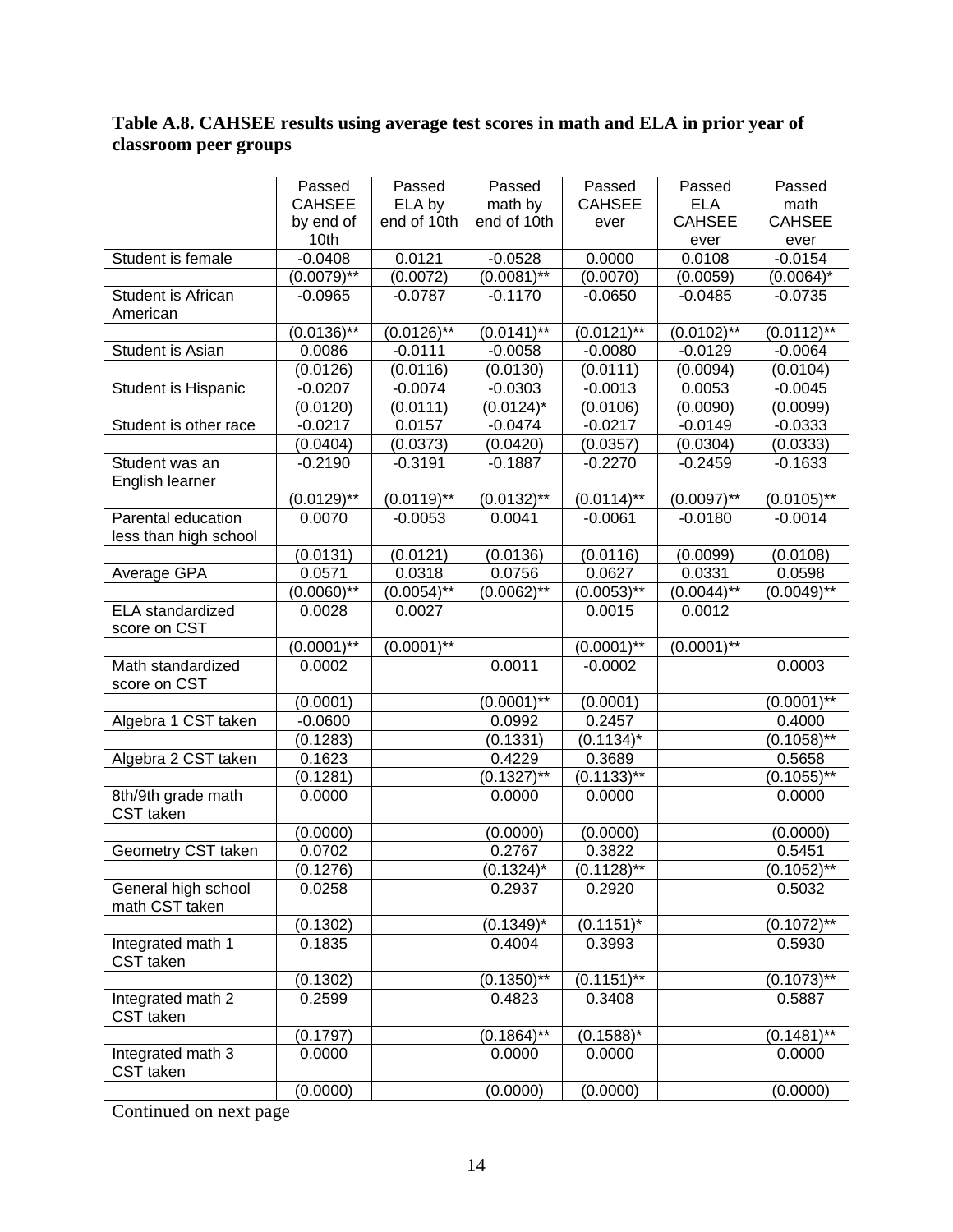| Continued:                               |               |                 |                |               |               |               |
|------------------------------------------|---------------|-----------------|----------------|---------------|---------------|---------------|
|                                          | Passed        | Passed          | Passed         | Passed        | Passed        | Passed        |
|                                          | <b>CAHSEE</b> | ELA by          | math by        | <b>CAHSEE</b> | <b>ELA</b>    | math          |
|                                          | by end of     | end of 10th     | end of 10th    | ever          | <b>CAHSEE</b> | <b>CAHSEE</b> |
|                                          | 10th          |                 |                |               | ever          | ever          |
| Peer groups in 4th<br>grade, ELA         | $-0.0007$     | $-0.2341$       | $-0.1005$      | $-0.0475$     | 0.1881        | $-0.2090$     |
|                                          | (0.5488)      | (0.5071)        | (0.5699)       | (0.4852)      | (0.4126)      | (0.4528)      |
| Peer groups in 5th<br>grade, ELA         | $-0.0573$     | $-0.0544$       | $-0.0088$      | $-0.0075$     | $-0.0094$     | 0.0119        |
|                                          | $(0.0195)$ ** | $(0.0180)$ **   | (0.0203)       | (0.0173)      | (0.0147)      | (0.0161)      |
| Peer groups in 6th<br>grade, ELA         | 0.0016        | 0.0045          | 0.0054         | $-0.0169$     | $-0.0078$     | $-0.0069$     |
|                                          | (0.0101)      | (0.0094)        | (0.0105)       | (0.0090)      | (0.0076)      | (0.0084)      |
| Peer groups in 7th<br>grade, ELA         | 0.0028        | 0.0018          | 0.0172         | $-0.0098$     | $-0.0062$     | 0.0024        |
|                                          | (0.0102)      | (0.0094)        | (0.0105)       | (0.0090)      | (0.0076)      | (0.0084)      |
| Peer groups in 8th<br>grade, ELA         | 0.0237        | 0.0138          | 0.0294         | $-0.0033$     | $-0.0118$     | 0.0010        |
|                                          | $(0.0095)^*$  | (0.0088)        | $(0.0098)$ **  | (0.0084)      | (0.0072)      | (0.0078)      |
| Peer groups in 4th<br>grade, math        | 0.1925        | 0.3921          | 0.3180         | 0.3275        | $-0.1965$     | 0.4232        |
|                                          | (0.4482)      | (0.4142)        | (0.4654)       | (0.3962)      | (0.3370)      | (0.3698)      |
| Peer groups in 5th<br>grade, math        | 0.0742        | 0.0467          | 0.0406         | 0.0072        | 0.0065        | $-0.0008$     |
|                                          | $(0.0197)$ ** | $(0.0181)^{**}$ | $(0.0204)^*$   | (0.0174)      | (0.0148)      | (0.0162)      |
| Peer groups in 6th<br>grade, math        | 0.0430        | 0.0412          | 0.0609         | 0.0446        | 0.0100        | 0.0340        |
|                                          | $(0.0143)$ ** | $(0.0132)$ **   | $(0.0149)$ **  | $(0.0127)$ ** | (0.0108)      | $(0.0118)$ ** |
| Peer groups in 7th<br>grade, math        | 0.0160        | $-0.0112$       | 0.0176         | $-0.0146$     | $-0.0116$     | 0.0012        |
|                                          | (0.0107)      | (0.0098)        | (0.0111)       | (0.0094)      | (0.0079)      | (0.0088)      |
| Peer groups in 8th<br>grade, math        | $-0.0177$     | $-0.0349$       | $-0.0245$      | $-0.0048$     | $-0.0210$     | $-0.0099$     |
|                                          | (0.0095)      | $(0.0084)$ **   | $(0.0099)^{*}$ | (0.0084)      | $(0.0068)$ ** | (0.0078)      |
| Percent of time absent<br>from school    | $-0.0015$     | $-0.0026$       | $-0.0013$      | $-0.0055$     | $-0.0039$     | $-0.0044$     |
|                                          | $(0.0007)^*$  | $(0.0007)$ **   | (0.0007)       | $(0.0006)$ ** | $(0.0005)$ ** | $(0.0006)$ ** |
| <b>School percent Native</b><br>American | 0.0060        | 0.0215          | 0.0001         | 0.0193        | 0.0124        | 0.0195        |
|                                          | (0.0139)      | (0.0128)        | (0.0144)       | (0.0122)      | (0.0104)      | (0.0114)      |
| School percent<br>African American       | $-0.0021$     | $-0.0009$       | $-0.0028$      | $-0.0019$     | $-0.0007$     | $-0.0015$     |
|                                          | $(0.0008)*$   | (0.0007)        | $(0.0008)$ **  | $(0.0007)$ ** | (0.0006)      | $(0.0006)^*$  |
| School percent<br>Hispanic               | $-0.0014$     | $-0.0017$       | $-0.0004$      | $-0.0029$     | $-0.0022$     | $-0.0017$     |
|                                          | $(0.0005)$ ** | $(0.0004)$ **   | (0.0005)       | $(0.0004)$ ** | $(0.0004)$ ** | $(0.0004)$ ** |
| School percent Asian                     | 0.0006        | 0.0003          | 0.0013         | $-0.0010$     | $-0.0007$     | $-0.0003$     |
|                                          | (0.0005)      | (0.0004)        | $(0.0005)*$    | $(0.0004)^*$  | $(0.0003)^*$  | (0.0004)      |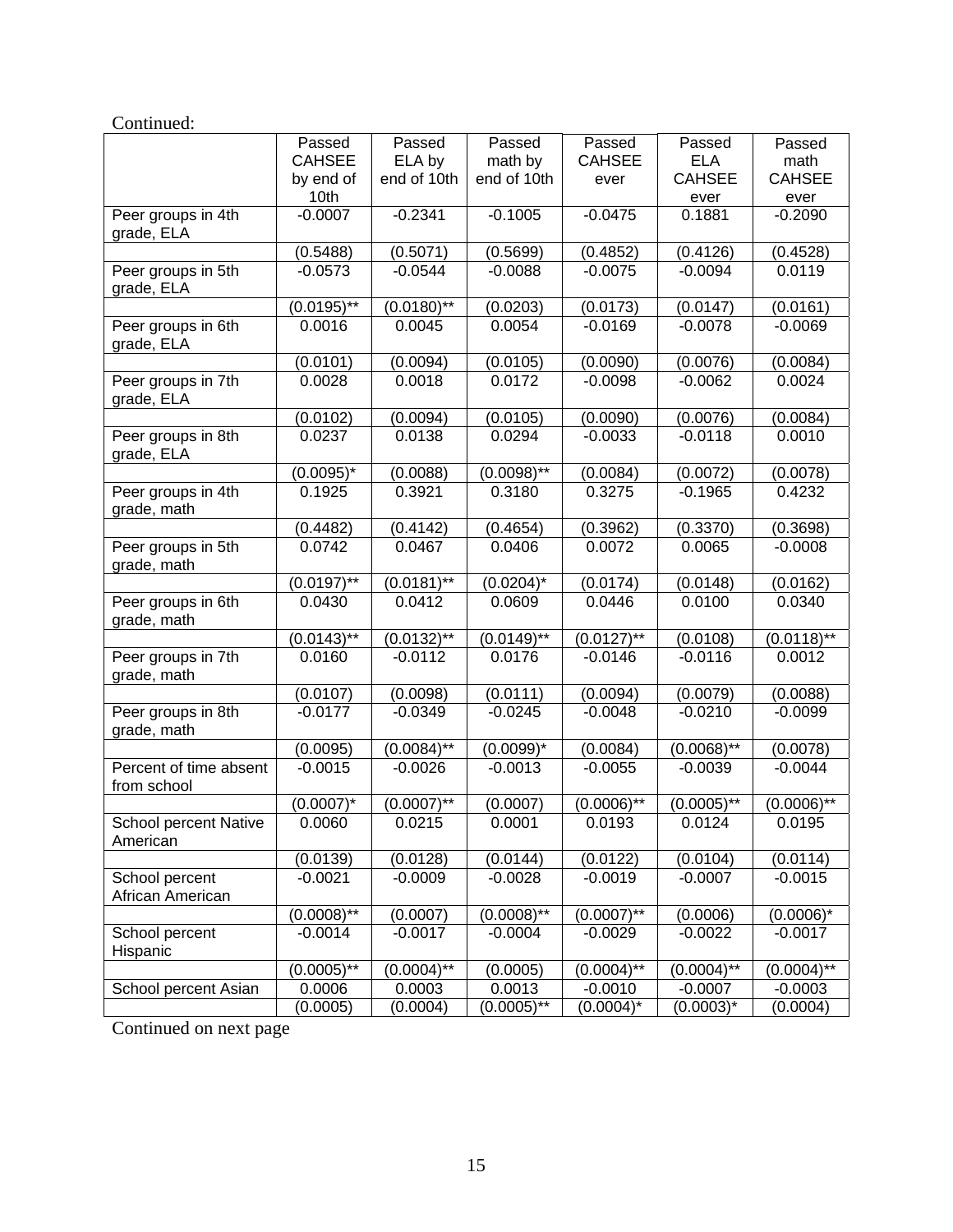#### Continued:

|                          | Passed           | Passed        | Passed        | Passed        | Passed        | Passed        |
|--------------------------|------------------|---------------|---------------|---------------|---------------|---------------|
|                          | <b>CAHSEE</b>    | ELA by        | math by       | <b>CAHSEE</b> | ELA           | math          |
|                          | by end of        | end of 10th   | end of 10th   | ever          | <b>CAHSEE</b> | <b>CAHSEE</b> |
|                          | 10 <sub>th</sub> |               |               |               | ever          | ever          |
| School percent Pacific   | $-0.0007$        | 0.0188        | $-0.0115$     | 0.0063        | 0.0089        | $-0.0059$     |
| Islander                 |                  |               |               |               |               |               |
|                          | (0.0084)         | (0.0077)*     | (0.0087)      | (0.0074)      | (0.0063)      | (0.0069)      |
| Percent of school on     | 0.0000           | 0.0002        | $-0.0001$     | 0.0007        | 0.0007        | 0.0005        |
| lunch subsidy            |                  |               |               |               |               |               |
|                          | (0.0003)         | (0.0003)      | (0.0003)      | $(0.0002)$ ** | $(0.0002)$ ** | $(0.0002)^*$  |
| <b>Special Education</b> | $-0.1597$        | $-0.1826$     | $-0.2250$     | $-0.2039$     | $-0.1733$     | $-0.2046$     |
| student                  |                  |               |               |               |               |               |
|                          | $(0.0137)$ **    | $(0.0126)$ ** | $(0.0140)$ ** | $(0.0121)$ ** | $(0.0103)$ ** | $(0.0111)$ ** |
| Constant                 | $-0.6784$        | $-0.6524$     | $-0.4640$     | 0.4088        | 0.8219        | 0.3966        |
|                          | (0.4031)         | (0.3527)      | (0.4185)      | (0.3563)      | $(0.2870)$ ** | (0.3325)      |
| Observations             | 7793             | 7793          | 7793          | 7793          | 7793          | 7793          |
| R-squared                | 0.53             | 0.54          | 0.46          | 0.48          | 0.55          | 0.50          |

Standard errors in parentheses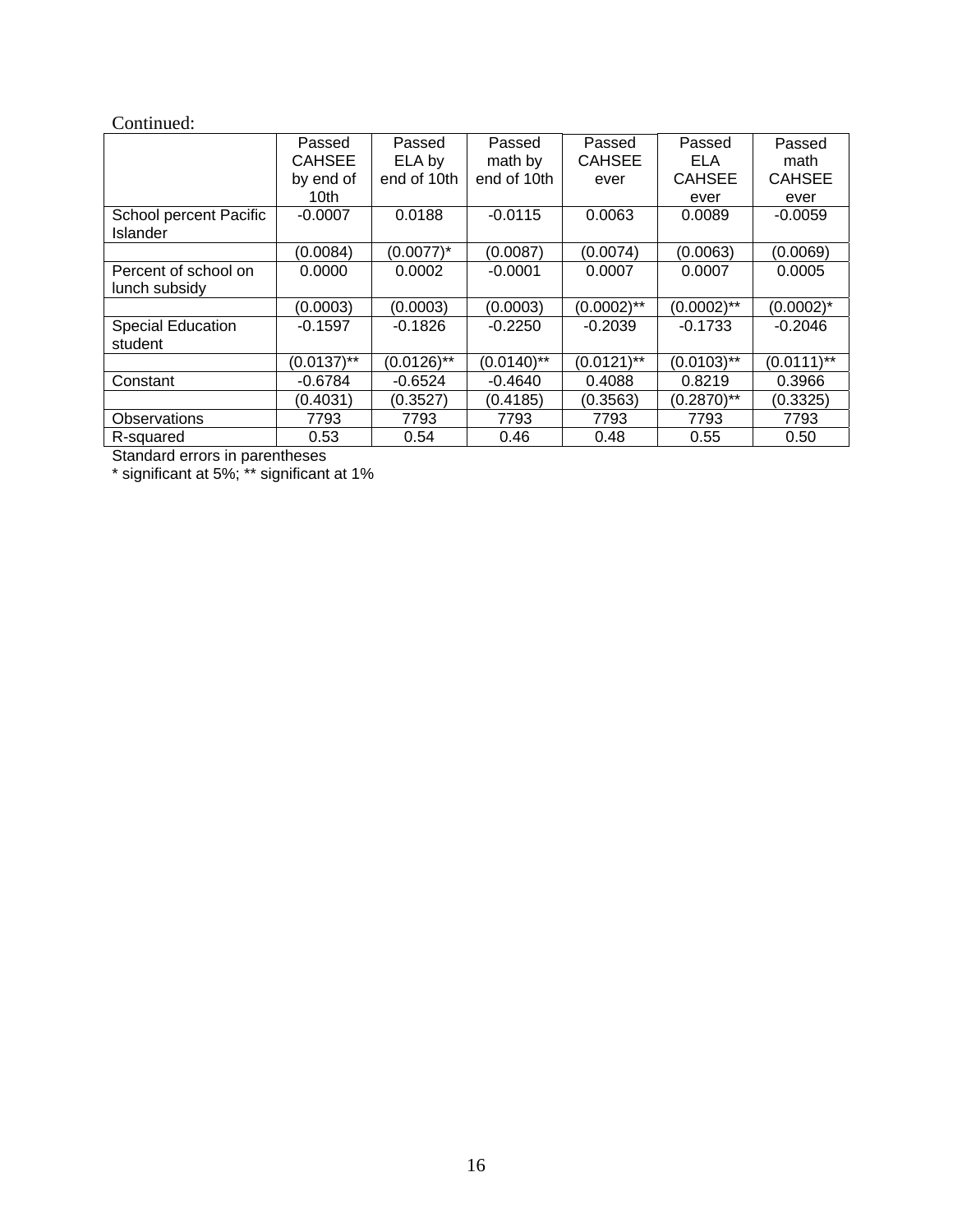|  |  | Table A.9. CAHSEE results using behavior grades |  |  |
|--|--|-------------------------------------------------|--|--|
|--|--|-------------------------------------------------|--|--|

|                     | Passed by end of 10th grade |               |               |               |           |               |
|---------------------|-----------------------------|---------------|---------------|---------------|-----------|---------------|
|                     | 4th grade                   | 4th grade     | 4th grade     | 4th grade     | 4th grade | 4th grade     |
|                     | data                        | data          | data          | data          | data      | data          |
| Begins promptly     | 0.0326                      |               |               |               | 0.0172    |               |
|                     | $(0.0074)$ **               |               |               |               | (0.0113)  |               |
| Follows directions  |                             | 0.0320        |               |               | 0.0123    |               |
|                     |                             | $(0.0073)$ ** |               |               | (0.0128)  |               |
| Classroom behavior  |                             |               | 0.0244        |               | $-0.0022$ |               |
|                     |                             |               | $(0.0067)$ ** |               | (0.0127)  |               |
| Self discipline     |                             |               |               | 0.0250        | 0.0110    |               |
|                     |                             |               |               | $(0.0063)$ ** | (0.0118)  |               |
| <b>Behavior GPA</b> |                             |               |               |               |           | 0.0366        |
|                     |                             |               |               |               |           | $(0.0079)$ ** |
| Observations        | 6063                        | 6063          | 6063          | 6063          | 6063      | 6063          |
| R-squared           | 0.44                        | 0.44          | 0.44          | 0.44          | 0.44      | 0.44          |

|                           | Passed by end of 10th grade |               |               |               |               |               |  |
|---------------------------|-----------------------------|---------------|---------------|---------------|---------------|---------------|--|
|                           | 5th grade                   | 5th grade     | 5th grade     | 5th grade     | 5th grade     | 5th grade     |  |
|                           | data                        | data          | data          | data          | data          | data          |  |
| Begins promptly           | 0.0376                      |               |               |               | 0.0050        |               |  |
|                           | $(0.0073)$ **               |               |               |               | (0.0113)      |               |  |
| <b>Follows directions</b> |                             | 0.0464        |               |               | 0.0396        |               |  |
|                           |                             | $(0.0073)$ ** |               |               | $(0.0129)$ ** |               |  |
| Classroom behavior        |                             |               | 0.0303        |               | 0.0005        |               |  |
|                           |                             |               | $(0.0064)$ ** |               | (0.0115)      |               |  |
| Self discipline           |                             |               |               | 0.0299        | 0.0032        |               |  |
|                           |                             |               |               | $(0.0061)$ ** | (0.0112)      |               |  |
| <b>Behavior GPA</b>       |                             |               |               |               |               | 0.0454        |  |
|                           |                             |               |               |               |               | $(0.0076)$ ** |  |
| Observations              | 6612                        | 6612          | 6612          | 6612          | 6612          | 6612          |  |
| R-squared                 | 0.46                        | 0.46          | 0.46          | 0.46          | 0.46          | 0.46          |  |

|                           | Passed by end of 10th grade |               |           |               |           |               |
|---------------------------|-----------------------------|---------------|-----------|---------------|-----------|---------------|
|                           | 6th grade                   | 6th grade     | 6th grade | 6th grade     | 6th grade | 6th grade     |
|                           | data                        | data          | data      | data          | data      | data          |
| Begins promptly           | 0.0355                      |               |           |               | 0.0243    |               |
|                           | $(0.0109)$ **               |               |           |               | (0.0186)  |               |
| <b>Follows directions</b> |                             | 0.0321        |           |               | 0.0089    |               |
|                           |                             | $(0.0107)$ ** |           |               | (0.0204)  |               |
| Classroom behavior        |                             |               | 0.0224    |               | $-0.0226$ |               |
|                           |                             |               | (0.0098)* |               | (0.0211)  |               |
| Self discipline           |                             |               |           | 0.0274        | 0.0262    |               |
|                           |                             |               |           | $(0.0093)$ ** | (0.0197)  |               |
| <b>Behavior GPA</b>       |                             |               |           |               |           | 0.0357        |
|                           |                             |               |           |               |           | $(0.0112)$ ** |
| Observations              | 6340                        | 6340          | 6340      | 6340          | 6340      | 6340          |
| R-squared                 | 0.47                        | 0.47          | 0.47      | 0.47          | 0.47      | 0.47          |

Standard errors in parentheses

\* significant at 5%; \*\* significant at 1%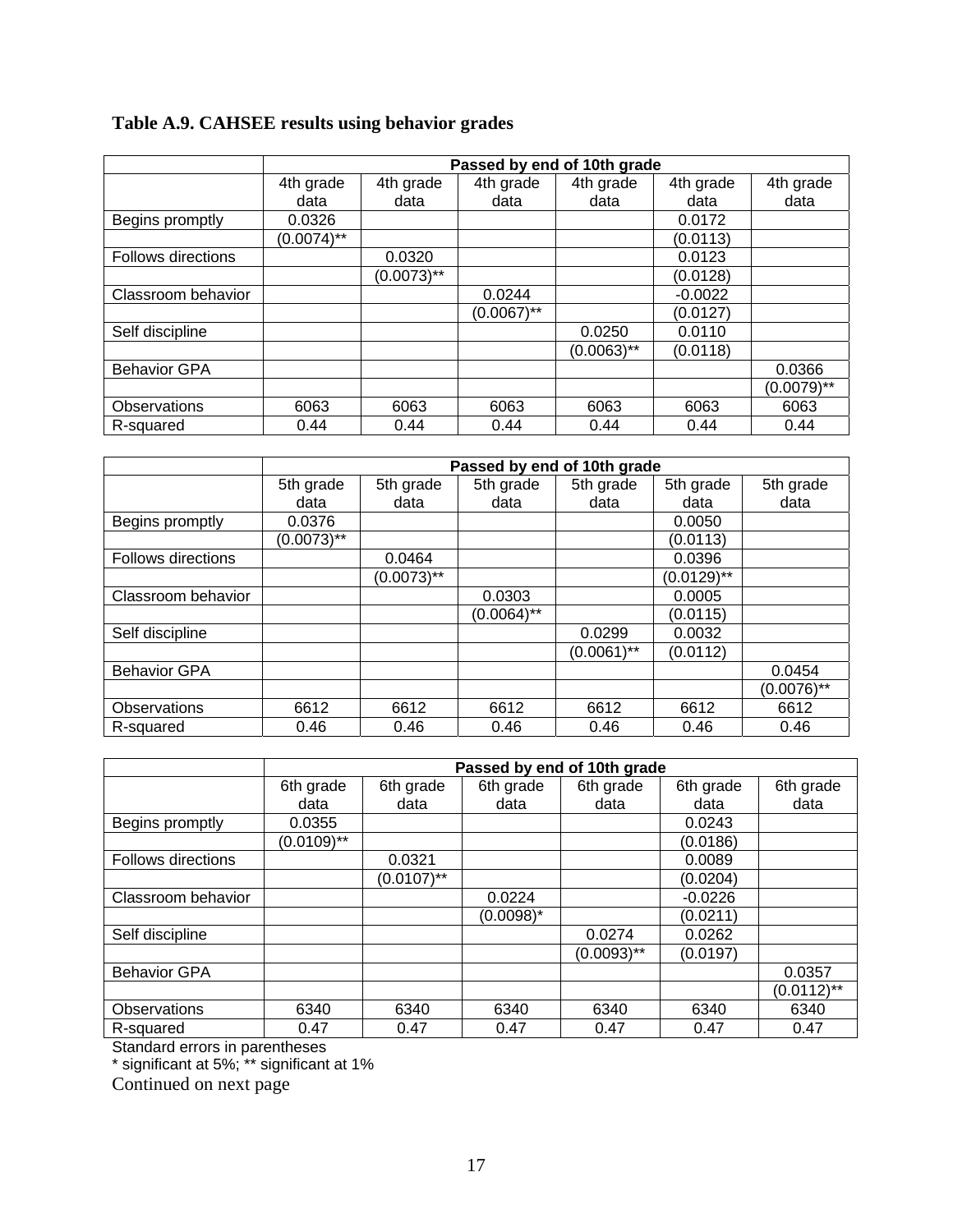#### Continued:

|                           | Passed by end of 12th grade |               |               |               |              |               |
|---------------------------|-----------------------------|---------------|---------------|---------------|--------------|---------------|
|                           | 4th grade                   | 4th grade     | 4th grade     | 4th grade     | 4th grade    | 4th grade     |
|                           | data                        | data          | data          | data          | data         | data          |
| Begins promptly           | 0.0411                      |               |               |               | 0.0193       |               |
|                           | $(0.0071)$ **               |               |               |               | (0.0108)     |               |
| <b>Follows directions</b> |                             | 0.0410        |               |               | 0.0116       |               |
|                           |                             | $(0.0070)$ ** |               |               | (0.0123)     |               |
| Classroom behavior        |                             |               | 0.0332        |               | $-0.0075$    |               |
|                           |                             |               | $(0.0064)$ ** |               | (0.0122)     |               |
| Self discipline           |                             |               |               | 0.0369        | 0.0264       |               |
|                           |                             |               |               | $(0.0060)$ ** | $(0.0113)^*$ |               |
| <b>Behavior GPA</b>       |                             |               |               |               |              | 0.0493        |
|                           |                             |               |               |               |              | $(0.0075)$ ** |
| Observations              | 6063                        | 6063          | 6063          | 6063          | 6063         | 6063          |
| R-squared                 | 0.27                        | 0.27          | 0.27          | 0.27          | 0.27         | 0.27          |

|                           | Passed by end of 12th grade |               |            |               |              |               |  |
|---------------------------|-----------------------------|---------------|------------|---------------|--------------|---------------|--|
|                           | 5th grade                   | 5th grade     | 5th grade  | 5th grade     | 5th grade    | 5th grade     |  |
|                           | data                        | data          | data       | data          | data         | data          |  |
| Begins promptly           | 0.0431                      |               |            |               | 0.0108       |               |  |
|                           | $(0.0067)$ **               |               |            |               | (0.0104)     |               |  |
| <b>Follows directions</b> |                             | 0.0486        |            |               | 0.0269       |               |  |
|                           |                             | $(0.0067)$ ** |            |               | $(0.0118)^*$ |               |  |
| Classroom behavior        |                             |               | 0.0391     |               | 0.0157       |               |  |
|                           |                             |               | (0.0059)** |               | (0.0106)     |               |  |
| Self discipline           |                             |               |            | 0.0351        | 0.0012       |               |  |
|                           |                             |               |            | $(0.0056)$ ** | (0.0103)     |               |  |
| <b>Behavior GPA</b>       |                             |               |            |               |              | 0.0527        |  |
|                           |                             |               |            |               |              | $(0.0070)$ ** |  |
| Observations              | 6612                        | 6612          | 6612       | 6612          | 6612         | 6612          |  |
| R-squared                 | 0.34                        | 0.34          | 0.34       | 0.34          | 0.34         | 0.34          |  |

|                           |               | Passed by end of 12th grade |               |               |              |               |  |
|---------------------------|---------------|-----------------------------|---------------|---------------|--------------|---------------|--|
|                           | 6th grade     | 6th grade                   | 6th grade     | 6th grade     | 6th grade    | 6th grade     |  |
|                           | data          | data                        | data          | data          | data         | data          |  |
| Begins promptly           | 0.0446        |                             |               |               | $-0.0027$    |               |  |
|                           | $(0.0105)$ ** |                             |               |               | (0.0178)     |               |  |
| <b>Follows directions</b> |               | 0.0515                      |               |               | 0.0233       |               |  |
|                           |               | $(0.0103)$ **               |               |               | (0.0196)     |               |  |
| Classroom behavior        |               |                             | 0.0456        |               | $-0.0030$    |               |  |
|                           |               |                             | $(0.0094)$ ** |               | (0.0203)     |               |  |
| Self discipline           |               |                             |               | 0.0485        | 0.0377       |               |  |
|                           |               |                             |               | $(0.0090)$ ** | $(0.0189)^*$ |               |  |
| <b>Behavior GPA</b>       |               |                             |               |               |              | 0.0587        |  |
|                           |               |                             |               |               |              | $(0.0108)$ ** |  |
| <b>Observations</b>       | 6340          | 6340                        | 6340          | 6340          | 6340         | 6340          |  |
| R-squared                 | 0.31          | 0.31                        | 0.31          | 0.31          | 0.31         | 0.31          |  |

Standard errors in parentheses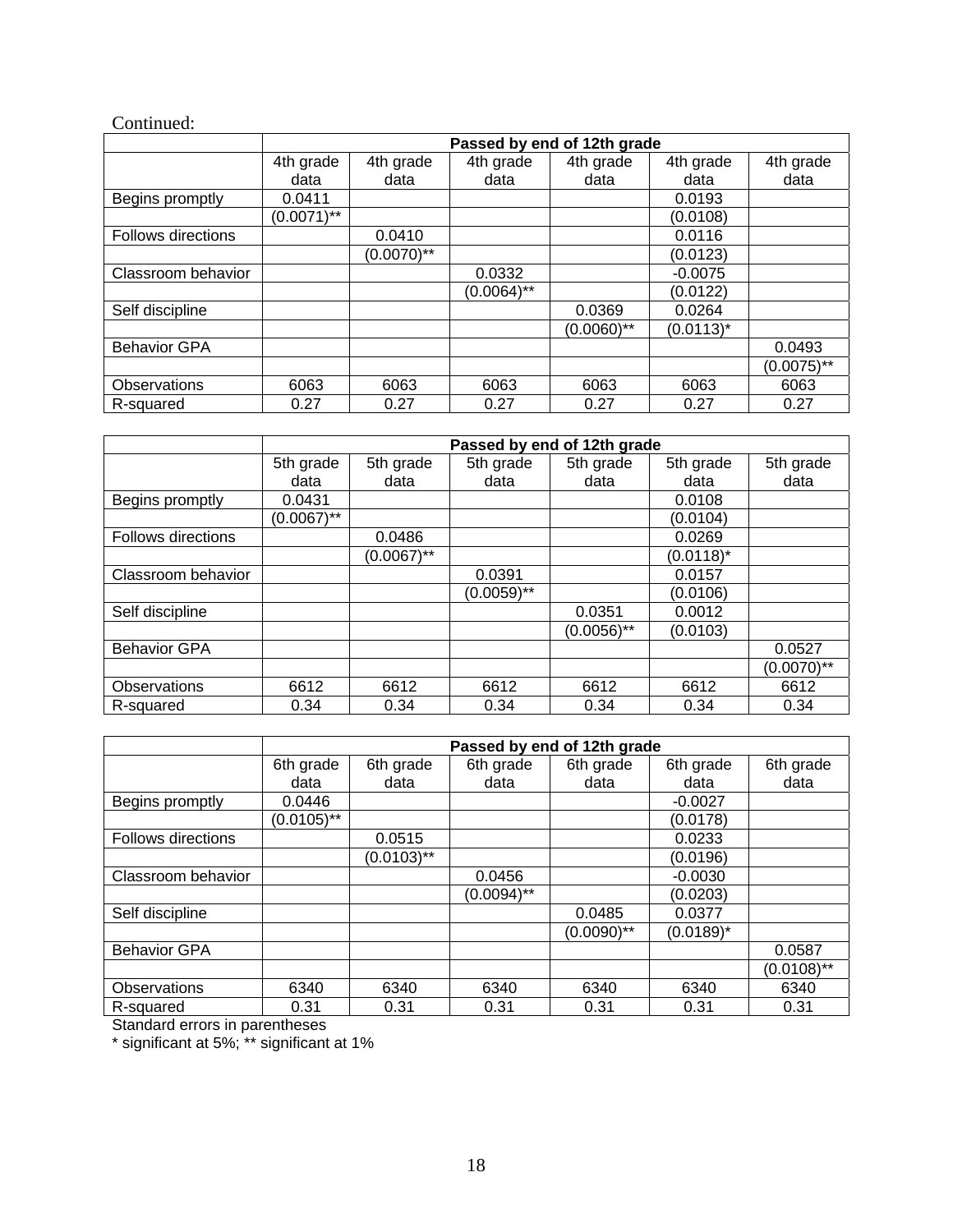| <b>Dependent Variables</b>                       | <b>Mean</b> | <b>SD</b> |
|--------------------------------------------------|-------------|-----------|
| Passed CAHSEE by end of 10th grade               | 0.60        | 0.49      |
| Passed CAHSEE math by end of 10th grade          | 0.66        | 0.47      |
| Passed CAHSEE ELA by end of 10th grade           | 0.71        | 0.46      |
| Passed CAHSEE by end of 12th grade               | 0.78        | 0.41      |
| Passed CAHSEE math by end of 12th grade          | 0.81        | 0.39      |
| Passed CAHSEE ELA by end of 12th grade           | 0.82        | 0.38      |
|                                                  |             |           |
| <b>Independent Variables</b>                     | <b>Mean</b> | <b>SD</b> |
| Student is female                                | 0.49        | 0.50      |
| <b>Student is African American</b>               | 0.15        | 0.35      |
| <b>Student is Asian</b>                          | 0.21        | 0.40      |
| Student is Hispanic                              | 0.37        | 0.48      |
| Student is other race                            | 0.01        | 0.10      |
| Student was an English learner                   | 0.18        | 0.38      |
| Parental education less than high school         | 0.14        | 0.35      |
| ELA standardized score on CST                    | 0.05        | 0.97      |
| Math standardized score on CST                   | 0.04        | 0.96      |
| Algebra 1 math subtest taken                     | 0.54        | 0.50      |
| Algebra 2 math subtest taken                     | 0.03        | 0.17      |
| Math 8th/9th grade subtest taken                 | n/a         | n/a       |
| Geometry math subtest taken                      | 0.33        | 0.47      |
| High school math subtest taken                   | 0.00        | 0.06      |
| Intermediate math subtest taken                  | 0.15        | 0.20      |
| Average GPA                                      | 2.63        | 0.88      |
| Percent of time absent from school               | 4.30        | 5.37      |
| School percent African American                  | 14.92       | 7.60      |
| School percent Hispanic                          | 35.30       | 18.08     |
| School percent Asian                             | 19.89       | 13.64     |
| School percent Pacific Islander                  | 0.75        | 0.36      |
| Percent of school Pacific Islander               | 0.75        | 0.62      |
| Percent of school on lunch subsidy               | 42.46       | 25.99     |
| Special ed student                               | 0.12        | 0.32      |
| Missing parental education less than high school | 0.24        | 0.43      |
| Missing GPA                                      | 0.02        | 0.13      |
| Missing ELA CST                                  | 0.05        | 0.21      |
| Missing math CST                                 | 0.08        | 0.27      |
| Missing CAHSEE score in 10th grade               | 0.07        | 0.25      |

# **Table A.10. Summary statistics for main regression models**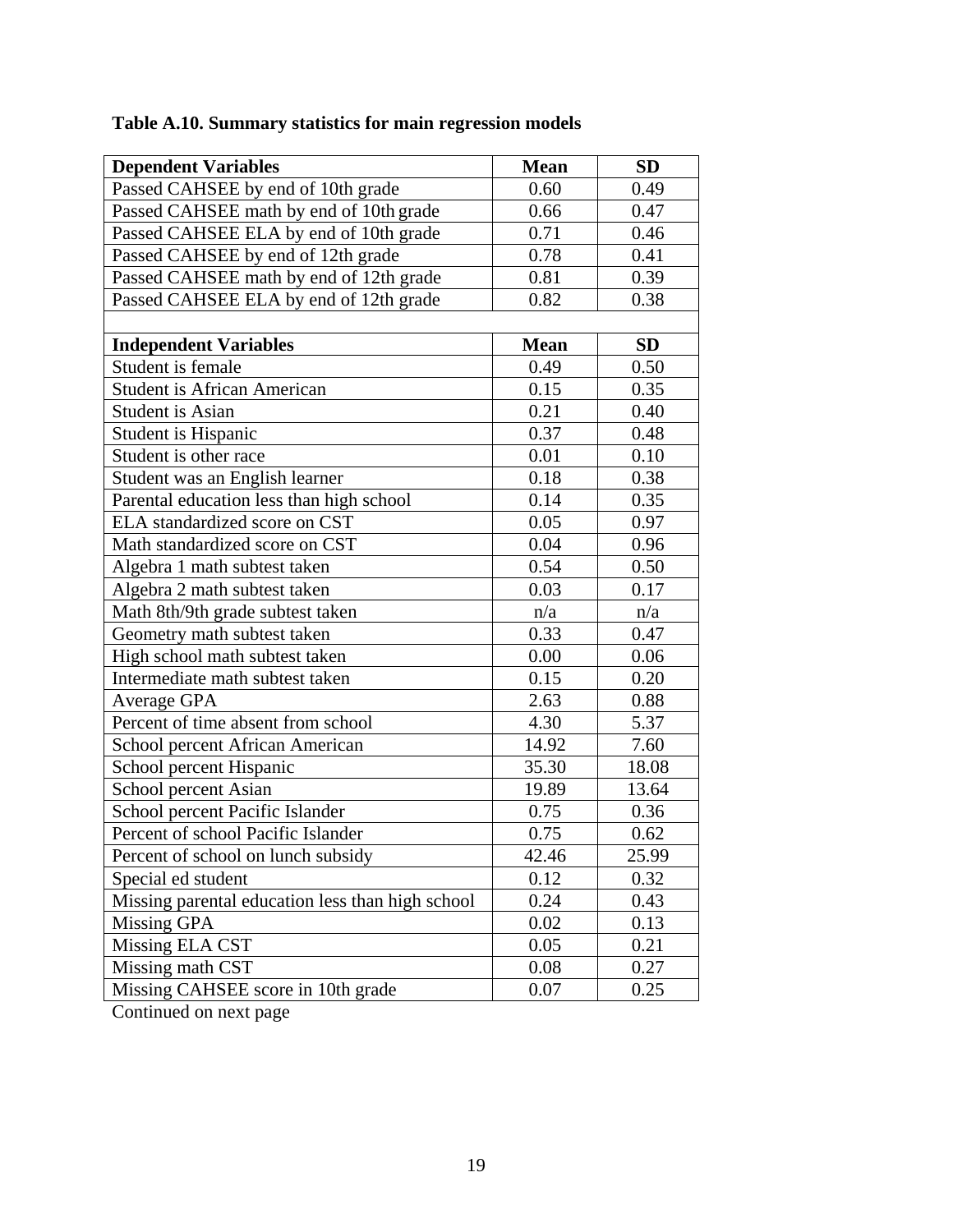| Continued:                                |      |      |
|-------------------------------------------|------|------|
| Missing ELA CAHSEE score in 2004          | 0.07 | 0.25 |
| Missing math CAHSEE score in 2004         | 0.07 | 0.25 |
| Missing 12th grade CAHSEE scores for math | 0.07 | 0.25 |
| Missing 12th grade CAHSEE scores for ELA  | 0 07 | 0.25 |
| Sample size                               | 7259 |      |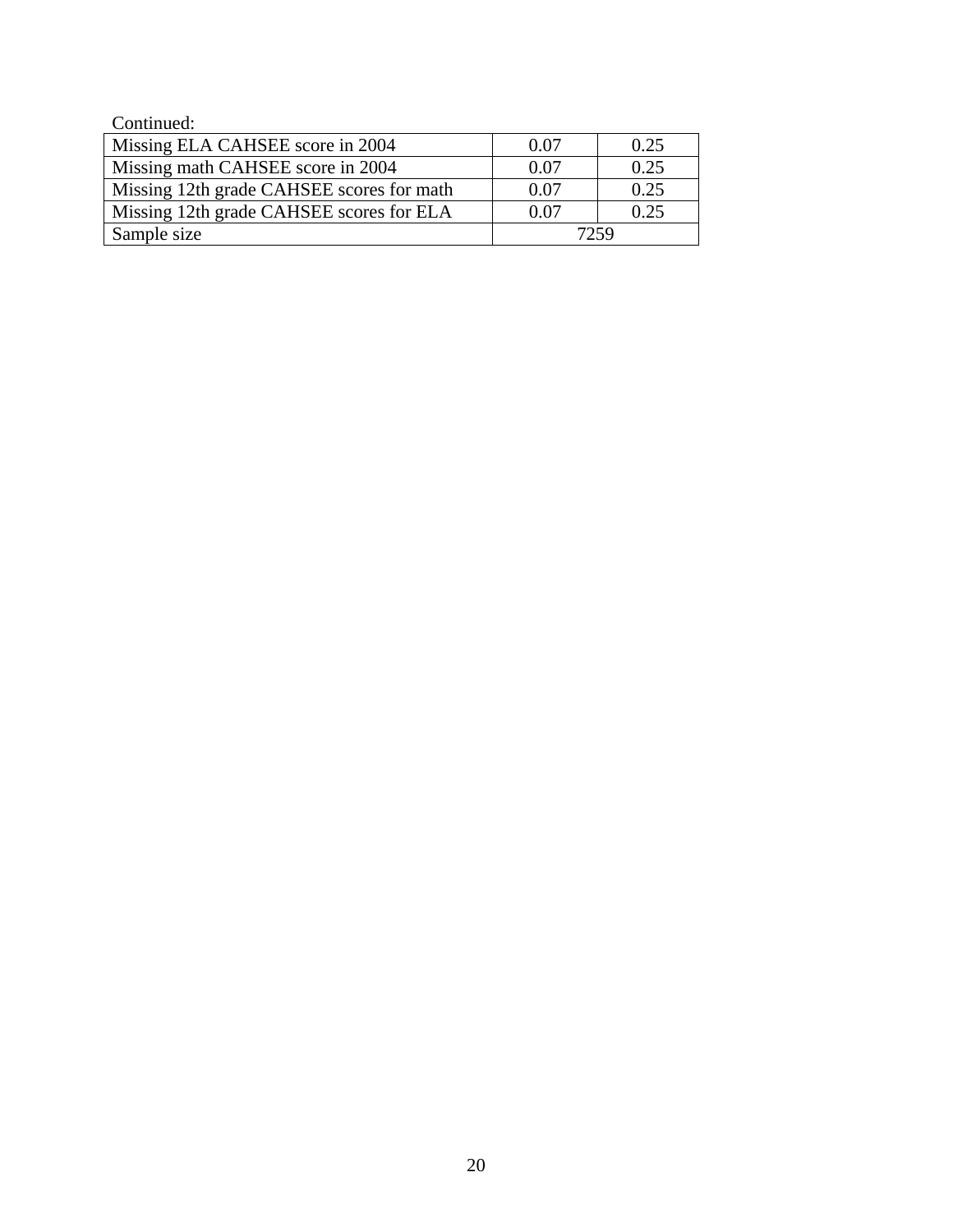The next few tables assess the relative effects of the two types of tutoring – Kaplan and Princeton Review – offered to students in the class of 2006 who had yet to pass the CAHSEE as of fall 2005. We estimate the *relative* effect of the programs, an effect known to social scientists as estimation of the "intent to treat." We know that students whose highest score by the start of grade 12 was in the range 320-349 were offered Princeton Review, while those below that range were offered Kaplan. (Remember, 350 is the score needed to pass.) So we can estimate the *relative* effect of *offering* these two programs by comparing the passage rates of students in these two groups.

Of course, we would expect that a student whose highest score on the math CAHSEE by the start of grade 12 was 349 was quite likely to pass by the end of grade 12, relative to a student with a score of only 310, as the former student was only one point shy of passing. To take into account student's initial scores, we regressed passage on each of the CAHSEE components in the 2005-2006 school year on the highest score prior to that school year in that section of the CAHSEE, its square, and a dummy variable indicating that the highest score was below 320. The coefficient on the last of these variables will be positive/negative if students offered Kaplan had a higher/lower probability of passing than those offered Princeton Review. We estimated four models for passing the math portion and four for passing the ELA portion. In this method, known as regression discontinuity, the goal is to focus on students in a fairly narrow "window" or band around the score of 320, because those above this score were offered tutoring from Princeton Review and those below were offered Kaplan. The four windows used in our models are 0-350, 300-340, 310-330, and 315-325.

In seven of eight models, the coefficient on the indicator for highest score of less than 320 was larger than zero, but it never becomes statistically significant. The coefficients were quite small for math, ranging from -0.004 to 0.01. But the range was larger for ELA: 0.02 to 0.06.

21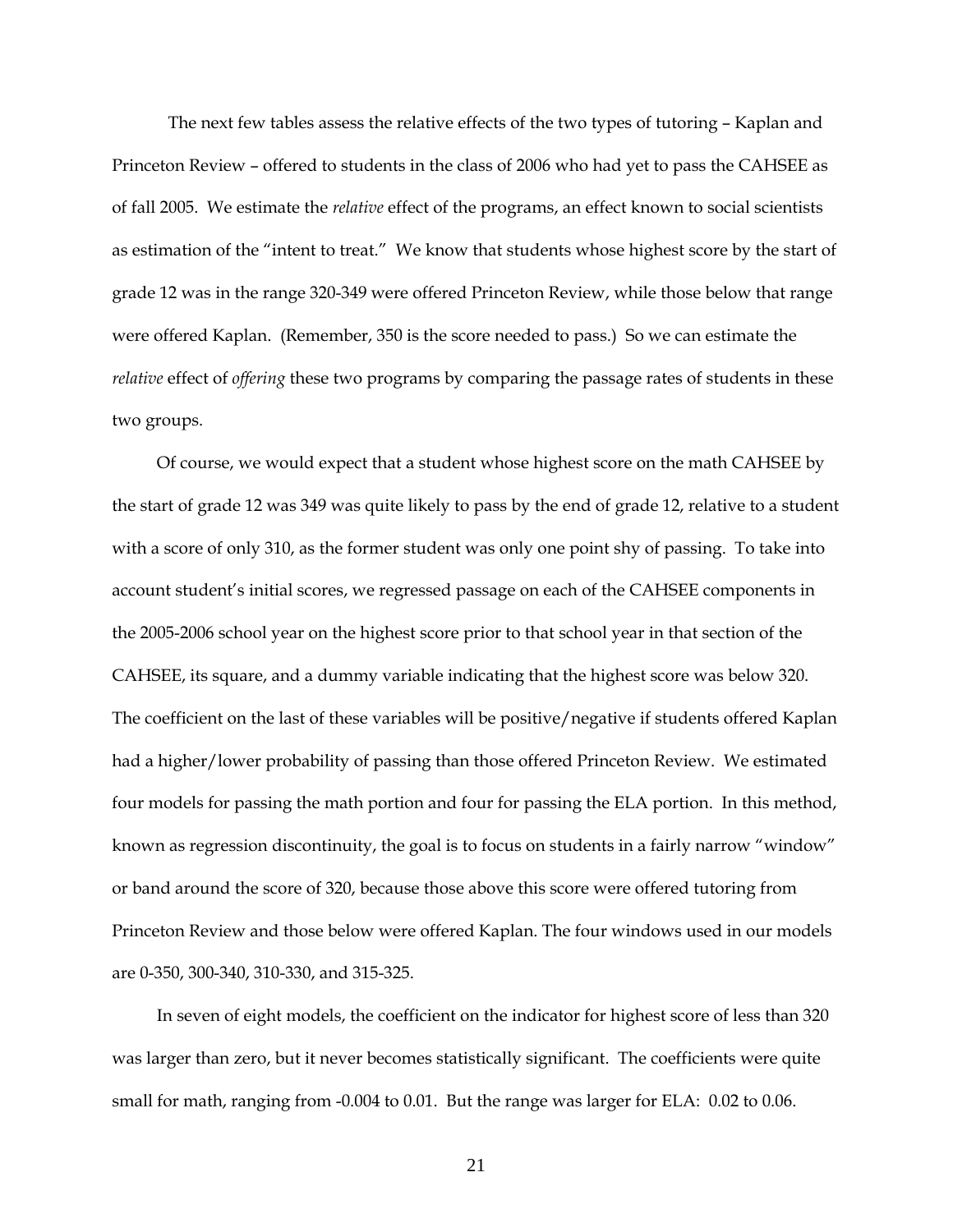These latter coefficients are quite large, hinting that those offered Kaplan may have had 2 to 6 percent higher probability of passing the CAHSEE ELA section, but none of the effects is statistically significant. So although our models hint that the more intensive Kaplan program may have done more to help students pass the CAHSEE, especially on ELA, the differences are not statistically significant.<sup>[1](#page-22-0)</sup> We also estimated the highest math and ELA scores recorded in 2005-2006 for these students, using the same set of regressors. For the smallest window, 315- 325, we found statistically significant evidence that the highest ELA score recorded in grade 12 by those in the Kaplan group exceeded that of those in the Princeton Review group. This provides more direct evidence that the more intensive program may have produced bigger gains. However, we need to be cautious as this result is based on a sample of only 79 students.<sup>1</sup> [2](#page-22-1)

 $\overline{a}$ 

<span id="page-22-0"></span><sup>&</sup>lt;sup>1</sup> We also re-estimated these models after allowing for a school fixed effect. The results were similar in that no statistically significant differences emerged, and that more often than not the Kaplan effect, although insignificant, was positive.

<span id="page-22-1"></span> $2$  We found some evidence in the opposite direction, that is, favoring Princeton Review, in the models of math scores, but this evidence is less convincing because the results were statistically significant only when the largest window is used.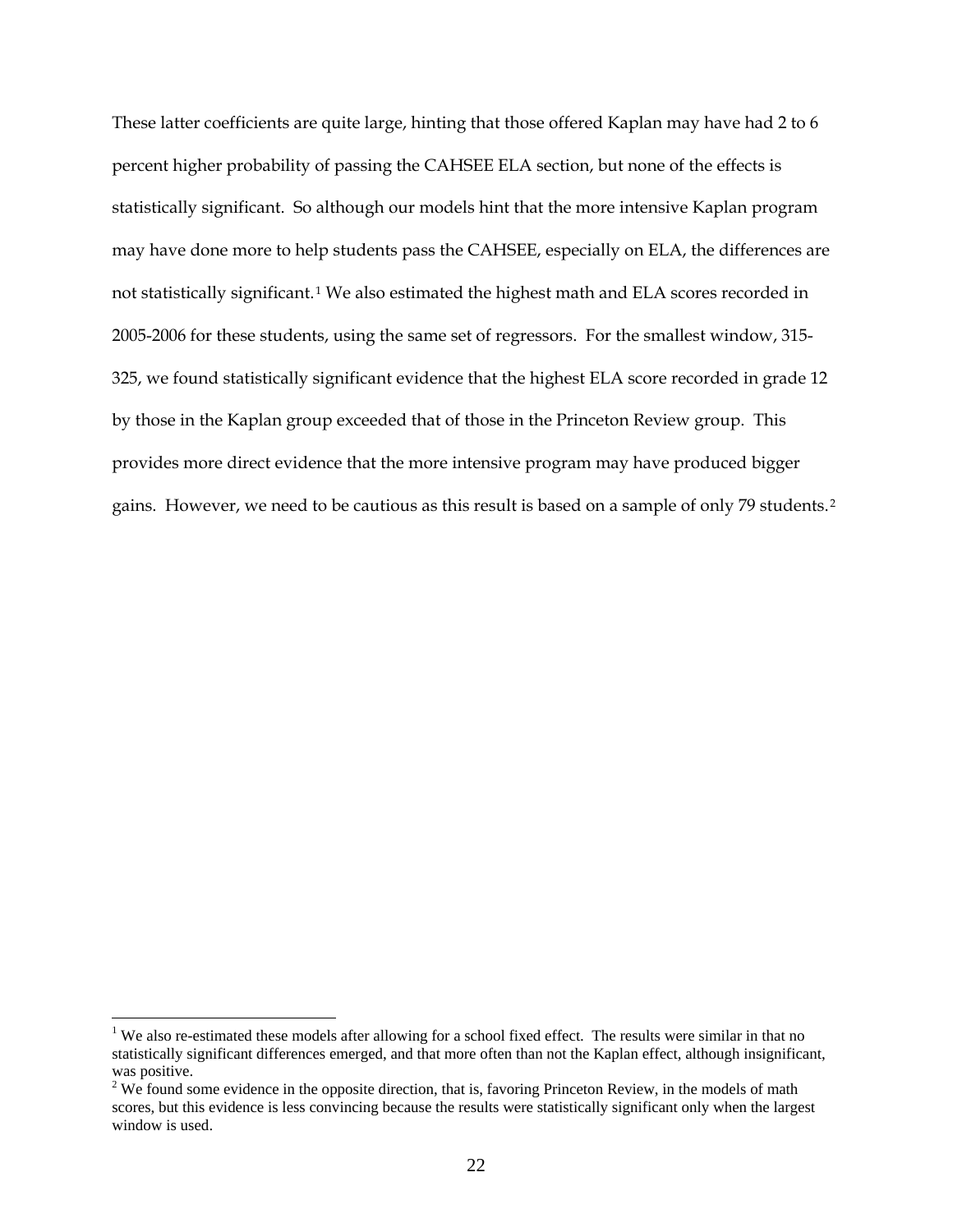#### **Table A.11. CAHSEE pass results in math by end of grade 12 using regression discontinuity**

Notes: In this and Tables A.12 through A.14, the column headings indicate the CAHSEE subject tested as well as the test-score range from which students were drawn in the given test, based on highest CAHSEE score before the start of grade 12. Other regressors include a constant, the highest score in the given CAHSEE test obtained prior to starting grade 12, and its square.

|                      | Math CAHSEE    | Math CAHSEE    | Math CAHSEE    | Math CAHSEE |
|----------------------|----------------|----------------|----------------|-------------|
|                      | $0-350$ scaled | 300-340 scaled | 310-330 scaled | 315-325     |
|                      | score          | score          | score          |             |
| Less than 320 scaled | 0.0028         | $-0.0039$      | 0.0060         | 0.0108      |
| score                |                |                |                |             |
|                      | (0.02764)      | (0.03004)      | (0.02925)      | (0.03075)   |
| R-squared            | 0.03           | 0.02           | 0.02           | 0.02        |

Standard errors in parentheses

\* significant at 5%; \*\* significant at 1%

#### **Table A.12. CAHSEE pass results in ELA by end of grade 12 using regression discontinuity**

|                      | ELA CAHSEE   | ELA CAHSEE     | ELA CAHSEE     | ELA CAHSEE |  |
|----------------------|--------------|----------------|----------------|------------|--|
|                      | 0-350 scaled | 300-340 scaled | 310-330 scaled | 315-325    |  |
|                      | score        | score          | score          |            |  |
| Less than 320 scaled | 0.0323       | 0.0257         | 0.0170         | 0.0574     |  |
| score                |              |                |                |            |  |
|                      | (0.0250)     | (0.0272)       | (0.0306)       | (0.0426)   |  |
| R-squared            | 0.04         | 0.02           | 0.01           | 0.02       |  |

Standard errors in parentheses

\* significant at 5%; \*\* significant at 1%

#### **Table A.13. Highest math CAHSEE score in 2005-2006 using regression discontinuity**

|                      | Math CAHSEE<br>$0-350$ scaled | Math CAHSEE<br>300-340 scaled | Math CAHSEE<br>310-330 scaled | Math CAHSEE<br>315-325 |
|----------------------|-------------------------------|-------------------------------|-------------------------------|------------------------|
|                      | score                         | score                         | score                         |                        |
| Less than 320 scaled | -5.7103                       | $-3.3068$                     | $-1.2050$                     | 0.1078                 |
| score                |                               |                               |                               |                        |
|                      | $(2.8136)^{*}$                | (3.4895)                      | (4.8140)                      | (7.0915)               |
| R-squared            | 0.3                           | 0.24                          | 0.12                          | 0.09                   |

Standard errors in parentheses

\* significant at 5%; \*\* significant at 1%

#### **Table A.14. Highest ELA CAHSEE score in 2005-2006 using regression discontinuity**

|                      | ELA CAHSEE     | ELA CAHSEE     | ELA CAHSEE     | ELA CAHSEE |
|----------------------|----------------|----------------|----------------|------------|
|                      | $0-350$ scaled | 300-340 scaled | 310-330 scaled | 315-325    |
|                      | score          | score          | score          |            |
| Less than 320 scaled | $-1.37333$     | 2.86248        | 3.76704        | 14.22461   |
| score                |                |                |                |            |
|                      | (2.9434)       | (3.6943)       | (5.3988)       | (7.0341)*  |
| R-squared            | 0.31           | 0.23           | 0.08           | 0.09       |

Standard errors in parentheses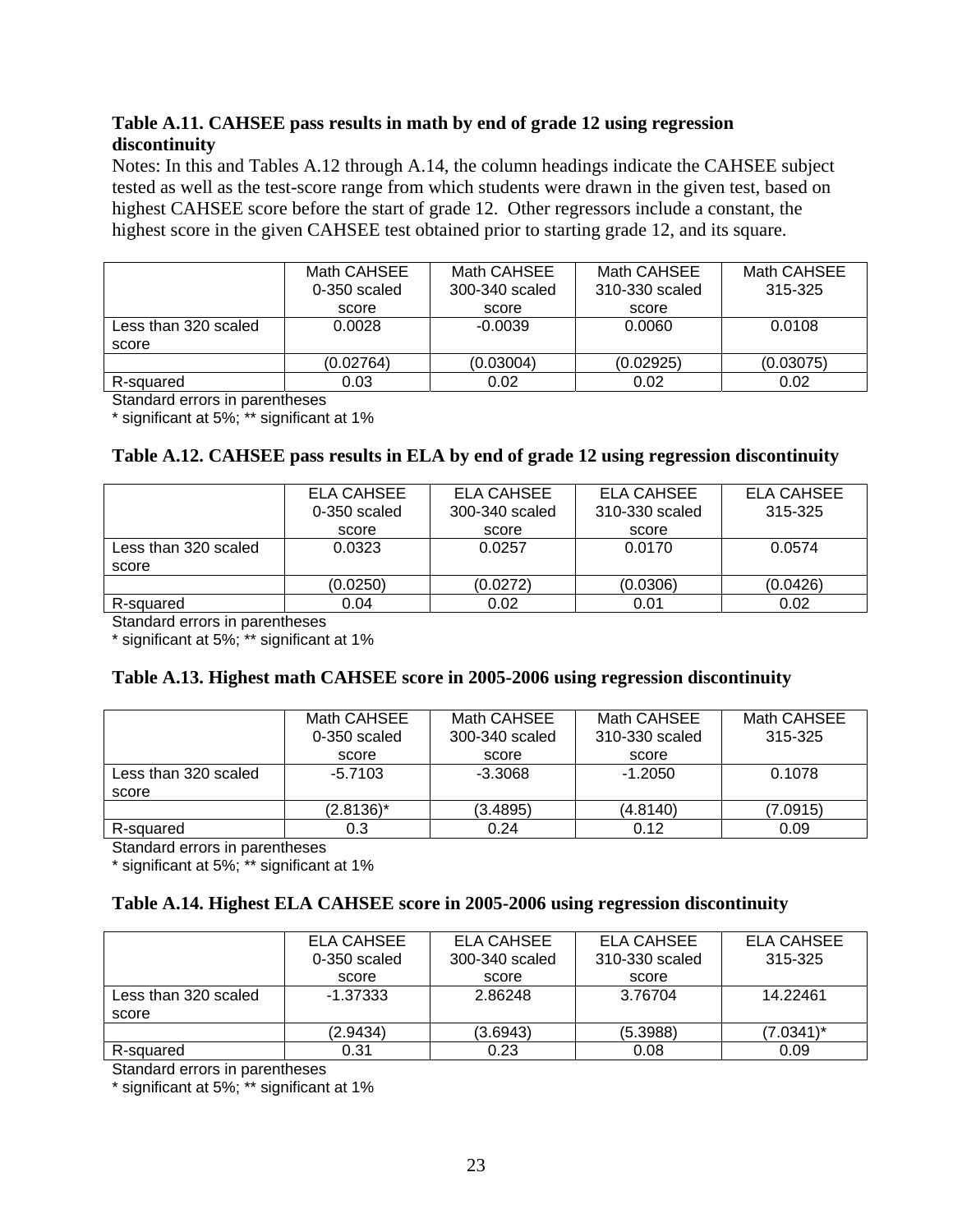#### **Table A.15. CAHSEE results using Blueprint variables**

Note: These regressions do not include controls for students who were "below grade level" or "significantly below grade level" in reading in grade 9. The main text discusses these results briefly but focuses on the more rigorous models in Table A.10 that do include these controls.

|                                          | Passed                     | Passed        | Passed                     | Passed           | Passed          | Passed          |
|------------------------------------------|----------------------------|---------------|----------------------------|------------------|-----------------|-----------------|
|                                          | <b>CAHSEE</b>              | ELA by        | math by                    | <b>CAHSEE</b>    | ELA by          | math by         |
|                                          | by end of                  | end of        | end of                     | by end of        | end of          | end of          |
|                                          | 10th                       | 10th          | 10th                       | 12 <sub>th</sub> | 12th            | 12th            |
| Ever in Blueprint summer                 | $-0.0417$                  | $-0.0011$     | $-0.0459$                  | 0.0149           | 0.0332          | $-0.0052$       |
|                                          | $(0.0110)$ **              | (0.0102)      | $(0.0114)$ **              | (0.0105)         | $(0.0084)$ **   | (0.0092)        |
| Ever in EDRP                             | $-0.0179$                  | $-0.0232$     | $-0.0023$                  | 0.0449           | 0.0228          | 0.0212          |
|                                          | (0.0128)                   | $(0.0118)^*$  | (0.0132)                   | $(0.0122)$ **    | $(0.0098)^*$    | $(0.0107)^*$    |
| Ever in intersession                     | $-0.0167$                  | 0.0005        | $-0.0303$                  | $-0.0238$        | $-0.0210$       | $-0.0296$       |
|                                          | (0.0173)                   | (0.0161)      | (0.0179)                   | (0.0166)         | (0.0133)        | $(0.0146)^*$    |
| Ever in literacy block                   | $-0.0550$                  | 0.0299        | $-0.0686$                  | 0.0321           | 0.0524          | $-0.0055$       |
|                                          | $(0.01\overline{14})^{**}$ | $(0.0105)$ ** | $(0.0116)$ **              | $(0.0109)$ **    | $(0.0087)$ **   | (0.0094)        |
| Ever in literacy core                    | $-0.2180$                  | $-0.2117$     | $-0.2079$                  | $-0.1303$        | $-0.0743$       | $-0.1222$       |
|                                          | $(0.0194)$ **              | $(0.0180)$ ** | $(0.0200)*$                | $(0.0186)$ **    | $(0.0149)^{**}$ | $(0.0162)$ **   |
| Ever in genre studies                    | $-0.0388$                  | $-0.0404$     | $-0.0450$                  | $-0.0554$        | $-0.0298$       | $-0.0731$       |
|                                          | (0.0305)                   | (0.0282)      | (0.0316)                   | (0.0292)         | (0.0234)        | $(0.0257)$ **   |
| Ever in EL block/core                    | $-0.0422$                  | $-0.0177$     | $-0.0510$                  | $-0.0067$        | $-0.0052$       | $-0.0097$       |
|                                          | $(0.0161)$ **              | (0.0149)      | $(0.01\overline{66})^{**}$ | (0.0154)         | (0.0123)        | (0.0135)        |
| Peer coach as percent of                 | 0.0813                     | 0.0610        | 0.0855                     | 0.0943           | 0.0264          | 0.0547          |
| enrollment of school                     |                            |               |                            |                  |                 |                 |
|                                          | $(0.0171)^{**}$            | $(0.0158)$ ** | $(0.0175)$ **              | $(0.0163)$ **    | $(0.0131)^*$    | $(0.0142)$ **   |
| Student is female                        | $-0.0373$                  | 0.0207        | $-0.0548$                  | 0.0000           | 0.0141          | $-0.0180$       |
|                                          | $(0.0082)$ **              | $(0.0076)$ ** | $(0.0085)$ **              | (0.0079)         | $(0.0063)^{*}$  | $(0.0069)$ **   |
| Student is African American              | $-0.0941$                  | $-0.0544$     | $-0.1199$                  | $-0.0456$        | $-0.0325$       | $-0.0694$       |
|                                          | $(0.01\overline{43})^{**}$ | $(0.0132)$ ** | $(0.0147)$ **              | $(0.0136)$ **    | $(0.0109)$ **   | $(0.0119)$ **   |
| Student is Asian                         | 0.0153                     | 0.0109        | 0.0030                     | 0.0150           | 0.0068          | 0.0026          |
|                                          | (0.0131)                   | (0.0121)      | (0.0135)                   | (0.0125)         | (0.0100)        | (0.0110)        |
| Student is Hispanic                      | 0.0016                     | 0.0208        | $-0.0210$                  | 0.0083           | 0.0146          | 0.0027          |
|                                          | (0.0125)                   | (0.0116)      | (0.0130)                   | (0.0120)         | (0.0096)        | (0.0105)        |
| Student is other race                    | $-0.0337$                  | $-0.0054$     | $-0.0645$                  | $-0.0119$        | $-0.0243$       | $-0.0318$       |
|                                          | (0.0424)                   | (0.0392)      | (0.0439)                   | (0.0405)         | (0.0325)        | (0.0356)        |
| Student was an English                   | $-0.2402$                  | $-0.2787$     | $-0.2150$                  | $-0.1852$        | $-0.1744$       | $-0.1525$       |
| learner                                  |                            |               |                            |                  |                 |                 |
|                                          | $(0.0172)$ **              | $(0.0159)$ ** | $(0.0172)$ **              | $(0.0165)$ **    | $(0.0132)$ **   | $(0.0140)$ **   |
| Parental education less than             | $-0.0002$                  | $-0.0002$     | $-0.0064$                  | $-0.0204$        | $-0.0135$       | $-0.0182$       |
| high school                              |                            |               |                            |                  |                 |                 |
|                                          | (0.0134)                   | (0.0124)      | (0.0138)                   | (0.0128)         | (0.0102)        | (0.0112)        |
| Average GPA                              | 0.0707                     | 0.0248        | 0.0977                     | 0.0736           | 0.0306          | 0.0671          |
|                                          | $(0.0065)$ **              | $(0.0058)$ ** | $(0.0067)$ **              | $(0.0062)$ **    | $(0.0048)$ **   | $(0.0054)^{**}$ |
| ELA standardized score on<br><b>CST</b>  | 0.1245                     | 0.1522        |                            | 0.1034           | 0.0834          |                 |
|                                          | $(0.0070)$ **              | $(0.0058)$ ** |                            | $(0.0066)$ **    | $(0.0048)^{**}$ |                 |
| Math standardized score on<br><b>CST</b> | 0.0313                     |               | 0.0637                     | 0.0034           |                 | 0.0237          |
|                                          | $(0.0058)$ **              |               | $(0.0056)$ **              | (0.0056)         |                 | $(0.0045)$ **   |
| Algebra 1 CST taken                      | 0.1137                     |               | 0.1725                     | 0.2182           |                 | 0.2045          |
|                                          | $(0.0274)$ **              |               | $(0.0283)$ **              | $(0.0262)$ **    |                 | $(0.0230)*$     |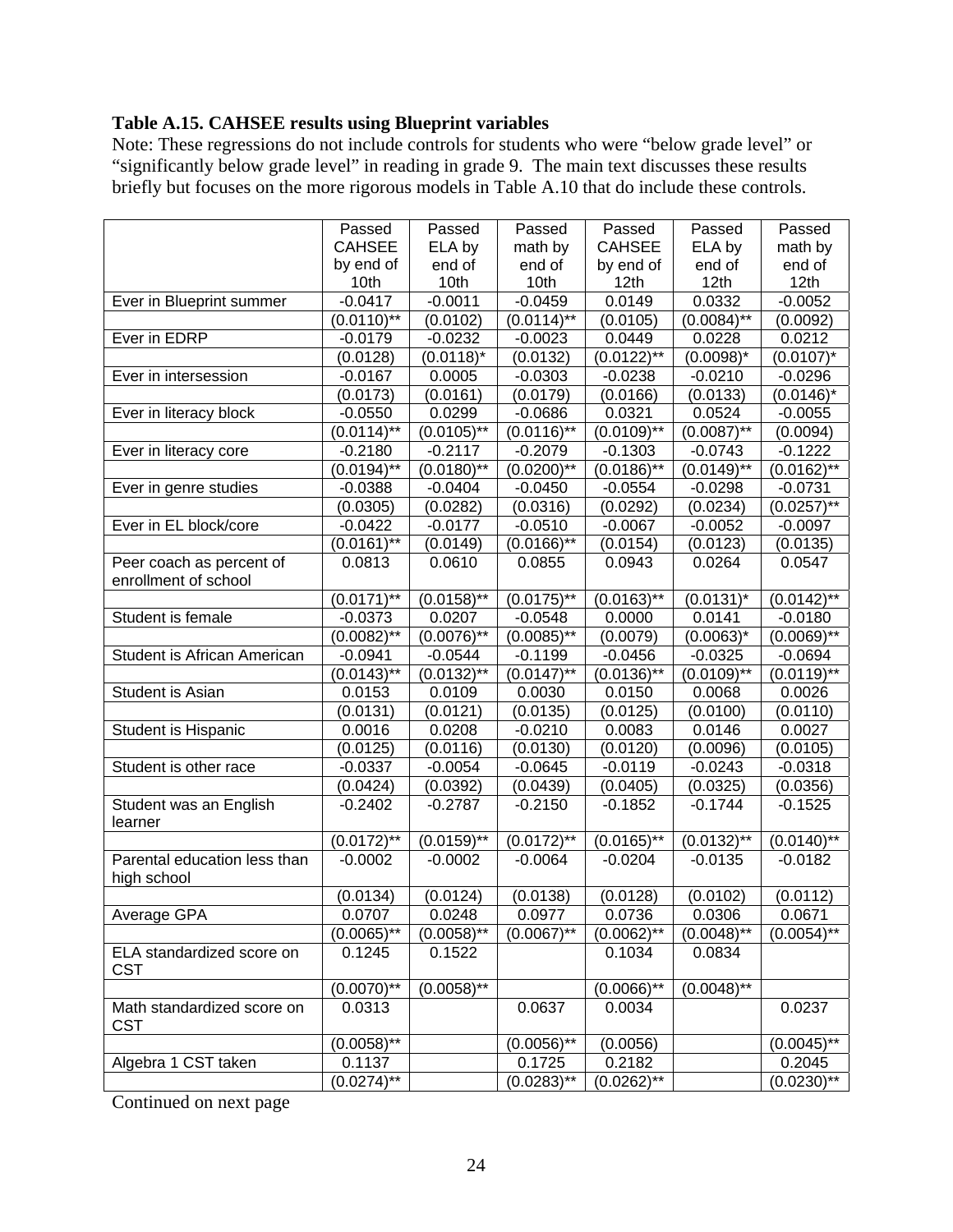| Continued:                       |               |                 |                 |                  |               |                  |
|----------------------------------|---------------|-----------------|-----------------|------------------|---------------|------------------|
|                                  | Passed        | Passed          | Passed          | Passed           | Passed        | Passed           |
|                                  | <b>CAHSEE</b> | ELA by          | math by         | <b>CAHSEE</b>    | ELA by        | math by          |
|                                  | by end of     | end of          | end of          | by end of        | end of        | end of           |
|                                  | 10th          | 10th            | 10th            | 12 <sub>th</sub> | 12th          | 12 <sub>th</sub> |
| Algebra 2 CST taken              | 0.0733        |                 | 0.1644          | 0.0913           |               | 0.1581           |
|                                  | $(0.0366)^*$  |                 | $(0.0376)$ **   | $(0.0350)$ **    |               | $(0.0306)$ **    |
| 8th/9th grade math CST           | 0.0000        |                 | 0.0000          | 0.0000           |               | 0.0000           |
| taken                            |               |                 |                 |                  |               |                  |
|                                  | (0.0000)      |                 | (0.0000)        | (0.0000)         |               | (0.0000)         |
| Geometry CST taken               | 0.1542        |                 | 0.2365          | 0.1799           |               | 0.2076           |
|                                  | $(0.0285)$ ** |                 | $(0.0293)^{**}$ | $(0.0272)^{1/4}$ |               | $(0.0238)$ **    |
| General high school math         | $-0.1050$     |                 | $-0.0599$       | 0.0001           |               | 0.1005           |
| CST taken                        |               |                 |                 |                  |               |                  |
|                                  | (0.0736)      |                 | (0.0761)        | (0.0704)         |               | (0.0618)         |
| Integrated math 1 CST taken      | 0.1345        |                 | 0.1667          | 0.3029           |               | 0.3658           |
|                                  | (0.1973)      |                 | (0.2044)        | (0.1887)         |               | $(0.1660)^*$     |
| Integrated math 2 CST taken      | 0.0000        |                 | 0.0000          | 0.0000           |               | 0.0000           |
|                                  | (0.0000)      |                 | (0.0000)        | (0.0000)         |               | (0.0000)         |
| Integrated math 3 CST taken      | 0.0000        |                 | 0.0000          | 0.0000           |               | 0.0000           |
|                                  | (0.0000)      |                 | (0.0000)        | (0.0000)         |               | (0.0000)         |
| Percent of time absent from      | $-0.0021$     | $-0.0026$       | $-0.0027$       | $-0.0076$        | $-0.0034$     | $-0.0048$        |
| school                           |               |                 |                 |                  |               |                  |
|                                  | $(0.0009)^*$  | $(0.0008)$ **   | $(0.0009)$ **   | $(0.0008)$ **    | $(0.0007)$ ** | $(0.0007)$ **    |
| School percent Native            | 0.0154        | 0.0361          | 0.0053          | 0.0375           | 0.0183        | 0.0220           |
| American                         |               |                 |                 |                  |               |                  |
|                                  | (0.0150)      | $(0.0137)$ **   | (0.0155)        | $(0.0143)$ **    | (0.0114)      | (0.0126)         |
| School percent African           | 0.0002        | 0.0000          | $-0.0019$       | $-0.0047$        | $-0.0011$     | $-0.0007$        |
| American                         |               |                 |                 |                  |               |                  |
|                                  | (0.0008)      | (0.0007)        | $(0.0008)^*$    | $(0.0008)^{**}$  | (0.0006)      | (0.0007)         |
| School percent Hispanic          | $-0.0009$     | $-0.0016$       | $-0.0022$       | $-0.0053$        | $-0.0020$     | $-0.0019$        |
|                                  | (0.0006)      | $(0.0006)^{**}$ | $(0.0007)$ **   | $(0.0006)$ **    | $(0.0005)$ ** | $(0.0005)$ **    |
| School percent Asian             | 0.0015        | 0.0011          | 0.0010          | $-0.0009$        | $-0.0003$     | $-0.0003$        |
|                                  | $(0.0005)$ ** | $(0.0005)^*$    | (0.0006)        | (0.0005)         | (0.0004)      | (0.0004)         |
| School percent Pacific           | 0.0010        | 0.0062          | 0.0022          | 0.0293           | 0.0039        | $-0.0086$        |
| Islander                         |               |                 |                 |                  |               |                  |
|                                  | (0.0078)      | (0.0072)        | (0.0081)        | $(0.0074)$ **    | (0.0060)      | (0.0066)         |
| Percent of school on lunch       | $-0.0005$     | 0.0003          | 0.0007          | 0.0029           | 0.0013        | 0.0008           |
| subsidy                          |               |                 |                 |                  |               |                  |
|                                  | (0.0004)      | (0.0004)        | (0.0005)        | $(0.0004)$ **    | $(0.0003)$ ** | $(0.0004)^*$     |
| <b>Special Education student</b> | $-0.2054$     | $-0.1878$       | $-0.2411$       | $-0.1664$        | $-0.1369$     | $-0.1832$        |
|                                  | $(0.0152)$ ** | $(0.0138)$ **   | $(0.0153)$ **   | $(0.0146)$ **    | $(0.0114)$ ** | $(0.0125)$ **    |
| Constant                         | 0.4106        | 0.6931          | 0.4036          | 0.4999           | 0.8312        | 0.5826           |
|                                  | $(0.0459)$ ** | $(0.0343)$ **   | $(0.0474)$ **   | $(0.0439)$ **    | $(0.0284)$ ** | $(0.0385)$ **    |
| <b>Observations</b>              | 7259          | 7259            | 7259            | 7259             | 7259          | 7259             |
| R-squared                        | 0.52          | 0.53            | 0.46            | 0.40             | 0.54          | 0.48             |

Standard errors in parentheses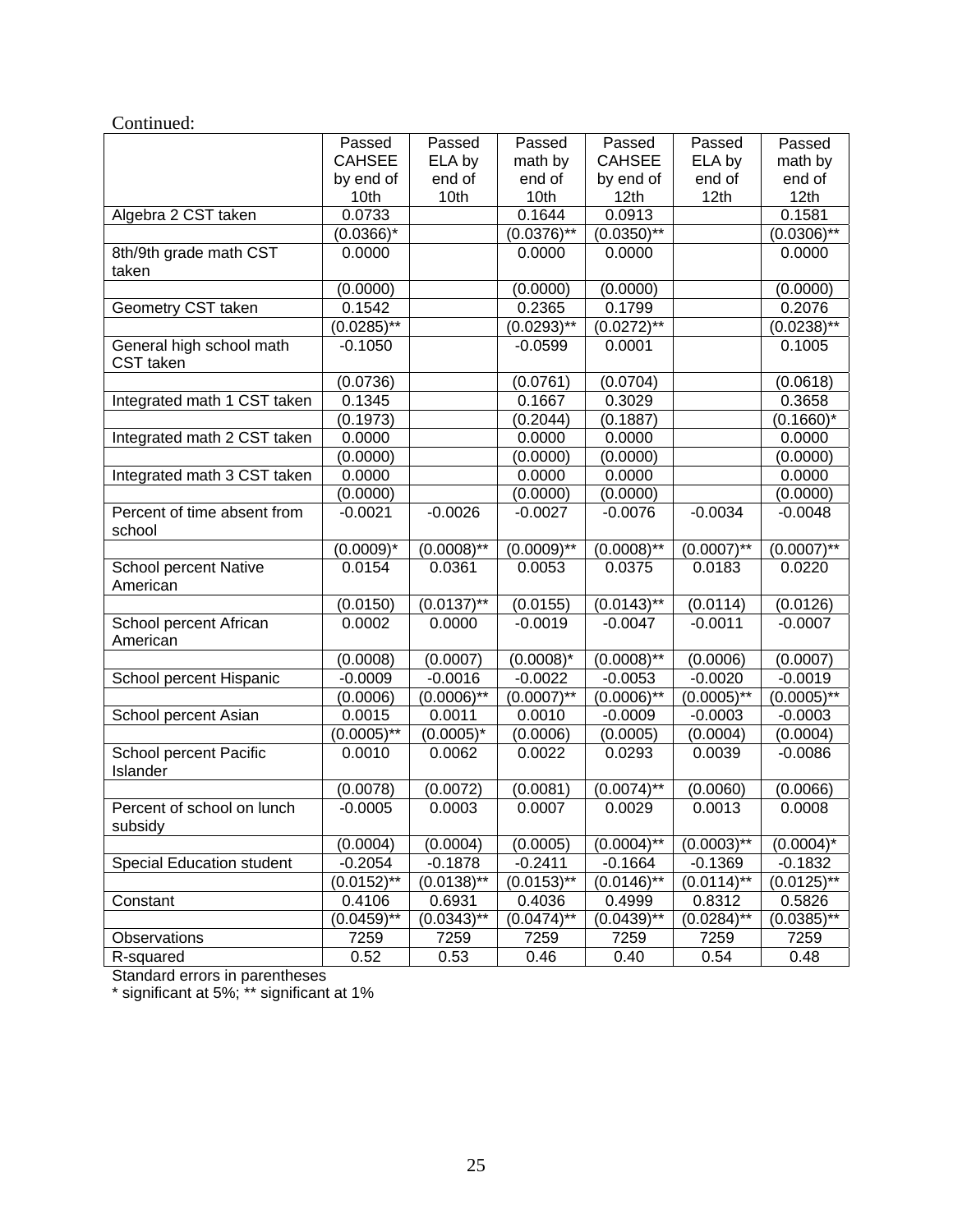#### **Table A.16. CAHSEE results using Blueprint variables. Includes controls for below and significantly below grade level students on the SDRT**

|                           | Passed                     | Passed        | Passed           | Passed        | Passed           | Passed                     |
|---------------------------|----------------------------|---------------|------------------|---------------|------------------|----------------------------|
|                           | <b>CAHSEE</b>              | ELA by        | math by          | <b>CAHSEE</b> | ELA by           | math by                    |
|                           | by end of                  | end of        | end of           | by end of     | end of           | end of                     |
|                           | 10th                       | 10th          | 10th             | 12th          | 12th             | 12 <sub>th</sub>           |
| Ever in Blueprint summer  | $-0.0799$                  | $-0.0383$     | $-0.0604$        | $-0.0120$     | 0.0071           | $-0.0121$                  |
|                           | $(0.0114)$ **              | $(0.0105)$ ** | $(0.0114)$ **    | (0.0108)      | (0.0085)         | (0.0093)                   |
| Ever in EDRP              | $-0.0146$                  | $-0.0221$     | 0.0056           | 0.0424        | 0.0188           | 0.0241                     |
|                           | (0.0134)                   | (0.0124)      | (0.0134)         | $(0.0128)$ ** | (0.0101)         | $(0.0108)^*$               |
| Ever in intersession      | $-0.0017$                  | 0.0164        | $-0.0325$        | $-0.0147$     | $-0.0118$        | $-0.0316$                  |
|                           | (0.0180)                   | (0.0166)      | (0.0182)         | (0.0172)      | (0.0136)         | $(0.0147)^*$               |
| Ever in literacy block    | $-0.1082$                  | $-0.0233$     | $-0.0802$        | $-0.0066$     | 0.0126           | $-0.0078$                  |
|                           | $(0.0122)$ **              | $(0.0113)^*$  | $(0.0117)$ **    | (0.0117)      | (0.0092)         | (0.0094)                   |
| Ever in literacy core     | $-0.2257$                  | $-0.2154$     | $-0.1943$        | $-0.1383$     | $-0.0790$        | $-0.1141$                  |
|                           | $(0.0204)$ **              | $(0.0189)$ ** | $(0.0203)^{1/8}$ | $(0.0195)$ ** | $(0.0154)^{**}$  | $(0.0164)^{1/4}$           |
| Ever in genre studies     | $-0.0352$                  | $-0.0235$     | $-0.0509$        | $-0.0550$     | $-0.0250$        | $-0.0762$                  |
|                           | (0.0318)                   | (0.0293)      | (0.0320)         | (0.0303)      | (0.0240)         | $(0.0259)$ **              |
| Ever in EL block/core     | $-0.0679$                  | $-0.0491$     | $-0.0328$        | $-0.0131$     | $-0.0169$        | 0.0060                     |
|                           | $(0.0169)$ **              | $(0.0156)$ ** | (0.0169)         | (0.0162)      | (0.0128)         | (0.0137)                   |
| Peer coach as percent of  | 0.1221                     | 0.1143        | 0.0760           | 0.1318        | 0.0553           | 0.0439                     |
| enrollment of school      |                            |               |                  |               |                  |                            |
|                           | $(0.0176)$ **              | $(0.0163)$ ** | $(0.0178)$ **    | $(0.0167)$ ** | $(0.0133)^{1/4}$ | $(0.01\overline{44})^{**}$ |
| Below grade level on 6th  | $-0.0119$                  | 0.0066        |                  | 0.0243        | 0.0235           |                            |
| grade SDRT                |                            |               |                  |               |                  |                            |
|                           | (0.0142)                   | (0.0131)      |                  | (0.0135)      | $(0.0107)^*$     |                            |
| Significantly below grade | $-0.1700$                  | $-0.2145$     |                  | $-0.1121$     | $-0.0927$        |                            |
| level on 6th grade SDRT   |                            |               |                  |               |                  |                            |
|                           | $(0.0179)$ **              | $(0.0165)$ ** |                  | $(0.0171)$ ** | $(0.0135)$ **    |                            |
| Math CST between -1 and   |                            |               | $-0.1634$        |               |                  | $-0.1115$                  |
| -2 standard deviations    |                            |               |                  |               |                  |                            |
|                           |                            |               | $(0.0146)$ **    |               |                  | $(0.0118)$ **              |
| Math CST less than -2     |                            |               | $-0.2015$        |               |                  | $-0.1048$                  |
| standard deviations       |                            |               |                  |               |                  |                            |
|                           |                            |               | $(0.0798)^*$     |               |                  | (0.0645)                   |
| Student is female         | $-0.0066$                  | 0.0406        | $-0.0336$        | 0.0000        | 0.0288           | $-0.0039$                  |
|                           | (0.0084)                   | $(0.0077)$ ** | $(0.0085)$ **    | $(0.0080)$ ** | $(0.0063)$ **    | (0.0068)                   |
| Student is African        | $-0.1209$                  | $-0.0816$     | $-0.1242$        | $-0.0703$     | $-0.0549$        | $-0.0724$                  |
| American                  |                            |               |                  |               |                  |                            |
|                           | $(0.01\overline{48})^{**}$ | $(0.0137)$ ** | $(0.0149)$ **    | $(0.0142)$ ** | $(0.0112)$ **    | $(0.0121)$ **              |
| Student is Asian          | 0.0152                     | 0.0095        | 0.0224           | 0.0118        | 0.0064           | 0.0100                     |
|                           | (0.0136)                   | (0.0125)      | (0.0137)         | (0.0130)      | (0.0103)         | (0.0111)                   |
| Student is Hispanic       | $-0.0281$                  | $-0.0051$     | $-0.0263$        | $-0.0150$     | $-0.0038$        | $-0.0028$                  |
|                           | $(0.0131)^*$               | (0.0121)      | $(0.0132)^{*}$   | (0.0125)      | (0.0099)         | (0.0106)                   |
| Student is other race     | $-0.0359$                  | $-0.0162$     | $-0.0396$        | $-0.0280$     | $-0.0315$        | $-0.0228$                  |
|                           | (0.0441)                   | (0.0407)      | (0.0445)         | (0.0421)      | (0.0333)         | (0.0360)                   |
| Student was an English    | $-0.3534$                  | $-0.3923$     | $-0.2477$        | $-0.2779$     | $-0.2411$        | $-0.1697$                  |
| learner                   |                            |               |                  |               |                  |                            |
|                           | $(0.0173)$ **              | $(0.0159)$ ** | $(0.0174)$ **    | $(0.0165)$ ** | $(0.0130)$ **    | $(0.0141)$ **              |
| Parental education less   | $-0.0145$                  | $-0.0072$     | $-0.0065$        | $-0.0325$     | $-0.0188$        | $-0.0188$                  |
| than high school          |                            |               |                  |               |                  |                            |
|                           | (0.0139)                   | (0.0128)      | (0.0140)         | $(0.0133)^*$  | (0.0105)         | (0.0113)                   |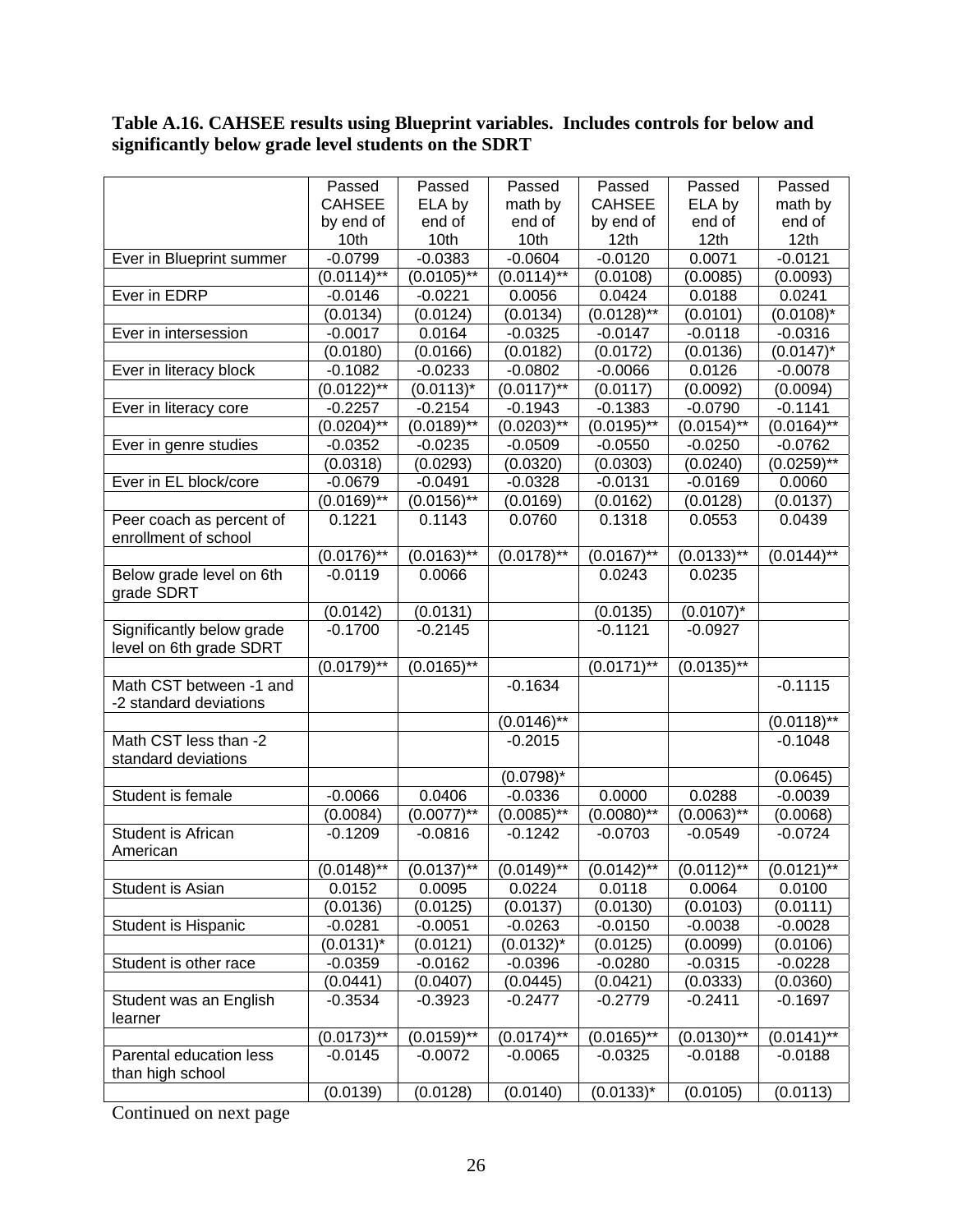| Continued:                   |               |                            |                            |                  |                 |                 |
|------------------------------|---------------|----------------------------|----------------------------|------------------|-----------------|-----------------|
|                              | Passed        | Passed                     | Passed                     | Passed           | Passed          | Passed          |
|                              | <b>CAHSEE</b> | ELA by                     | math by                    | <b>CAHSEE</b>    | ELA by          | math by         |
|                              | by end of     | end of                     | end of                     | by end of        | end of          | end of          |
|                              | 10th          | 10th                       | 10th                       | 12 <sub>th</sub> | 12th            | 12th            |
| ELA standardized score on    | $-0.0258$     | 0.0448                     |                            | $-0.0093$        | 0.0229          |                 |
| SAT9 in grade 4              |               |                            |                            |                  |                 |                 |
|                              | $(0.0093)$ ** | $(0.0061)$ **              |                            | (0.0089)         | $(0.0050)$ **   |                 |
| Math standardized score      | 0.1162        |                            | 0.1086                     | 0.0653           |                 | 0.0477          |
| on SAT9 in grade 4           |               |                            |                            |                  |                 |                 |
|                              | $(0.0090)$ ** |                            | $(0.0064)$ **              | $(0.0086)$ **    |                 | $(0.0051)$ **   |
| Percent of time absent       | $-0.0066$     | $-0.0051$                  | $-0.0079$                  | $-0.0130$        | $-0.0059$       | $-0.0081$       |
| from school                  |               |                            |                            |                  |                 |                 |
|                              | $(0.0008)$ ** | $(0.0008)$ **              | $(0.0008)$ **              | $(0.0008)$ **    | $(0.0006)$ **   | $(0.0007)$ **   |
| <b>School percent Native</b> | $-0.0174$     | 0.0138                     | $-0.0208$                  | 0.0332           | 0.0064          | 0.0152          |
| American                     |               |                            |                            |                  |                 |                 |
|                              | (0.0154)      | (0.0142)                   | (0.0155)                   | $(0.0147)^*$     | (0.0116)        | (0.0126)        |
| School percent African       | $-0.0005$     | $-0.0013$                  | $-0.0018$                  | $-0.0054$        | $-0.0016$       | $-0.0007$       |
| American                     |               |                            |                            |                  |                 |                 |
|                              | (0.0008)      | (0.0008)                   | $(0.0008)^*$               | $(0.0008)$ **    | $(0.0006)^*$    | (0.0007)        |
| School percent Hispanic      | $-0.0024$     | $-0.0032$                  | $-0.0028$                  | $-0.0073$        | $-0.0030$       | $-0.0025$       |
|                              | $(0.0007)*$   | $(0.0006)$ **              | $(0.0007)$ **              | $(0.0006)$ **    | $(0.0005)$ **   | $(0.0005)^{**}$ |
| School percent Asian         | $-0.0004$     | $-0.0004$                  | $-0.0004$                  | $-0.0022$        | $-0.0013$       | $-0.0010$       |
|                              | (0.0005)      | (0.0005)                   | (0.0005)                   | $(0.0005)$ **    | $(0.0004)^{**}$ | $(0.0004)^*$    |
| School percent Pacific       | 0.0014        | 0.0104                     | 0.0017                     | 0.0381           | 0.0061          | $-0.0057$       |
| Islander                     |               |                            |                            |                  |                 |                 |
|                              | (0.0081)      | (0.0075)                   | (0.0082)                   | $(0.0077)$ **    | (0.0061)        | (0.0066)        |
| Percent of school on lunch   | $-0.0002$     | 0.0008                     | 0.0008                     | 0.0041           | 0.0015          | 0.0011          |
| subsidy                      |               |                            |                            |                  |                 |                 |
|                              | (0.0005)      | $(0.0004)^*$               | (0.0005)                   | $(0.0004)$ **    | $(0.0003)$ **   | $(0.0004)$ **   |
| Special Education student    | $-0.2844$     | $-0.2598$                  | $-0.2558$                  | $-0.2496$        | $-0.1870$       | $-0.1997$       |
|                              | $(0.0152)$ ** | $(0.0140)$ **              | $(0.0153)$ **              | $(0.0145)$ **    | $(0.0114)$ **   | $(0.0123)$ **   |
| Constant                     | 0.8998        | 0.9153                     | 0.9614                     | 1.0006           | 1.0142          | 1.0217          |
|                              | $(0.0325)$ ** | $(0.02\overline{99})^{**}$ | $(0.03\overline{27})^{**}$ | $(0.0310)$ **    | $(0.0244)^{**}$ | $(0.0264)^{**}$ |
| Observations                 | 7259          | 7259                       | 7259                       | 7259             | 7259            | 7259            |
| R-squared                    | 0.49          | 0.49                       | 0.44                       | 0.35             | 0.52            | 0.47            |

Standard errors in parentheses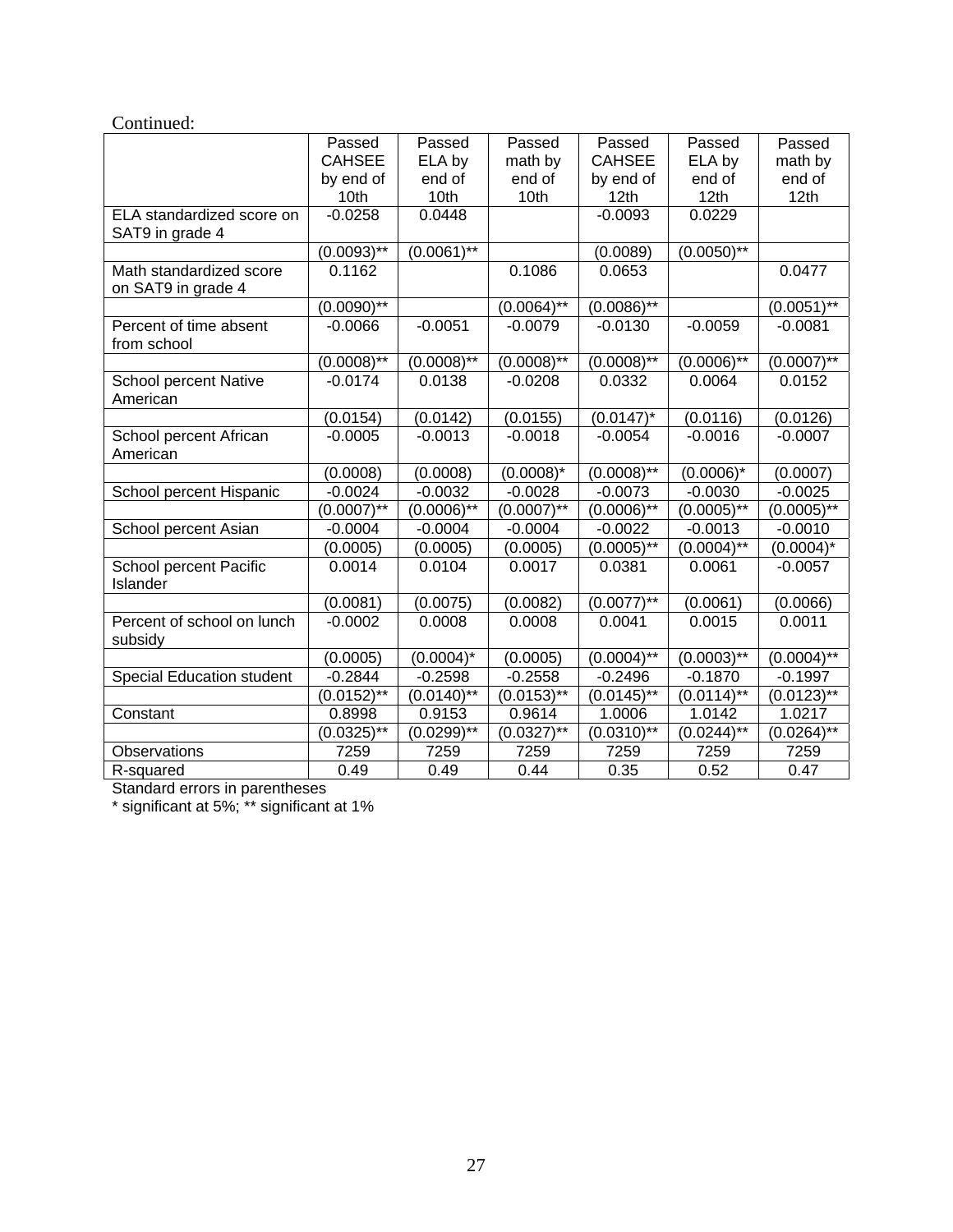The next page shows regression models in which we control for the average characteristics of each student's math and English teachers between grades 9 and 12. We average over the characteristics for all years in which the given student took the given type of class.

Some of the measures of teacher qualifications require explanation. A full credential is intended to denote mastery of basic pedagogical skills. Emergency and intern credentials are given to beginning teachers who have yet to complete the required set of coursework and practical training in classroom management. In high school, teachers in subjects such as ELA and math are strongly encouraged to obtain full subject authorizations, which indicate that teachers have taken the set of university courses in those subject areas that the California Commission on Teacher Credentialing (CCTC) recommends. Thus, subject authorizations are meant to denote content mastery, as opposed to pedagogical skills per se.

There are also various levels of partial subject authorizations. In declining order of subject mastery, they are supplemental, Board Resolution, and limited assignment emergency. The last of these should not be confused with an emergency credential. A teacher holding an emergency credential has yet to obtain a full credential. A teacher with a limited assignment emergency authorization in math, in contrast, is likely to be a fully credentialed teacher who is teaching out of his or her normal subject area, and thus lacks most or all of the college math classes recommended by the CCTC for math teachers.

Finally, we include controls for language credentials. The Crosscultural Language and Academic Development (CLAD) certificate prepares teachers to teach students who are English Learners. A closely related credential is the Bilingual CLAD (BCLAD) certificate, which certifies that a teacher is equipped to teach EL students in a language other than English. At SDUSD almost all holders of the BCLAD certificate hold a Spanish BCLAD. We also include controls for various alternatives to the CLAD and BCLAD certificates. See Betts, Zau, and Rice (2003) for a fuller description.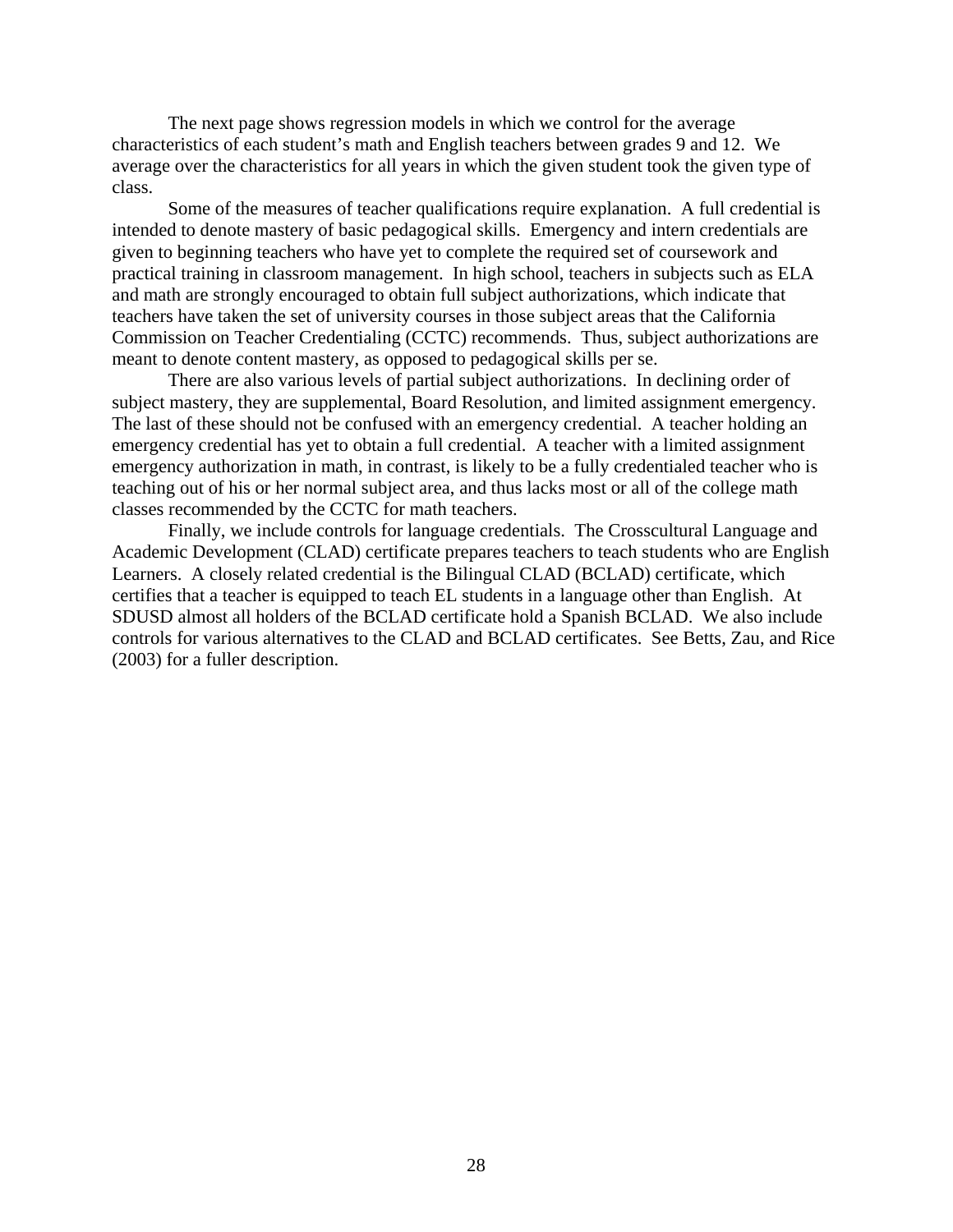#### **Table A.17. CAHSEE outcomes by end of 12th grade including average teacher variables for grade levels 9-12**

|                                    | Passed        | Passed ELA               | Passed math     |
|------------------------------------|---------------|--------------------------|-----------------|
|                                    | CAHSEE by end | CAHSEE by end            | CAHSEE by end   |
|                                    | of 12th       | of 12th                  | of 12th         |
| Student is female                  | 0.0022        | 0.0157                   | $-0.0185$       |
|                                    | (0.0077)      | $(0.0062)^{*}$           | $(0.0069)^{**}$ |
| Student is African American        | $-0.0422$     | $-0.0236$                | $-0.0718$       |
|                                    | $(0.0133)$ ** | $(0.0107)^*$             | $(0.0118)$ **   |
| Student is Asian                   | 0.0159        | 0.0123                   | $-0.0017$       |
|                                    | (0.0122)      | (0.0099)                 | (0.0109)        |
| Student is Hispanic                | 0.0120        | 0.0224                   | $-0.0033$       |
|                                    | (0.0116)      | $(0.0094)^*$             | (0.0103)        |
| Student is other race              | $-0.0141$     | $-0.0279$                | $-0.0273$       |
|                                    | (0.0395)      | (0.0322)                 | (0.0355)        |
| Student was an English learner     | $-0.1623$     | $-0.1828$                | $-0.1214$       |
|                                    | $(0.0122)$ ** | $(0.0097)$ **            | $(0.0104)$ **   |
| Parental education less than high  | $-0.0184$     | $-0.0122$                | $-0.0255$       |
| school                             |               |                          |                 |
|                                    | (0.0124)      | (0.0100)                 | $(0.0111)^*$    |
| Average GPA                        | 0.0647        | 0.0265                   | 0.0661          |
|                                    | $(0.0062)$ ** | $(0.0048)$ <sup>**</sup> | $(0.0054)$ **   |
| ELA standardized score on CST      | 0.0920        | 0.0690                   |                 |
|                                    | $(0.0062)$ ** | $(0.0044)$ **            |                 |
| Math standardized score on CST     | $-0.0044$     |                          | 0.0236          |
|                                    | (0.0055)      |                          | $(0.0045)$ **   |
| Algebra 1 CST taken                | 0.1721        |                          | 0.1982          |
|                                    | $(0.0263)$ ** |                          | $(0.0234)^{**}$ |
| Algebra 2 CST taken                | 0.0232        |                          | 0.1467          |
|                                    | (0.0349)      |                          | $(0.0310)$ **   |
| 8th/9th grade math CST taken       | 0.0000        |                          | 0.0000          |
|                                    | (0.0000)      |                          | (0.0000)        |
| Geometry CST taken                 | 0.1219        |                          | 0.2056          |
|                                    | $(0.0275)$ ** |                          | $(0.0243)$ **   |
| General high school math CST taken | $-0.0497$     |                          | 0.0971          |
|                                    | (0.0691)      |                          | (0.0619)        |
| Integrated math 1 CST taken        | 0.2909        |                          | 0.3690          |
|                                    | (0.1843)      |                          | $(0.1655)^*$    |
| Integrated math 2 CST taken        | 0.0000        |                          | 0.0000          |
|                                    | (0.0000)      |                          | (0.0000)        |
| Integrated math 3 CST taken        | 0.0000        |                          | 0.0000          |
|                                    | (0.0000)      |                          | (0.0000)        |
| Percent of time absent from school | $-0.0062$     | $-0.0032$                | $-0.0043$       |
|                                    | $(0.0008)$ ** | $(0.0007)$ **            | $(0.0007)*$     |
| School percent Native American     | 0.0471        | 0.0151                   | 0.0305          |
|                                    | $(0.0155)$ ** | (0.0119)                 | $(0.0133)^{*}$  |
| School percent African American    | $-0.0027$     | $-0.0004$                | 0.0004          |
|                                    | $(0.0008)$ ** | (0.0006)                 | (0.0007)        |
| School percent Hispanic            | $-0.0035$     | $-0.0009$                | $-0.0009$       |
|                                    | $(0.0006)$ ** | (0.0005)                 | (0.0005)        |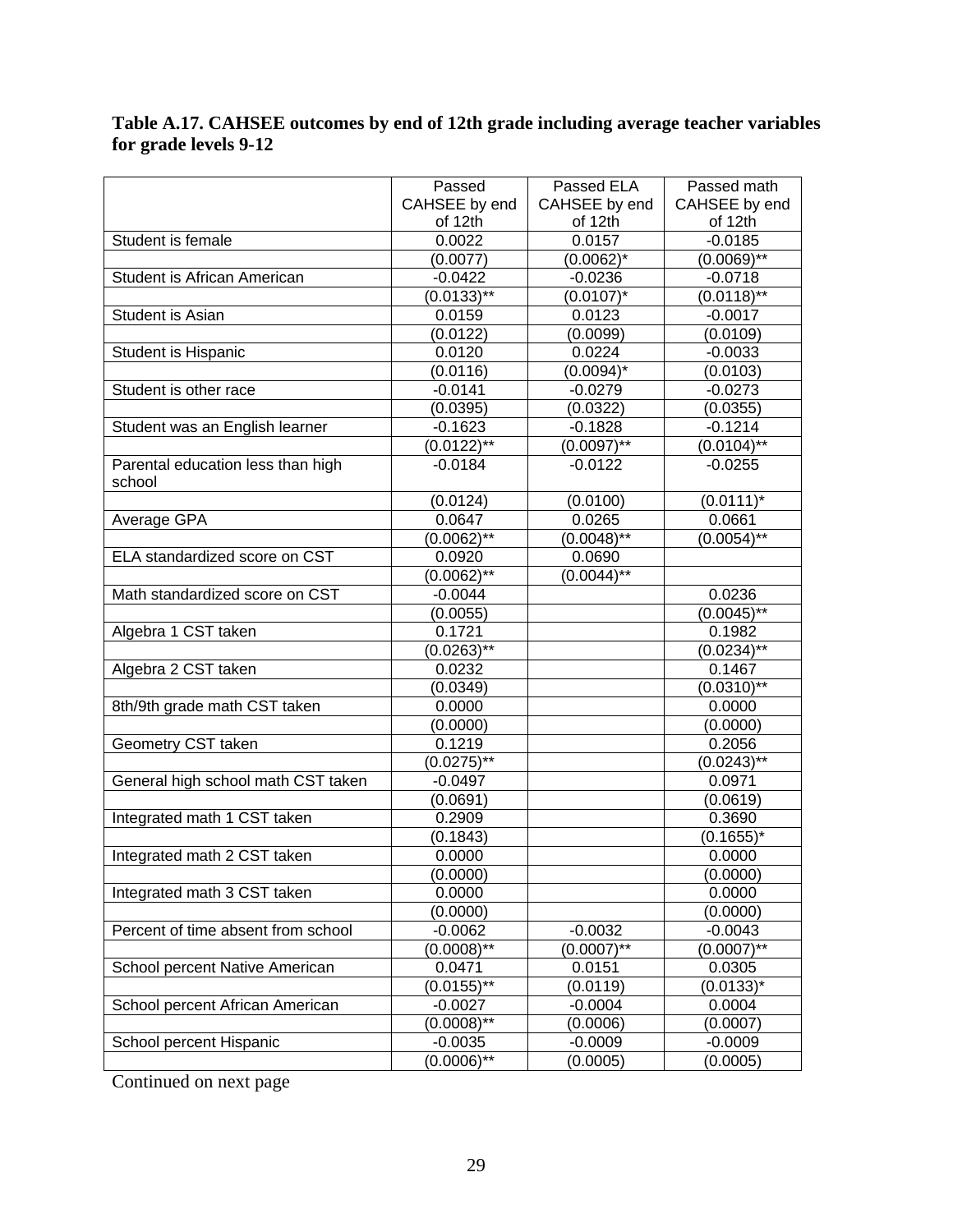#### Continued:

|                                                                      | Passed         | Passed ELA    | Passed math   |
|----------------------------------------------------------------------|----------------|---------------|---------------|
|                                                                      | CAHSEE by end  | CAHSEE by end | CAHSEE by end |
|                                                                      | of 12th        | of 12th       | of 12th       |
| School percent Asian                                                 | $-0.0010$      | $-0.0001$     | 0.0000        |
|                                                                      | (0.0005)       | (0.0004)      | (0.0005)      |
| School percent Pacific Islander                                      | 0.0330         | 0.0034        | $-0.0176$     |
|                                                                      | $(0.0083)$ **  | (0.0063)      | $(0.0071)^*$  |
| Percent of school on lunch subsidy                                   | 0.0018         | 0.0004        | 0.0001        |
|                                                                      | $(0.0004)$ **  | (0.0003)      | (0.0004)      |
| Special ed student                                                   | $-0.1500$      | $-0.1160$     | $-0.1614$     |
|                                                                      | $(0.0144)$ **  | $(0.0112)$ ** | $(0.0123)$ ** |
| Average of full credential English                                   | $-0.0005$      | 0.0000        |               |
| teachers with 0-2 years experience                                   |                |               |               |
|                                                                      | $(0.0002)^*$   | (0.0002)      |               |
| Average of full credential English                                   | 0.0004         | 0.0007        |               |
| teachers with 3-5 years experience                                   |                |               |               |
|                                                                      | $(0.0002)^{*}$ | $(0.0002)$ ** |               |
| Average of full credential English                                   | 0.0005         | 0.0004        |               |
| teachers with 6-9 years experience                                   |                |               |               |
|                                                                      | $(0.0002)^*$   | (0.0002)      |               |
| Average of BCLAD alternative English                                 | 0.0014         | 0.0009        |               |
| teachers                                                             |                |               |               |
|                                                                      | (0.0009)       | (0.0007)      |               |
| Average of BCLAD English teachers                                    | $-0.0008$      | $-0.0008$     |               |
|                                                                      | (0.0004)       | $(0.0003)^*$  |               |
| Average of CLAD alternative English<br>teachers                      | 0.0001         | 0.0003        |               |
|                                                                      | (0.0002)       | (0.0002)      |               |
| Average of CLAD English teachers                                     | $-0.0004$      | $-0.0002$     |               |
|                                                                      | $(0.0002)$ **  | (0.0001)      |               |
| Average of English teachers with full<br>authorization               | 0.0019         | 0.0020        |               |
|                                                                      | $(0.0004)$ **  | $(0.0003)$ ** |               |
| Average of English teachers with<br>supplemental authorization       | 0.0007         | 0.0016        |               |
|                                                                      | (0.0004)       | $(0.0004)$ ** |               |
| Average of English teachers with a<br>Board Resolution authorization | 0.0010         | 0.0010        |               |
|                                                                      | $(0.0004)^*$   | $(0.0003)$ ** |               |
| Average of English teachers with a                                   | 0.0017         | 0.0013        |               |
| limited assignment emergency<br>authorization                        |                |               |               |
|                                                                      | $(0.0003)*$    | $(0.0002)$ ** |               |
| Average of English teachers with an<br>emergency credential          | 0.0013         | 0.0006        |               |
|                                                                      | $(0.0005)$ **  | (0.0004)      |               |
| Average of English teachers with an<br>intern credential             | 0.0002         | 0.0012        |               |
|                                                                      | (0.0005)       | $(0.0004)$ ** |               |
| Average of English teachers with any<br>masters degree               | 0.0005         | $-0.0000$     |               |
|                                                                      | $(0.0001)$ **  | (0.0001)      |               |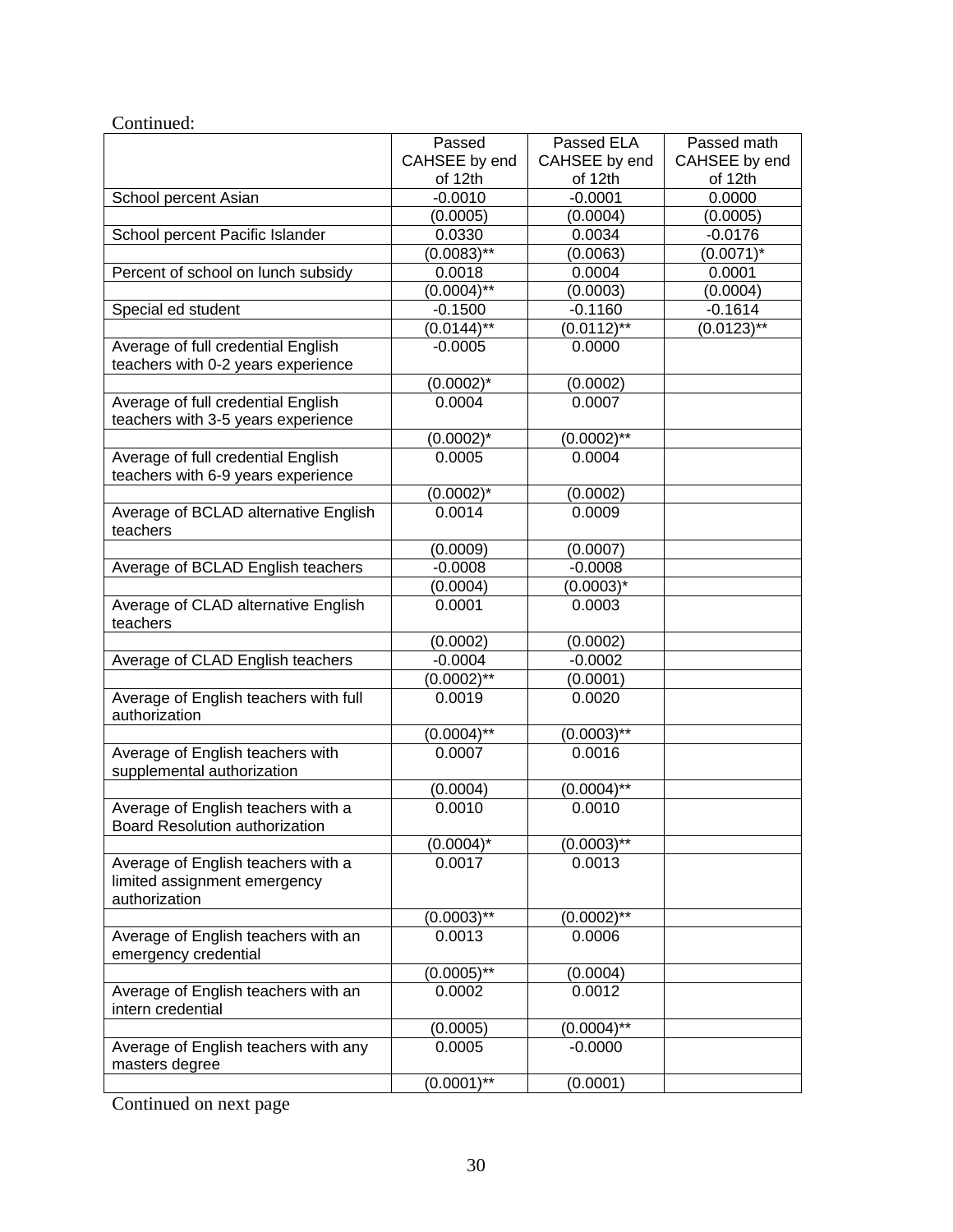| Continued:                                                            |               |               |               |
|-----------------------------------------------------------------------|---------------|---------------|---------------|
|                                                                       | Passed        | Passed ELA    | Passed math   |
|                                                                       | CAHSEE by end | CAHSEE by end | CAHSEE by end |
|                                                                       | of 12th       | of 12th       | of 12th       |
| Average of English teachers with any                                  | 0.0005        | 0.0005        |               |
| doctorate degree                                                      |               |               |               |
|                                                                       | (0.0005)      | (0.0004)      |               |
| Average of English teachers who are<br>female                         | 0.0002        | $-0.0002$     |               |
|                                                                       | (0.0001)      | (0.0001)      |               |
| Average of English teachers who are<br>Asian                          | 0.0013        | 0.0003        |               |
|                                                                       | $(0.0003)$ ** | (0.0003)      |               |
| Average of English teachers who are<br>black                          | $-0.0008$     | $-0.0005$     |               |
|                                                                       | $(0.0003)^*$  | $(0.0002)^*$  |               |
| Average of English teachers who are<br>Hispanic                       | $-0.0019$     | $-0.0010$     |               |
|                                                                       | $(0.0003)$ ** | $(0.0002)$ ** |               |
| Average of English teachers who are<br>other races                    | $-0.0001$     | $-0.0009$     |               |
|                                                                       | (0.0007)      | (0.0006)      |               |
| Average of English teachers with a<br>bachelors in English            | 0.0001        | 0.0002        |               |
|                                                                       | (0.0002)      | (0.0001)      |               |
| Average of full credential math<br>teachers with 0-2 years experience | $-0.0010$     |               | $-0.0005$     |
|                                                                       | $(0.0003)$ ** |               | (0.0002)      |
| Average of full credential math                                       | $-0.0006$     |               | $-0.0006$     |
| teachers with 3-5 years experience                                    |               |               |               |
|                                                                       | $(0.0002)$ ** |               | $(0.0002)$ ** |
| Average of full credential math<br>teachers with 6-9 years experience | 0.0003        |               | 0.0001        |
|                                                                       | (0.0002)      |               | (0.0002)      |
| Average of BCLAD alternative math<br>teachers                         | 0.0000        |               | 0.0000        |
|                                                                       | (0.0000)      |               | (0.0000)      |
| Average of BCLAD math teachers                                        | $-0.0001$     |               | $-0.0006$     |
|                                                                       | (0.0004)      |               | (0.0003)      |
| Average of CLAD alternative math<br>teachers                          | 0.0001        |               | 0.0001        |
|                                                                       | (0.0002)      |               | (0.0002)      |
| Average of CLAD math teachers                                         | $-0.0000$     |               | 0.0001        |
|                                                                       | (0.0002)      |               | (0.0001)      |
| Average of math teachers with full<br>authorization                   | 0.0004        |               | 0.0008        |
|                                                                       | (0.0002)      |               | $(0.0002)$ ** |
| Average of math teachers with<br>supplemental authorization           | $-0.0010$     |               | 0.0004        |
|                                                                       | $(0.0003)$ ** |               | (0.0003)      |